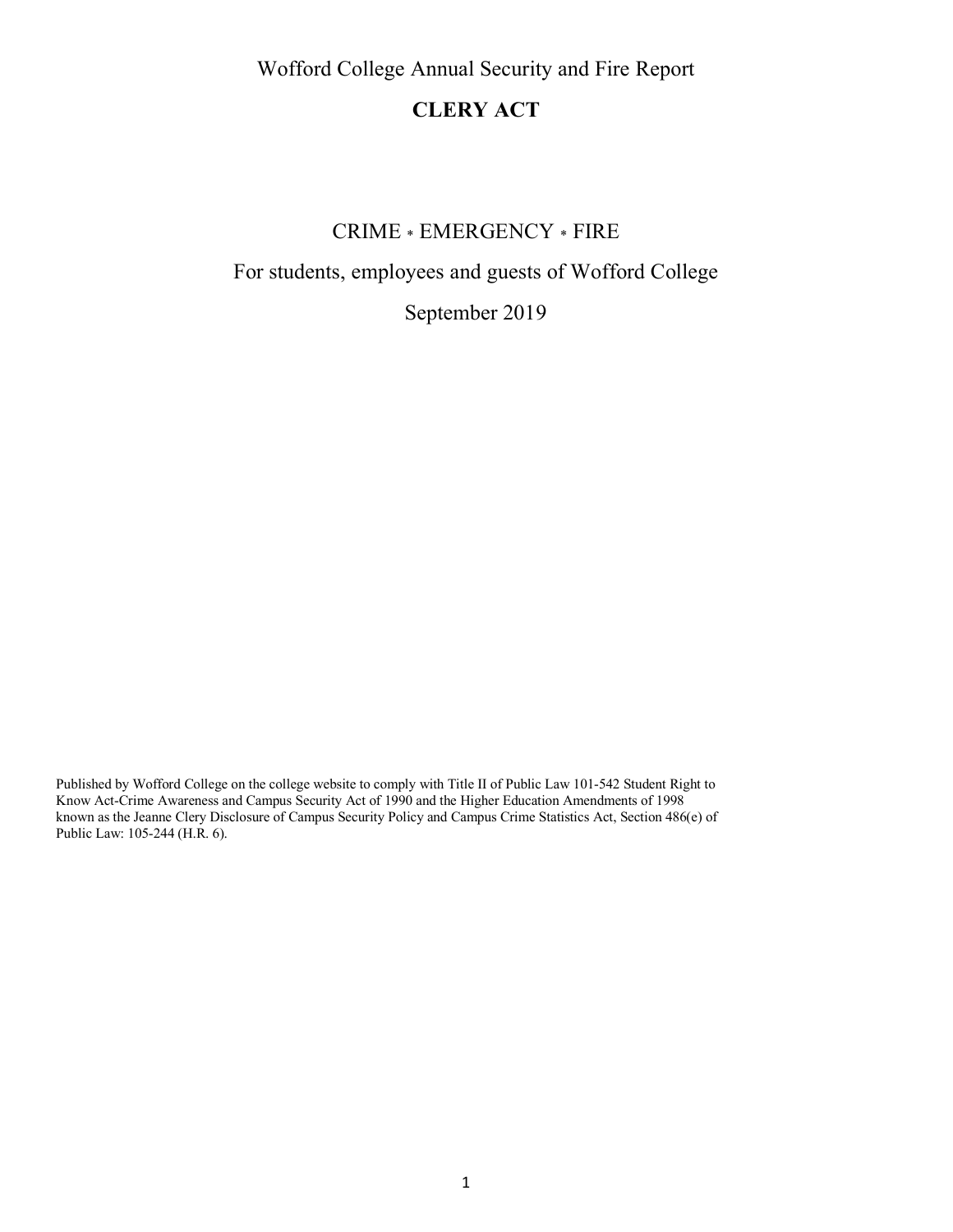# **Table of Contents**

| Introduction                                                                         | 3  |
|--------------------------------------------------------------------------------------|----|
| Wofford College Campus Safety Arrest Authority and Relationships with other Agencies | 3  |
| <b>Campus Safety Services</b>                                                        | 4  |
| <b>Emergency Call Boxes</b>                                                          | 5  |
| <b>Building Access Policy</b>                                                        | 6  |
| Crime/Emergency Reporting                                                            | 6  |
| <b>Campus Security Authorities</b>                                                   | 7  |
| <b>Confidential Reporting Procedures</b>                                             | 7  |
| Weapons on Campus                                                                    | 7  |
| Missing Residential Student                                                          | 7  |
| Alcohol and Drug Policy                                                              | 8  |
| Sexual Assault/Misconduct Policy                                                     | 9  |
| <b>Sexual Assault Education Programs</b>                                             | 41 |
| Sex Offender Registry                                                                | 43 |
| Hate Crimes                                                                          | 43 |
| Discrimination and Harassment                                                        | 43 |
| Campus Emergency Notification                                                        | 44 |
| <b>Emergency Response</b>                                                            | 46 |
| Campus Crime Log                                                                     | 47 |
| Annual Fire Safety Report                                                            | 55 |
| Fire Drills                                                                          | 56 |
| Prohibited Items                                                                     | 56 |
| Fire Evacuation Areas                                                                | 56 |
| Fire Reporting Procedures                                                            | 57 |
| Three Year Fire Log                                                                  | 58 |
| Plans for Improvement                                                                | 61 |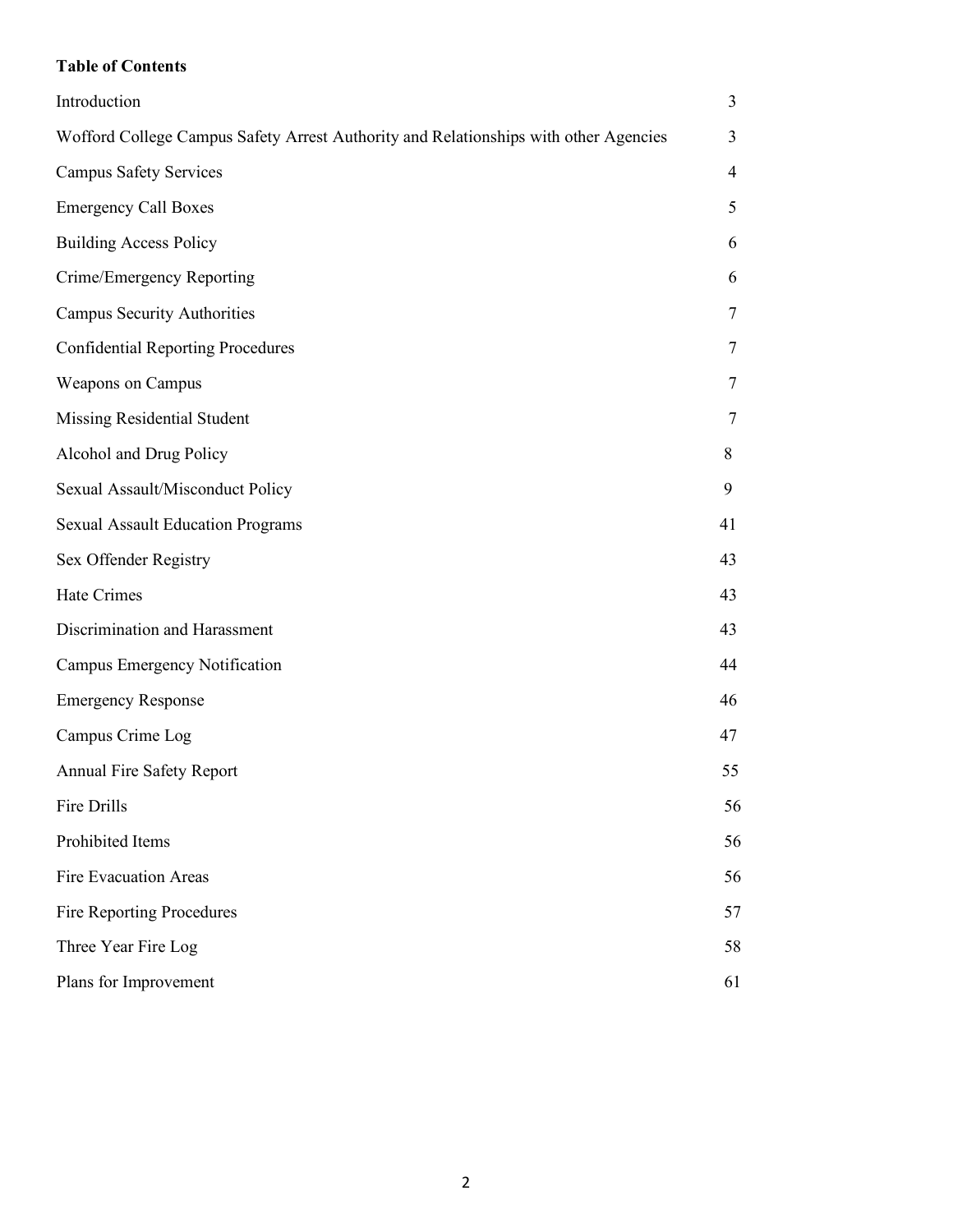The Jeanne Clery Disclosure of Campus Security Policy and Campus Statistics Act, part of the Student Right-to-Know and Campus Security Act, was passed in 1990. Since then, it has been amended no fewer than four times and requires all institutions of higher education that receive federal funding to produce an annual security report. This report will be available to all current and prospective students, visitors and employees. As required by the act, Wofford College maintains and presents for public display crime statistics for the past three calendar years for the campus, immediately adjacent public property and college property maintained away from the main campus location. These statistics can be found in this document as well as on the Wofford College website at http://www.wofford.edu/campussafety/reports/. The Annual Security and Fire Safety Report will be prepared prior to Oct. 1 and will be posted to the college website through the Department of Campus Safety web page. The report will be made available to the entire campus community and prospective students and employees. The report is available in a printed format and may be requested from the director of campus safety at 864-597-4351.

Campus crime, arrests and referral statistics used by this report include those reported to the Wofford College Department of Campus Safety, designated Campus Security Authorities (including but not limited to directors, student organization advisers, athletic coaches and Division of Campus Life and Student Development (CLSD) staff, to include the director of the Wellness Center (when not acting in the role as a professional counselor), the assistant dean of students for student involvement, the assistant dean of students for diversity and leadership development, the assistant director of student activities and campus life, the director/assistant director of residence life and all resident advisers/directors), contracted security personnel/law enforcement personnel working events and all coaches. These crime statistics also may include incidents that have occurred on public property adjacent to the campus as reported by local law enforcement.

Wofford College*,* established in 1854, is an independent liberal arts college with its main campus located in Spartanburg, S.C. The Goodall Environmental Studies Center, controlled and operated by the Wofford Department of Environmental Studies in Glendale, S.C., is considered under the Student Right-to-Know and Campus Security Act to be a separate campus with courses taught there that lead to an environmental studies degree, a program director and its own budget. The center is eight miles from campus. Students taking classes at the Goodall Environmental Studies Center are there for several hours a week with their other classes taught on the main campus. All students are provided the same emergency, crime prevention, sexual assault and other programs and training at the main campus. Typically, all residential students live on the main campus. During the 2019 fall semester September through December), 11 residential students resided in student housing at nearby Converse College during construction of a new residence hall at Wofford. The college community historically has enjoyed a low crime rate as compared to the surrounding city area. The campus, like those in every part of the country, is not totally immune from crime and social problems facing modern urban areas. The Department of Campus Safety is charged with keeping the campus safe and works diligently to encourage community members to be safety conscious and develop security and property protection habits. Officers of the Spartanburg County Sheriff's Office as well as campus safety personnel respond to incidents at the Glendale location.

#### **Arresting Authority and Relationship with Other Agencies**

Wofford College campus safety officers have the authority and power to arrest persons violating South Carolina law and to enforce Spartanburg city and county ordinances on Wofford's campus and on college-owned and college-leased property, including the Terrier Plaza apartments for resident director use, Magnolia Lofts apartments on Magnolia Street leased for faculty use and the building at 121 College St. used by the Office of Communications and Marketing and adjacent green space directly across North Church Street from main campus, non-campus property, to include the separate campus of the Goodall Environmental Studies Center property. Wofford College, operating under the college premise security license #1021 as issued by the South Carolina State Law Enforcement Division (SLED), employs both sworn, commissioned state constables and premise security officers to patrol and maintain good order on campus. Premise security officers are certified by SLED and complete a standardized security officer basic course and mandatory annual training thereafter. The sworn, commissioned officers are certified law enforcement officers who have been through training and certification at the South Carolina Criminal Justice Academy and are state constables. All Wofford officers wear Wofford College Department of Campus Safety uniforms and are armed, and they patrol with the power of arrest on campus and college-controlled or college-owned property outside of the main campus location. All officers operate under the department's policy and procedures manual and other requirements set by the college. The department also employs an emergency dispatch unit that assists officers with calls from the campus and by maintaining communications with the Spartanburg County Communications Department.

Campus safety staff members work closely with local law enforcement agencies, in particular the city of Spartanburg Police Department, the Spartanburg County Sheriff's Office and SLED. In addition, the department works closely with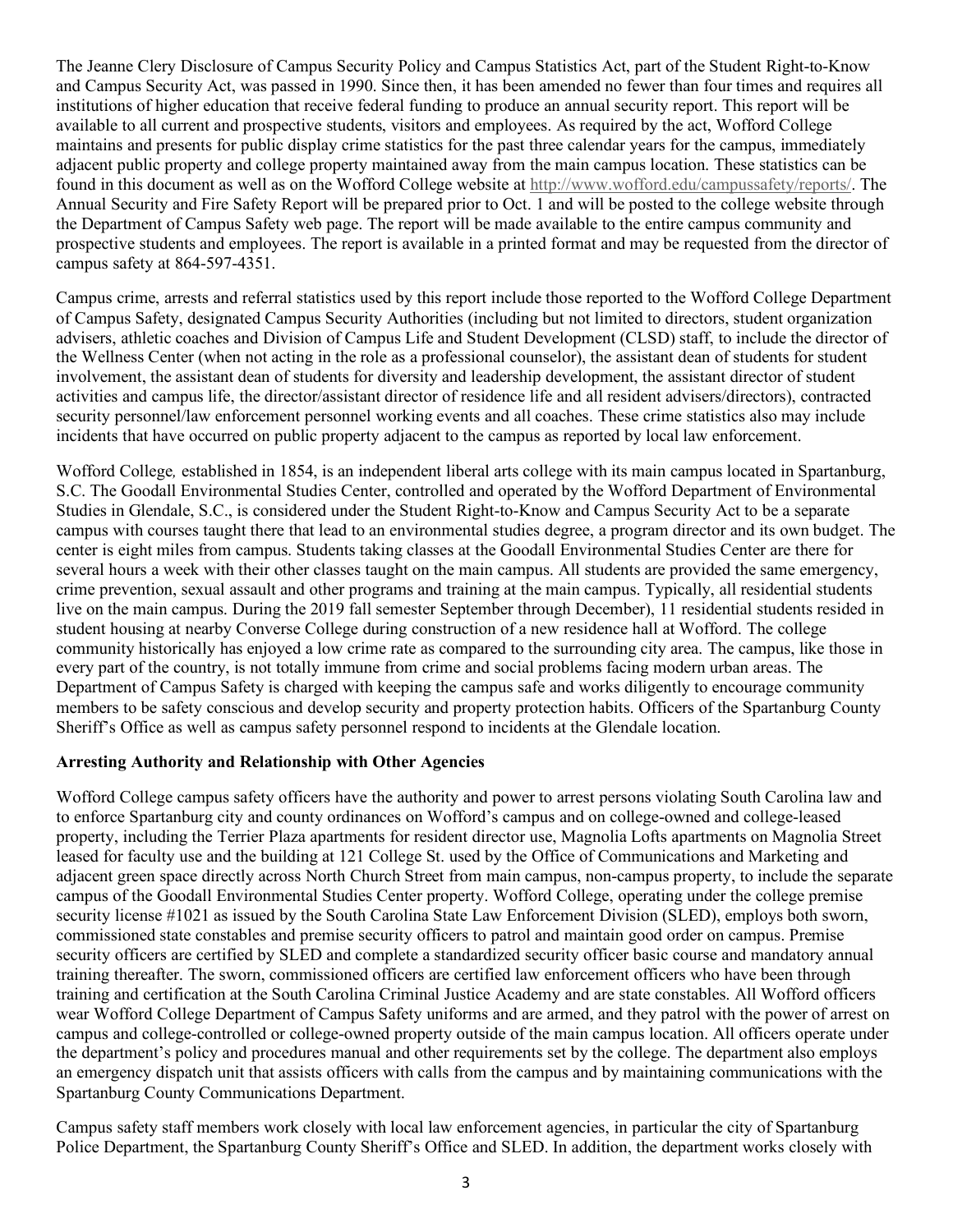the security and public safety departments of the county's six other colleges and universities and shares information and intelligence readily. The city of Spartanburg Police Department and the Spartanburg County Sheriff's Office provide crime statistics for inclusion into the Annual Security and Fire Safety Report. In addition, Spartanburg Police Department provides the campus safety director with electronic incident reports daily to ensure that the college is informed of criminal activities throughout the city. The college has a memorandum of agreement with the Spartanburg County Sheriff's Office for investigative support to include NCIC reports and forensics services of the crime lab. There are, however, no formal written memoranda of understanding (MOU) between Wofford College Department of Campus Safety and the Spartanburg County Sheriff's Office or the city of Spartanburg Police Department for mutual support because South Carolina state statue prohibits private colleges from having extended police powers into any jurisdiction for any reason. The office also has agreements signed by the city of Spartanburg Police Department, Spartanburg Emergency Medical Services (EMS) and the Spartanburg County Sheriff's Office allowing the department to use radio talk groups of the other agencies for emergencies on campus. By state law, SLED provides investigative assistance when requested by the director. In cases of sexual assault and any death on campus, the college is mandated by S.C. law to report to SLED, which provides investigators and support. n addition, the Spartanburg County Communications Department works closely with Wofford campus safety and has conducted several training classes for the department. The county communications department typically notifies Wofford campus safety when there is an event on or in proximity of campus that will affect the safety and security of the campus, enabling the prompt issuance of a campus-wide alert or warning. When Wofford College students are involved in an off-campus offense, campus safety personnel may assist with the investigation in cooperation with local, state or federal law enforcement when asked by the external agency. The Campus Safety Dispatch Center maintains direct communication with the county communications department in order to facilitate rapid emergency dispatch of fire, EMS and other law enforcement support personnel.

#### **Campus Safety Services**

Wofford College Department of Campus Safety provides services 24 hour a day, seven days each week. Officers patrol campus grounds, buildings and parking lots. Officers also provide vehicle registration, on-campus escort and lock-out services to students and employees. The office also is responsible for making identification cards for students and employees as well as maintaining the building access control system for college buildings with electronic door locks on campus. Campus safety also maintains and operates the emergency communication mass notification system and tests it regularly. A dispatch center augments and supports officer actions seven days per week. Although not 24-hour coverage, the dispatch center provides critical coverage and support during key hours each day. Dispatch services include video camera monitoring and rapid communications support with the city of Spartanburg police and fire departments and the Spartanburg County Communications Center. The dispatch center also acts as a warning center for the campus.

#### **Crime Prevention/Safety Services**

Campus safety conducts safety programs for students during the summer FYI Orientation Programs for all incoming students. FYI Orientation Programs for new students are conducted twice each summer for incoming first-year students and their parents and in August and February for transfer students each year. Topics covered include personal safety, property protection and campus alcohol and drug policies. Officers work with residence life staff to conduct crime prevention presentations during residence hall meetings and programs and may contribute information for college student paper. Campus safety directs fire safety and prevention classes for resident directors and resident assistants each year, and campus safety executes fire safety and evacuation training for residents during the first 10 days of the semester. Officers also conduct evacuation drills of academic buildings as well as administrative buildings on campus. Campus safety officers organize other programs for residential students and campus organizations, such as personal safety presentations and sexual assault awareness programs throughout the year. Officers take part annually in facility safety tours that focus on working with the student-led Campus Union Facility Affairs Committee and other concerned students and employees to include facilities staff in identifying areas of concern, especially areas with poor lighting. Risk mitigation actions to identified areas of concern are taken quickly, usually within a week. Campus safety provides safety escorts for employees and students and are available 24 hours a day for this service. Typical crime prevention services and programming include:

• **Operation Property ID:** The Operation Property ID program is presented during all orientation programs and is on the campus safety web page. Campus safety encourages all students to register valuable and pilferable items that they bring to campus; forms are available online. These forms can be stored at the Department of Campus Safety and retained by the students for identification in case items are stolen. Engravers also are available in the campus safety to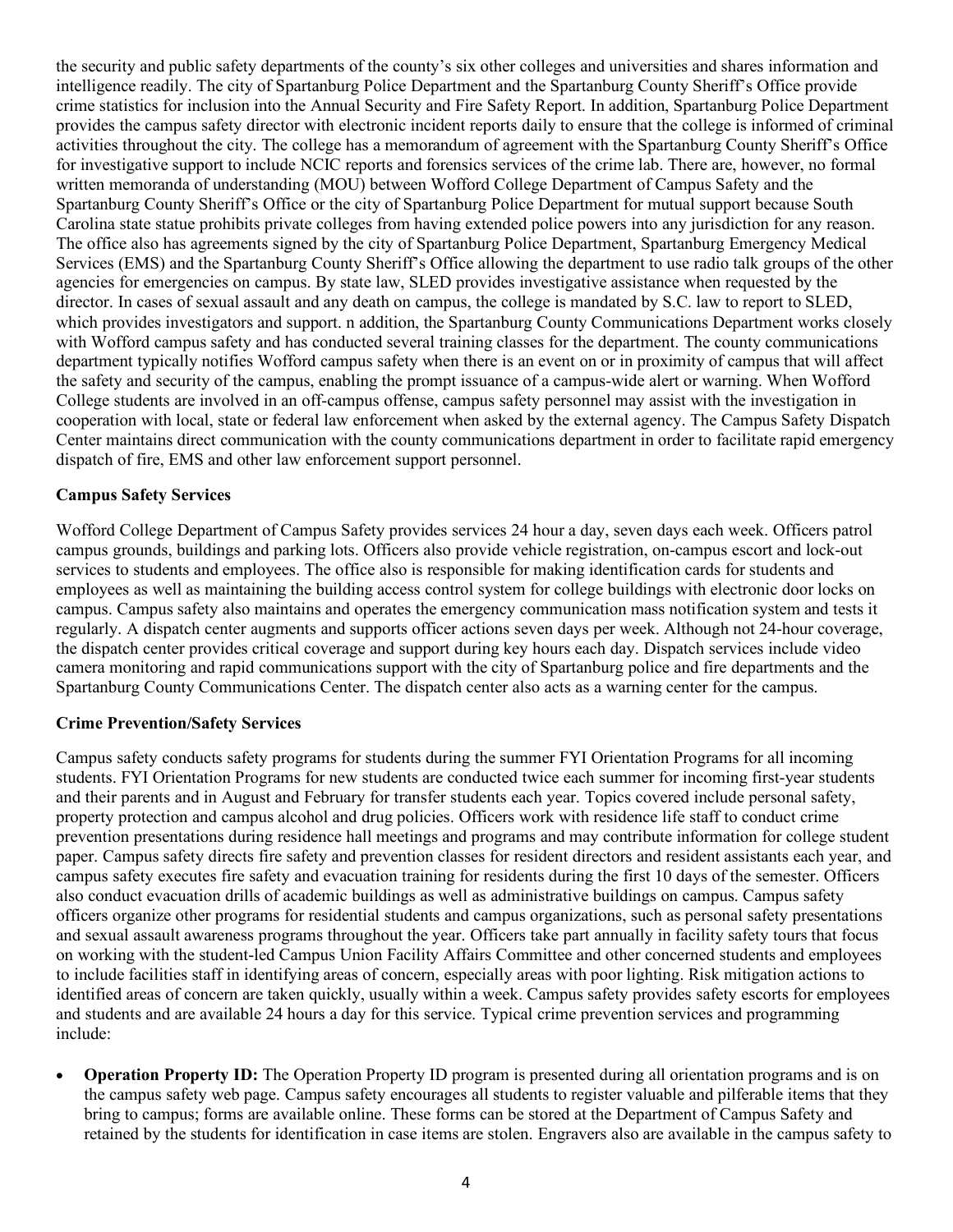mark property. To access a useful form to record your serial numbers, go to https://www.wofford.edu/Wofford.edu/Documents/Student%20Experiences/Campus%20Safety/OperationID.pdf.

- **Alcohol awareness:** Campus safety partners with the Office of Residence Life to sponsor alcohol awareness programs that include those focusing on the effects of alcohol impairment and related laws and a controlled drinking exercise. Other programs sponsored by the Wellness Center, Greek Life and the Wofford Activities Council also are conducted throughout the year. All first-year students have a module in their first-year seminar that covers the college alcohol and drug policy and bystander intervention.
- **Personal safety:** Safety tips are provided for students during orientation programs and in residence life programming in conjunction with campus safety. Emergency phones are located throughout campus, and these are explained in new student orientation presentations. Campus safety provides safety escorts for any student or employee on campus 24 hours a day, seven days a week. To access a safety escort, call 864-597-4911.
- **Workplace violence prevention/active shooter training:** Campus safety provides training on workplace violence on its website for all students and employees. Campus safety officers conducted five active shooter classes for employees and students.
- **First-year student, transfer and parent orientation:** The director of campus safety educates students and their parents on security programs, services, the card key access system, emergency notification, campus parking policies, vehicle registration and property theft protection and identification. In 2018, campus safety officers conducted six orientation programs for students and parents during summer orientation in June.
- **Escorts from parking lots and to/from buildings**: Campus safety officers provide escort services for students and employees to ensure that they reach their destination safely. Escorts may be requested by calling 864-597-4350.
- **Self-Defense, sexual assault awareness and bystander intervention training**: Officers conduct on-going selfdefense and sexual assault awareness training in conjunction with the campus Wellness enter and Safety Committee of the Campus Union. Officers conducted self-defense and sexual assault awareness for sororities and athletic teams. Officers conducted eight presentations for female athletics teams/organizations and four crime prevention/awareness and sexual assault prevention programs for male athletics teams and organizations in 2018.
- **Environmental safety surveys for the campus**: Campus safety works with Campus Union and the facilities staff by conducting lighting and safety surveys of the campus. Information gained is collected and evaluated by the facilities staff for safety and security improvement actions. Officers, staff and students conducted an environmental safety survey in December.
- **Bicycle registration program**: Campus safety offers a free bicycle registration program that allows bike owners to register bikes on campus with the Department of Campus Safety. Campus safety provides registration permits at no cost. To access the bicycle registration form online, go to https://my.wofford.edu/student and click on Bicycle Registration in the center column. Go by the Department of Campus Safety and pick up a registration sticker.
- **Operation Secure Your Room**: Officers routinely pick apartment blocks at the senior Village and check for blocked/propped doors. After door surveys, officers report to residence life, which addresses the violations.

The Department of Campus Safety is the only office on campus open seven days a week, 24 hours a day. The officers receive calls for maintenance when the college is closed. They register these requests into the online facility maintenance request system. Staff and students frequently call during the workweek as well with maintenance issues. Campus safety registers these maintenance requests through the physical plant's automated maintenance work order system (School Dude) or, in the case of emergencies, safety/security issues or other urgent-need situations, officers call the physical plant staff on-duty or on-call worker directly. Campus safety responds directly to emergency maintenance issues when required, especially when the maintenance issue affects security or safety.

# **Emergency Call Boxes**

The Department of Campus Safety maintains a system of emergency call boxes throughout campus. These are located in and around high-use parking lots and along sidewalks. These boxes are mounted on tall, blue metal pedestals with blue lights on the top. To make an emergency call directly to campus safety, one must push the button on the face of the phone. Some call boxes will announce the location so one will not have to wait until the announcement is complete to speak. After pushing the button, one may either wait until the phone announces the location (if so configured) or speak directly to the phone face when campus safety answers. Most residence halls also have emergency call boxes mounted at main entrances. Conventional residence halls as well as the Michael S. Brown Village Center have emergency call boxes on every hall. Each fraternity and sorority house in the Stewart H. Johnson Greek Villages also has an emergency call box. To activate these, one must simply push the "on" button and dial the four-digit campus phone number (4911 for campus safety). When the call is completed, one must push the "off" button to terminate the call. For Greene Hall phones, simply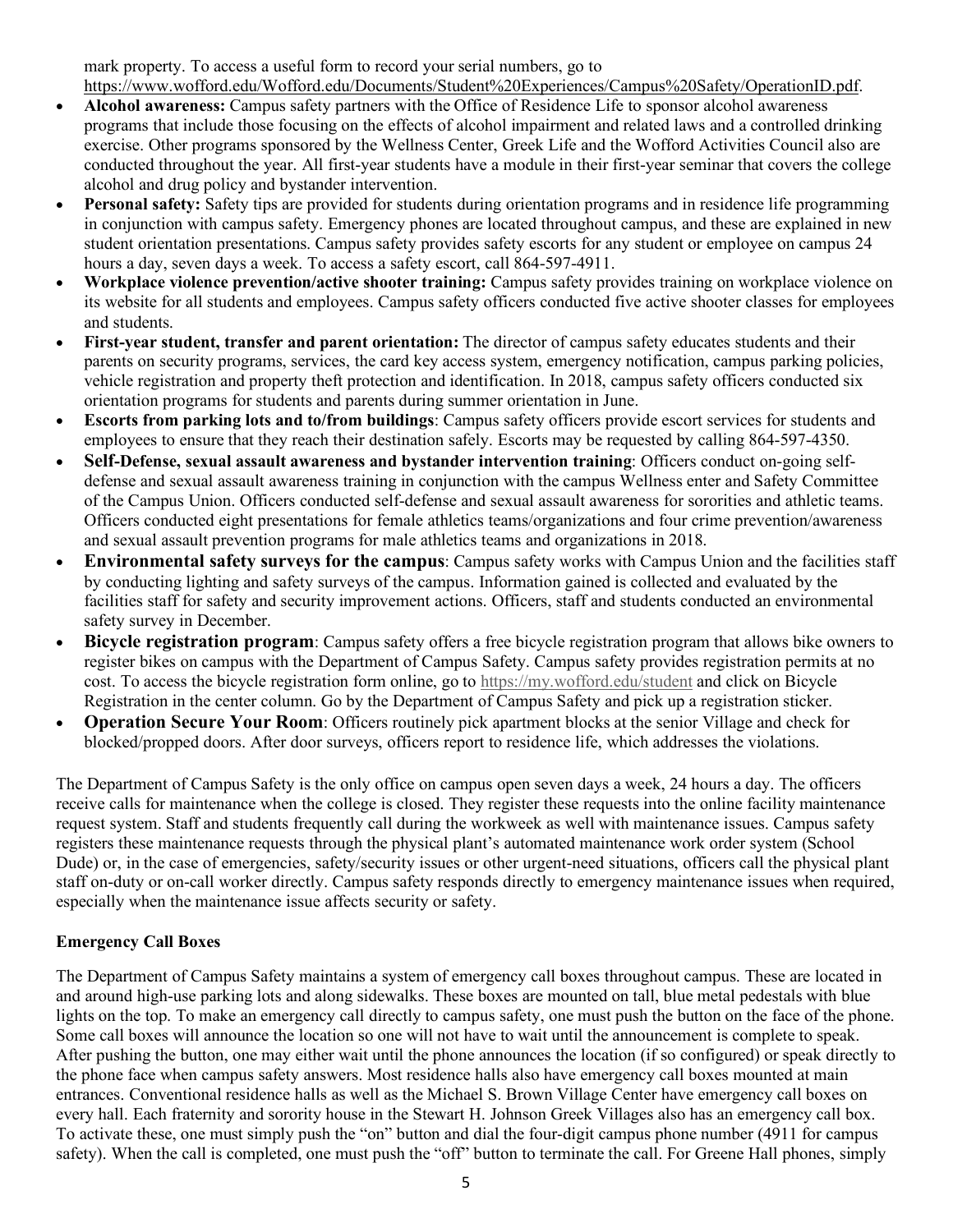push the single button to contact campus safety. Campus safety officers perform tests on these phones and the components of the mass-notification system (email, text and outdoor warning siren system) at least monthly.

# **Wofford College Building Access Policy**

Wofford College maintains an open campus. As such, the public (including, but not limited to, students, visitors, alumni and parents) can and do come onto college property throughout the day and night. Residence halls and apartments are secured 24 hours a day through a campus key card security system. Campus safety issues each student an ID card that serves as a key card to access his or her residence hall. The card also opens the Roger Milliken Science Center, the first floor of the Michael S. Brown Village Center, the Rosalyn Sallenger Richardson Center for the Arts, the Jerry Richardson Indoor Stadium and the Richardson Physical Activities Building on weeknights and on weekends. During business hours, the college buildings (except residence facilities) are open to students, guests, parents, contractors and employees. During non-business hours, access to college facilities is gained through employee-issued keys or by campus safety personnel (with prior approval). During academic holidays, residence halls are locked by deactivating student key card systems. Campus safety officers routinely patrol the interior and exterior of campus administrative and academic buildings at night and the exterior of residence facilities.

# **Crime or Emergency Reporting**

Students and employees are encouraged to report all crimes, emergencies and safety issues to the Office of Campus Safety in a timely manner. To report an emergency or crime, call 864-597-4350 or 864-597-4911 in the event of an active criminal/emergency incident. Officers will answer that number 24 hours a day and will respond to the caller. Students also may report issues and concerns to those employees listed below as Campus Security Authorities as well. Key phone numbers to report emergencies are:

|   | 1. Campus Safety                                         | 864-597-4911      |
|---|----------------------------------------------------------|-------------------|
|   | 2. Dean of Students                                      | 864-597-4044      |
| 3 | <b>Wellness Center</b>                                   | 864-597-4370      |
|   | 4. Assistant Dean of Students for Residence Life         | 864-597-4068      |
| 5 | Assistant Dean of Students for Student Involvement       | 864-597-4048      |
| 6 | Assistant Director of Student Activities and Campus Life | 864-597-5107      |
|   | 7. Title IX Coordinator (Sexual Misconduct/Harassment)   | 864-597-4047      |
|   | 8. Title IX Deputy Coordinators                          | 864-597-4048/4066 |
|   | 9. Human Resources Director                              | 864-597-4227      |
|   | 10. Spartanburg City Police/Fire Department              | 911               |
|   |                                                          |                   |

# **Campus Security Authorities**

Wofford is required to disclose "statistics concerning the occurrence of certain criminal offenses reported to local law enforcement agencies or any official of the institution who is defined as a Campus Security Authority or CSA.

The law defines Campus Security Authority as: "An official of an institution who has significant responsibility for student and campus activities, including, but not limited to, student housing, student discipline and campus judicial proceedings." Officials at Wofford include the dean of students, who has overall responsibility for student discipline and all student programming; the assistant dean of students for residence life, who oversees student housing; the assistant dean of student for student involvement, who oversees student co-curricular activities and has significant responsibility for Greek Life; campus safety officers and dispatchers; the Title IX coordinator and all deputy coordinators; the director of human resources; the athletics director and associate athletics directors; team coaches; the director of the Wellness Center; all faculty and staff members who lead student short-stay trips; student workers who provide safety escorts for the college or are employed as attendants in the college fitness facility; and faculty and staff advisers to student organizations who have significant responsibility for student and campus activities.

The criminal offenses for which these officials are required to disclose statistics are murder/non-negligent manslaughter, negligent manslaughter, sex offenses (forcible and non-forcible), robbery, aggravated assault, burglary, motor vehicle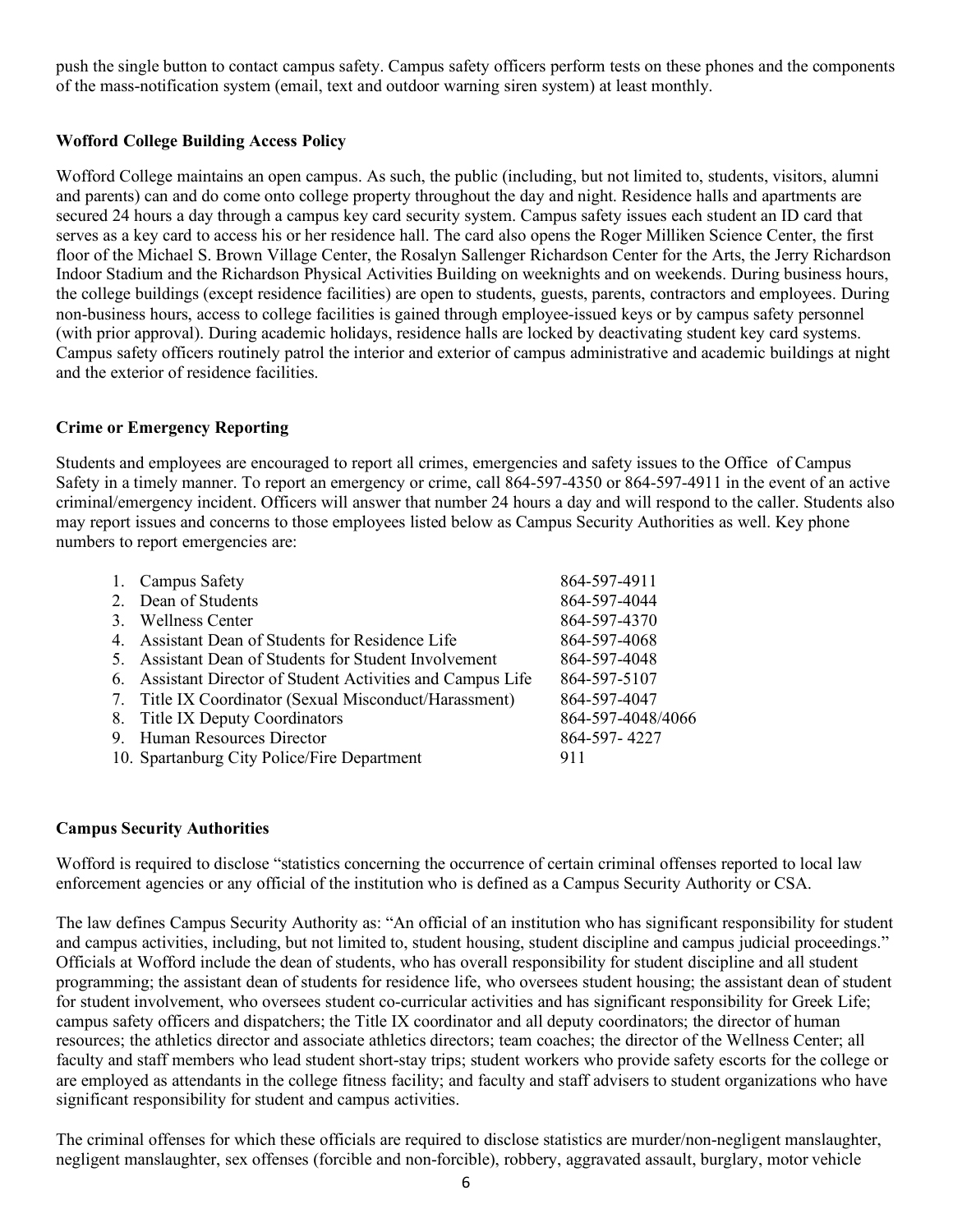theft, arson, liquor law violations, drug abuse violations and weapons (carrying, possessing, etc.). The director of campus safety conducted Campus Security Authority training for resident assistants and directors on Aug. 7 and 27, 2018, and all identified CSA employees in fall semester 2018 through an online CSA module consisting of a video module and survey/quiz for participants. The training video was produced by the National Association of Campus Safety Administrators and also was used to train contracted event staff, security and off-duty law enforcement officers conducting security for events on campus, and student workers providing safety escorts for the Department of Campus Safety.

## **Confidential Reporting Procedures**

Victims of crime sometime do not want to pursue action through either the college judicial system or local or state legal system. The college encourages victims to consider making a confidential report in cases in which the victim does not want to pursue action so that incident can be dealt with and/or documented. With the victim's permission, the director of campus safety can file a report on the incident without revealing the identity of the victim. With such information, the college can maintain an accurate record of the number of incidents involving students and other members of the college community and quickly notify the campus of an immediate danger or threat. The information also allows campus officials to identify patterns of crime on or near the campus. These reports are counted and disclosed in the annual crime statistics for the college. If a victim or witness desires to make a confidential report, they may do so through the Department of Campus Safety or any other Campus Security Authority on campus. Any Campus Security Authority (other than volunteers or student employees) can be reached by dialing 864-597-4000 and asking for the official by name or position. The college chaplain, when acting as a pastoral counselor, or employees of the Wellness Center who are licensed counselors and serving in that capacity, are not considered Campus Security Authorities and are not required to report crimes for inclusion into the Annual Security and Fire Safety Report. These counselors are encouraged to inform persons being counseled of the procedures to report crimes on a voluntary basis, if and when such counsel is appropriate. When a student or employee informs one of these Campus Security Authorities about a crime or emergency situation, the official will notify campus safety immediately. If the complainant is a client of the Wellness Center or sports medicine, the official will make the report detailed, but limited to preclude any HIPAA violation. If there is a life-threatening situation or one that potentially involves the loss of sight or limb unless an immediate, fully disclosed report is made, the official will notify the Department of Campus Safety immediately. Students also may disclose a crime or situation anonymously through the Silent Witness reporting system. This system can be found at

http://www.wofford.edu/campusSafety/form.aspx?ekfrm=4204 and goes directly to the director of campus safety and is completely anonymous. The Silent Witness form is easy to use, quickly delivered and can be responded to 24 hours a day.

#### **Weapons on Campus**

The possession and/or use of firearms, weapons and other propelling devices as well as explosives such as fireworks, ammunition or chemicals that are explosive in nature are prohibited on campus. Unauthorized use, possession or storage of any weapon on campus constitutes a violation of the Code of Student Rights and Responsibilities and college policy. All weapons are strictly prohibited in students' rooms and elsewhere on campus. Firearms are permitted for official use by the Department of Military Science and the college rifle team.

Weapon is defined by the college as any object or substance designed to cause reasonable apprehension of physical harm to any person, inflict a wound, cause injury, incapacitate or damage personal property and includes, but is not limited to, all firearms, guns, Airsoft guns, BB guns, potato guns, paint guns, pellet guns, stun guns, axes, saws, slingshots, nunchakus, knives (with blades three inches or more in length and all switchblades), box cutters, darts and bows and arrows. The official policy of the college is that no weapons, other than those officially used by campus safety, ROTC or the rifle team, are permitted on campus, even in cases allowed by South Carolina law in the possession of concealed weapons permit holders.

*Wofford College reserves the right to confiscate anything it deems hazardous or dangerous.* 

#### **Missing Residential Student Policy**

Any individual at Wofford who has information that a residential student may be a missing person must notify the Wofford College Department of Campus Safety immediately at 864-597-4911 or 864-597-4350.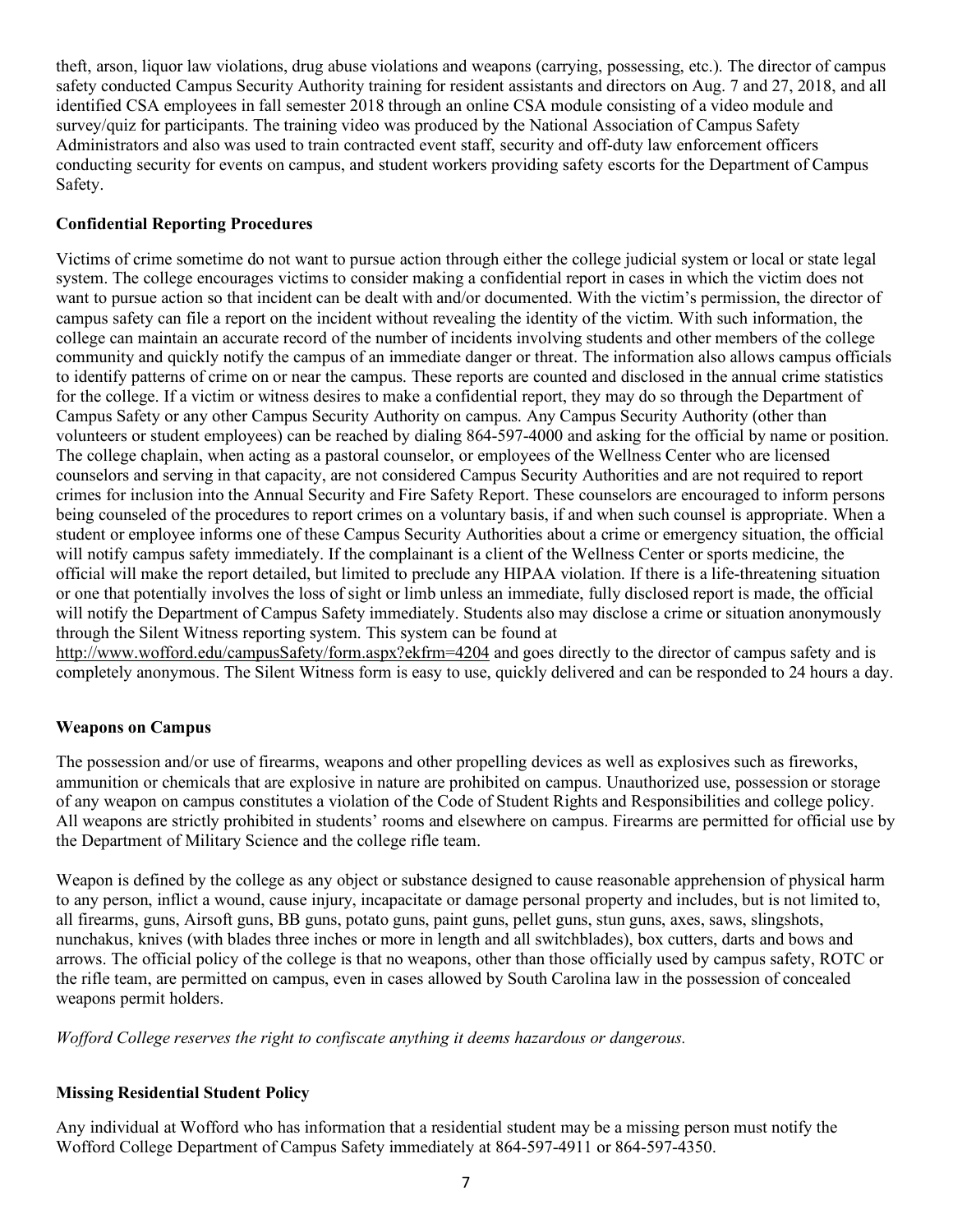Campus safety will begin an immediate investigation and gather all essential information about the missing student from the reporting person, from the student's acquaintances, from college personnel and official college information sources. A student shall be determined to be missing if:

- 1. Search efforts are unsuccessful in locating the student in a reasonable amount of time.
- 2. It is apparent immediately that the student is a missing person (e.g. witnessed abduction).
- 3. It has been determined that the student has been missing for more than 24 hours.

No later than 24 hours after determining that a student is missing, the dean of students or his/her designee or the director of campus safety will notify the confidential contact person previously identified by the student and the custodial guardian/parent (for students under the age of 18 and not emancipated) and advise that the student is believed to be missing.

Regardless of whether the student has identified a missing person contact person, is over the age of 18 or is an emancipated minor, campus safety also will notify local law enforcement agencies to report the student as a missing person no later than 24 hours after determining that the student to be missing.

All residential students (currently enrolled students residing in on-campus housing), including students age 18 and above and emancipated minors (emancipated minors are those students under the age of 18 who have been legally granted adult status) will be given an opportunity to confidentially identify and designate one or more individuals to be contacted by the college within 24 hours after the student is determined to be missing. The contact person may be anyone, including, but not limited to, the person the student has otherwise identified as an emergency contact. Students may register and update this contact information at any time. The contact person information will be registered confidentially, accessible only to authorized campus officials, and it will not be disclosed, except to law enforcement personnel to further a missing person investigation. The designation will remain in effect until changed or revoked by the student. If a student *under* the age of 18 and not emancipated is determined to be missing, the college is required by federal law to notify a custodial parent or guardian no more than 24 hours after the student is determined to be missing, in addition to notifying any additional contact person designated by the student.

#### **Alcohol and Drug Policies**

The Wofford College community is one in which students, faculty and staff are devoted to learning and to the development of the whole person. Part of being a responsible and caring member of the college community is to recognize that we are situated in a state and a community that have specific laws and ordinances prohibiting the sale, possession and consumption of alcohol and controlled substances. The college upholds these laws and assists local and state law enforcement agencies. These laws are in place because they serve an important role in protecting individuals and our community from the unwanted effects of the misuse of alcohol and other drugs, which can lead to serious health risks and behavioral problems such as violence, sexual assault, accidents, vandalism and other dangerous acts. Our community does not condone members who make irresponsible choices, including violating the laws of the state of South Carolina, ordinances of the city of Spartanburg or policies of Wofford College. The purpose of the following policies is to aide in the development of a safe and healthy educational environment for all members of our college community.

The college does not condone violations of federal and state laws as well as city ordinances or college policies that prohibit the possession, use or sale of alcoholic beverages or the sale manufacture or distribution of illegal drugs. Wofford College community members are informed that violations of the laws concerning illegal drugs may lead to disciplinary actions that may include fines, parental notification, education programs, community restitution, suspension or expulsion from the college, removal from residence halls or arrest. Violations of the laws concerning alcohol may lead to fines, parental notification, education programs and community restitution. A complete list of violation categories, sanctions, dangers and consequences of alcohol and drug abuse, and available educational and counseling programs, can be found in the policy at: https://www.wofford.edu/Wofford.edu/Documents/development/Alcohol%20Policy.pdf

Wofford College is committed to education and the sound development of mind, body and spirit. Therefore, a commitment to alcohol and drug education is a continuing priority for the college. Educational programs will be organized and conducted throughout the year to promote continued awareness and to encourage an attitude of concern and caring for others. All money collected from sanctioned fines for alcohol and drug violations will be applied toward educational programming. Information on responsible use, effective party planning, indications of abuse or addiction, and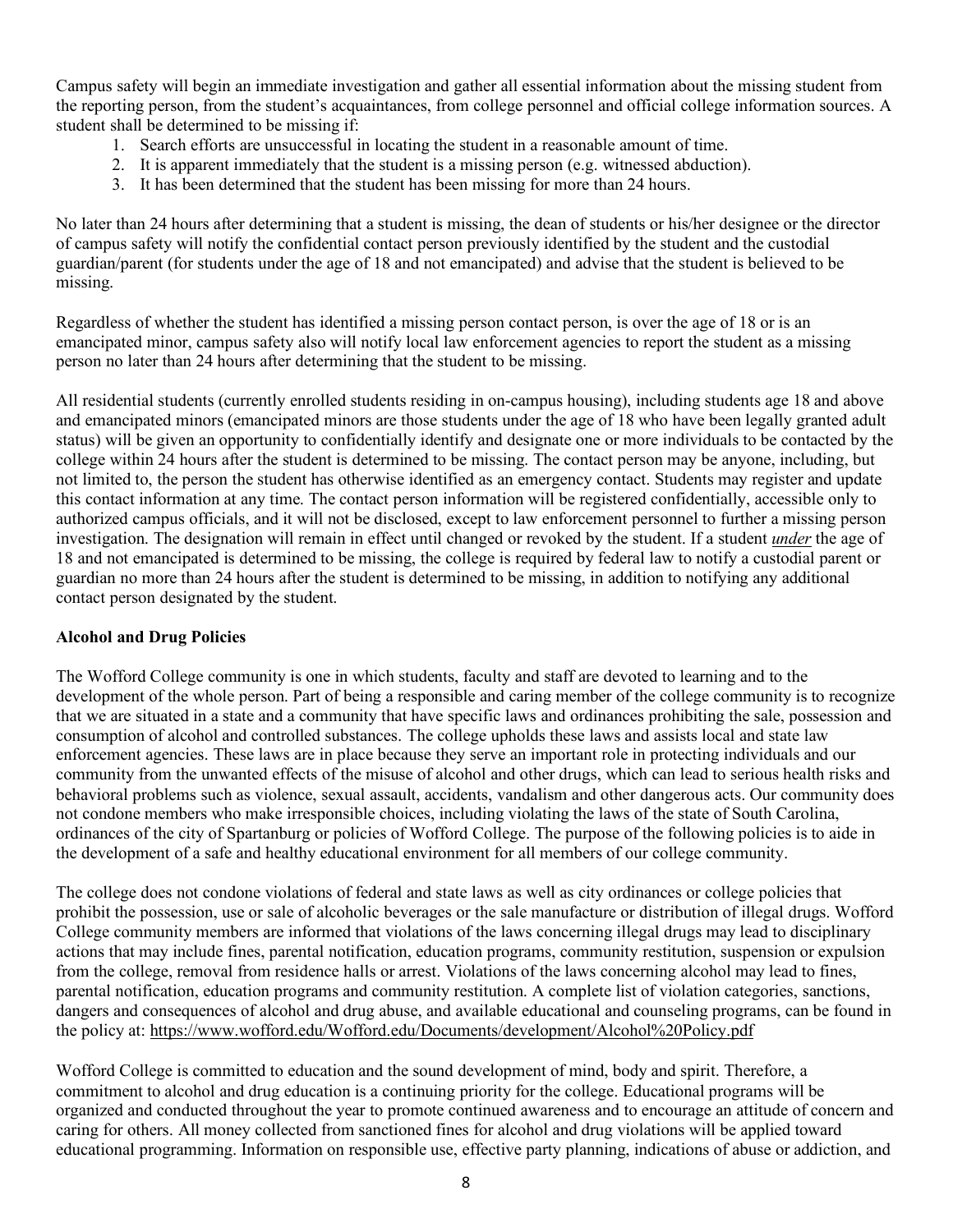resources for assistance are available through Wofford College Wellness Center. Examples of these programs include, but are not limited to:

- Campus programming facilitated by members of the residence life staff.
- FYI Orientation for every first-year student.
- Alcohol awareness programming as part of focus weeks.
- Communitywide educational programs.
- Training opportunities and workshops for officers and members of Greek-letter organizations and other chartered organizations.
- Substance-free social events in collaboration with the director of student activities and individual student organizations.

Wofford College is committed to providing students with confidential referrals for professional assistance in the event that they are needed. An awareness of the negative effects of alcohol consumption or drug use may assist a student to make safe and responsible choices about alcohol and drugs. A student may make an appointment for an assessment and/or counseling by contacting Wellness Center at 864-597-4370. Counseling services are available to Wofford students as part of the comprehensive fee on a time-limited basis. Long-term counseling, specialized services or outpatient/inpatient therapy are not covered by the comprehensive fees. Other community resources for treatment and prevention of alcohol and drug abuse also can be located in the Beverage Alcohol and Drug Abuse Policy located at https://www.wofford.edu/Wofford.edu/Documents/development/Alcohol%20Policy.pdf

# **Sexual and Gender-Based Misconduct Policy**

Wofford College believes that all members of the college community and visitors have the right to be free from all forms of Sexual and Gender-based Misconduct. All members of the campus community are expected to conduct themselves in a manner that does not infringe upon the rights of others. Wofford College complies with Title VII of the Civil Rights Act of 1964, which prohibits employers from discriminating against employees on the basis of sex, race, color, national origin, and religion. Further, as a recipient of federal funds, Wofford College complies with Title IX of the Education Amendments of 1972 (20 U.S.C. §1681, et seq. and its implementing regulations, 34 C.F.R.,Part 106) which prohibits discriminationon the basis of sex in federally assisted education programs and activities.

The college prohibits Sexual and Gender-based Misconduct. The college strongly encourages prompt reporting of all types of prohibited conduct and is committed to fostering a community that promotes timely and fair resolution of sexual and genderbased misconduct cases. To that end, the college has defined sexual and gender-based misconduct broadly, and the college will properly address all allegations of sexual and sender-based misconduct.

The Sexual and Gender-Based Misconduct Policy applies to any allegation of prohibited conduct made by or against a student or an employee of the college or a third party, regardless of the sex, sexual orientation, sexual identity, gender, or gender identity of any party and wherever the alleged prohibited conduct occurred, if the conduct giving rise to the Complaint is related to or impacts the college's academic, educational, athletic, or extracurricular programs or activities. There is no geographical limitation to invoking this policy.

# *To review Wofford's Sexual and Gender-Based Misconduct Policy, including reporting information, definitions, resolution options, and resources, please visit www.wofford.edu/titleix.*

# *Important Information for Individuals Who May Be Victims of Sexual Assault:*

If you or someone you know may have been a victim of sexual assault or any other type of sexual or gender-based misconduct, you are strongly encouraged to seek immediate assistance. **Assistance can be obtained 24 hours a day, seven days a week from Wofford College Department of Campus Safety (864-597-4911)** or from a student affairs staff member on call. Campus safety can contact the staff member on call.

During business hours (8:30 a.m.-5 p.m. Monday through Friday), you also are strongly encouraged to contact one of the following individuals:

**Title IX Coordinator: AmandaEstabrook**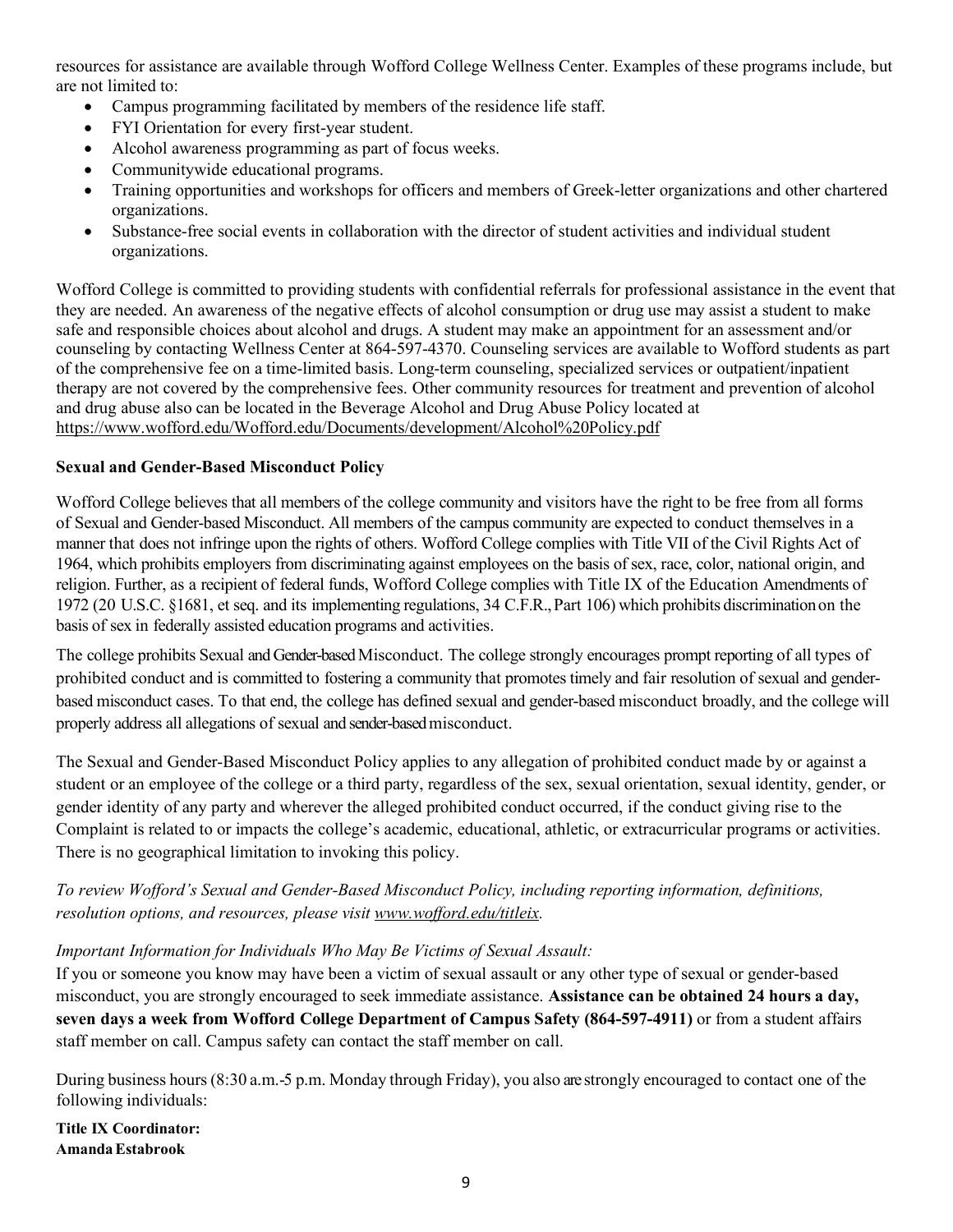Title IX and ADA Coordinator Campus Life Building, Second Floor Telephone: 864-597-4047 Email: estabrookar@wofford.edu

# **Title IX Deputy Coordinator: Matthew Hammett**

Assistant Dean of Students for Student Involvement Campus Life Building, Second Floor Telephone: 864-597-4048 Email: hammettmk@wofford.edu

**Title IX Deputy Coordinator: Amy Lancaster** Dean of International Programs Michael S. Brown Village Center, First Floor Telephone: 864-597-4430 Email: lancasterae@wofford.edu

For additional information about seeking medical assistance and emotional support as well as important contact information for local law enforcement agencies, hospitals and other resources, see Exhibit A and Exhibit B.

# ARTICLE I. INTRODUCTION

# Section 1.01 Notice of Nondiscrimination

Wofford College does not discriminate on the basis of race, color, creed, religion, sex, age, national origin, disability, veteran status, sexual orientation or any legally protected class. (*Wofford Board of Trustees, adopted October 2012*).

Wofford College believes that all members of the college community and visitors have the right to be free from all forms of sexual and gender-based misconduct. All members of the campus community are expected to conduct themselves in a manner that does not infringe upon the rights of others. The college will not tolerate sexual or gender-based misconduct. Wofford College complies with Title VII of the Civil Rights Act of 1964, which prohibits employers from discriminating against employees on the basis of sex, race, color, national origin and religion. Further, as a recipient of federal funds, Wofford College complies with Title IX of the Education Amendments of 1972 (20 U.S.C. §1681, et seq. and its implementing regulations, 34 C.F.R., Part 106) which prohibits discrimination on the basis of sex in federally assisted education programs and activities: **"No person in the United States shall on the basis of sex, be excluded from participation in, be denied the benefits of, or be subjected to discrimination under any education program or activity receiving Federal financial aid . . . ."** In addition, the SupremeCourt, Congress, and federal executive department and agencies, including the Department of Education, have recognized that sexual harassment can constitute discrimination which is prohibited by Title IX.

The following individuals have been designated to handle inquiries regarding Wofford College's nondiscrimination policies.

- Inquiries concerning nondiscrimination related to sex or gender may be referred to **Wofford College's Title IX coordinator**, Amanda Estabrook. Estabrook's office is located on the second floor of the Campus Life Building, 429 N. Church St., Spartanburg, SC 29303. Estabrook may be contacted by phone at 864-597-4047 or by email at estabrookar@wofford.edu.
- Inquiries concerning nondiscrimination related to a student's disability may be referred to **Wofford College's director of accessibility services**, Perry Henson. Henson's office is located on the second floor of the Hugh R. Black Wellness Center, 429 N. Church St., Spartanburg, SC 29303. Henson may be contacted by phone at 864-597- 4373 or by email at hensonpv@wofford.edu.
- Inquiries concerning nondiscrimination related to an employee's disability may be referred to **Wofford College's director of human resources**, Chee Lee. Lee's office is located on the first floor of the Snyder House, 429 N. Church St., Spartanburg, SC 29303. Lee may be contacted by phone at 864-597-4230 or by email at leecj@wofford.edu.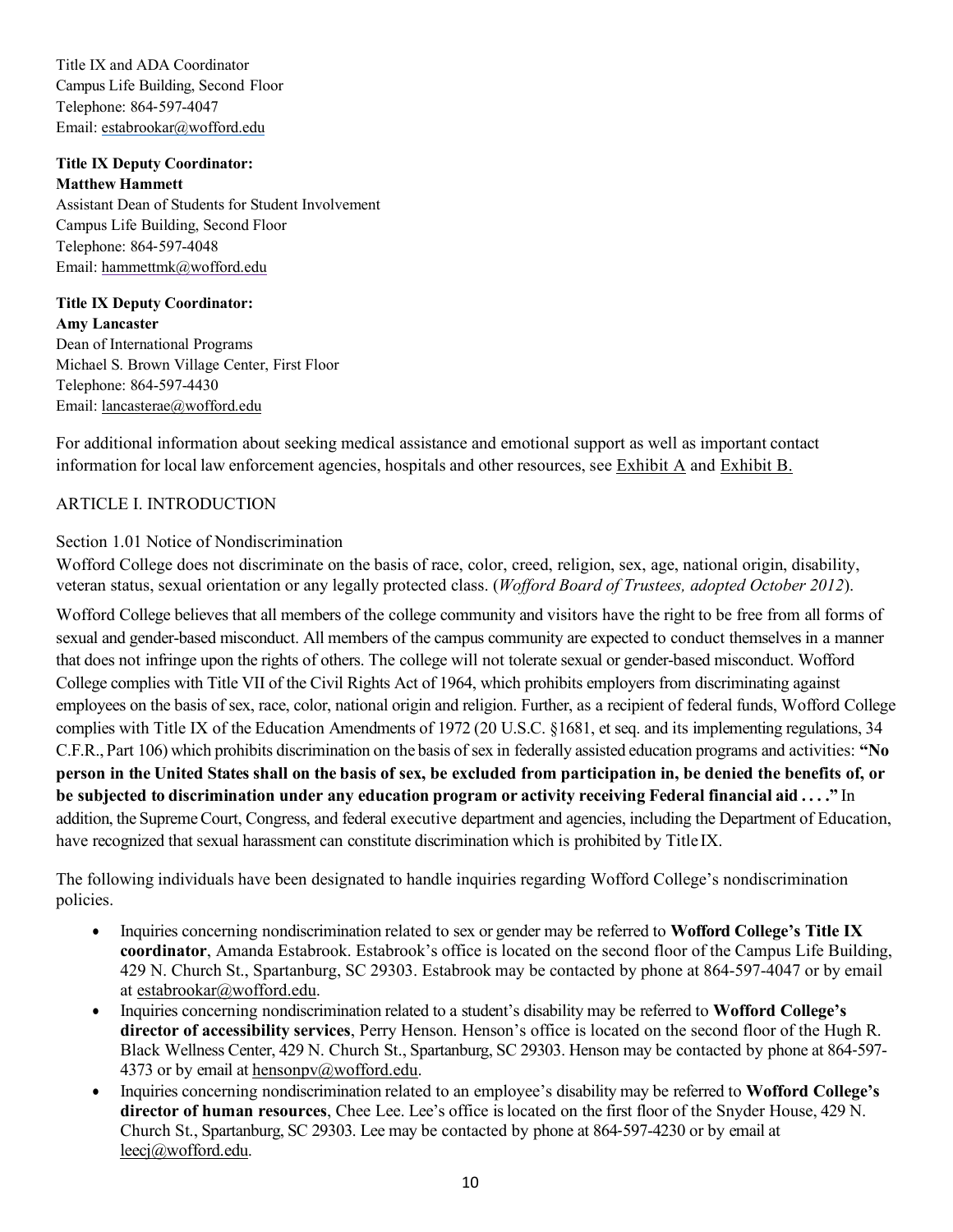• All other inquiries concerning nondiscrimination not addressed in this policy may be referred to **Wofford College's Bias Incident Response Team coordinator**.

Concerns regarding discrimination may also be reported using the Bias Incident Report Form: https://connect.wofford.edu/mywofford/campusLife/biasIncident.aspx.

Individuals have the right to file a formal complaint or make any other inquiry concerning the application of Title IX also may be referred to the United States Department of Education's Office of Civil Rights (OCR) at the following:

Office for Civil Rights U.S. Department of Health and Human Services 400 Maryland Avenue, S.W. Washington, DC 20202-1475 202-453-6020 Fax: 202-453-6021 ocr.dc@ed.gov

# Section 1.02 Background and Community Expectations

Sexual and gender-based misconduct are forms of discrimination and are prohibited under this policy. This policy has been developed to reaffirm these principles, define community expectations and outline Wofford College's response to reports of sexual and gender-based misconduct and related conduct prohibited under this policy (referred to collectively as "prohibited conduct").

Wofford College strongly urges all members of the campus community to play a role in discouraging, responding to and preventing sexual and gender-based misconduct prohibited by this policy. The college encourages the community to speak up when an incident occurs and to report prohibited conduct. Further, any individual who feels that they<sup>1</sup> have been subjected to prohibited conduct under this policy is encouraged to seek assistance and resolution. This policy provides a variety of ways in which an individual may proceed in cases of sexual or gender-based misconduct so that each individual may choose an avenue for reporting appropriate to their particular situation, whether that be internally through Wofford College's facilitated or formal resolution or externally through law enforcement or criminal or civil processes.

The college is committed to providing programs, activities and an educational and work environment free from sex and gender-based discrimination and to fostering a community that promotes prompt reporting of all prohibited conduct and timely and fair resolution of complaints of prohibited conduct. In furtherance of these commitments, this policy sets forth available resources (Exhibit A), describes and defines prohibited conduct (Article II and Exhibit C, respectively) and establishes procedures for responding to complaints of prohibited conduct (Articles III-VIII).

The college will make this policy and information about recognizing and preventing sexual and gender-based misconduct readily available to all members of the college community.

The college is committed to eliminating sexual and gender-based misconduct, preventing its recurrence and addressing its effects.

# Section 1.03 Applicability of This Policy

l

This policy applies to any allegation of prohibited conduct made by or against a student or an employee of the college or a third party, regardless of the sex, sexual orientation, sexual identity, gender or gender identity of any party and wherever the alleged prohibited conduct occurred, if the conduct giving rise to the complaint is related to or impacts the college's academic, educational, athletic or extracurricular programs or activities. There is no geographical limitation to invoking this policy.

Students and employees participating in Wofford Interim, study abroad and internship programs are subject to this policy. When prohibited conduct is alleged by or against a college employee or student in a college-affiliated internship or educational program of another entity, the college may, in its sole discretion, conduct its own investigation pursuant to this policy, conduct a joint investigation with the affiliated entity or utilize the investigation of the other entity as a basis for further investigation.

In the case of allegations of prohibited conduct under this policy, unless otherwise stated, this policy supersedes and applies in lieu of all other procedures and policies set forth in other college documents.

<sup>&</sup>lt;sup>1</sup> Throughout the Sexual and Gender-Based Misconduct Policy, "they," "them," and "their" are used as gender-inclusive pronouns.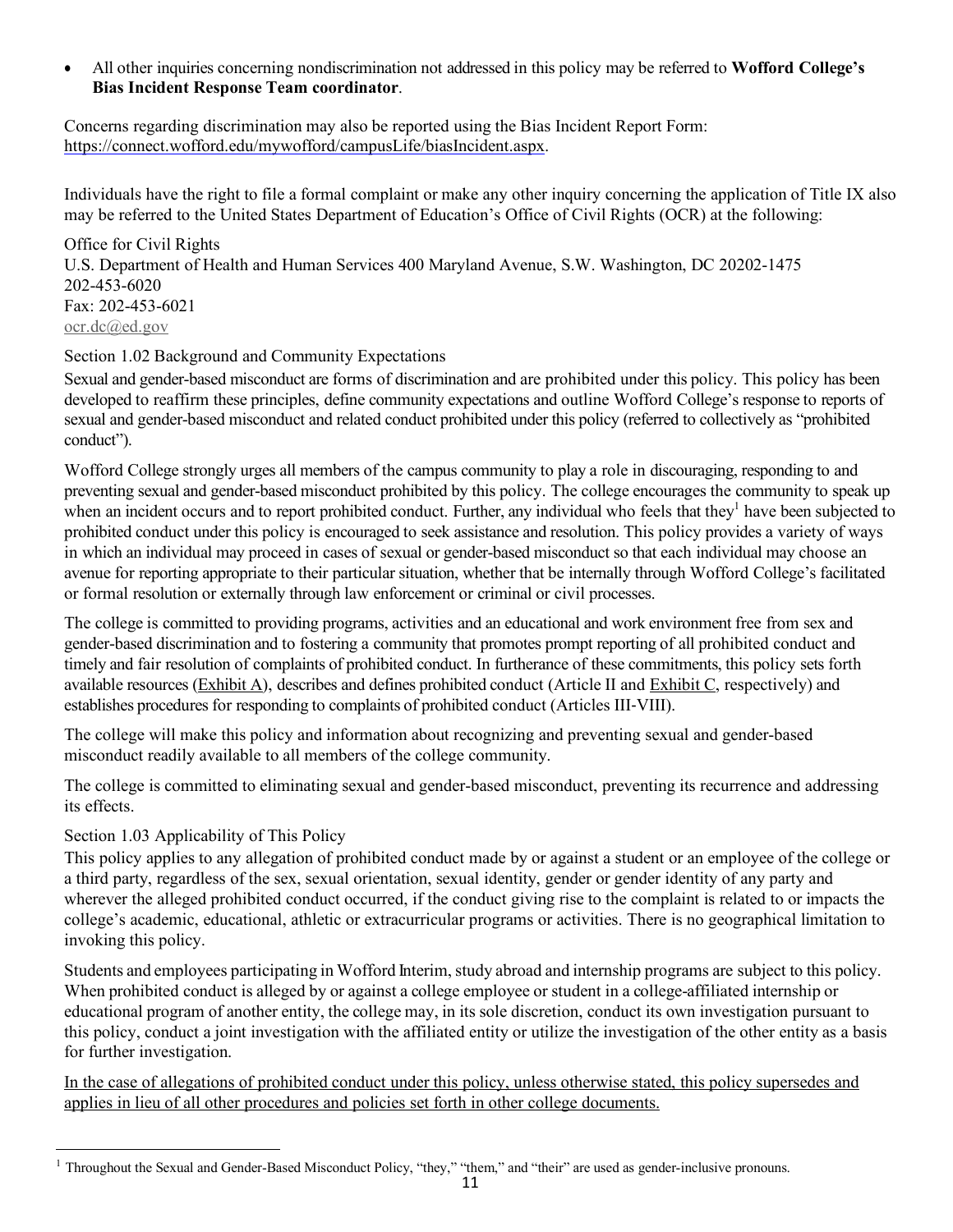## Section 1.04 Period of Limitations

A complaint of sexual or gender-based misconduct may be filed at any time, regardless of the length of time between the alleged conduct and the decision to file the complaint. However, the college strongly encourages individuals to file complaints promptly in order to preserve evidence for a potential legal or disciplinary proceeding. A delay in filing a complaint may compromise the subsequent investigation, particularly if neither the complainant nor the respondent is employed by the college or enrolled as a student at the time.

Complaints of prohibited conduct reported to have occurred prior to the implementation of this policy will be adjudicated pursuant to this policy and utilizing the prohibited conduct definitions in place when the alleged conduct occurred.

The Title IX coordinator has the discretion to re-open a case at any time should germane new evidence become available that the Title IX coordinator determines would significantly impact the outcome of the case.

Section 1.05 Definitions Applicable to This Policy

Certain important terms used in this policy have their meanings described in Exhibit C or Exhibit D.

# *ARTICLE II. STATEMENTS OF POLICY*

#### Section 2.01 Prohibition on Sexual and Gender-Based Misconduct

The college prohibits sexual and gender-based misconduct. The college strongly encourages prompt reporting of all types of prohibited conduct and is committed to fostering a community that promotes timely and fair resolution of sexual and genderbased misconduct cases. To that end, the college has defined sexual and gender-based misconduct broadly, and the college will properly address all allegations of sexual and gender-based misconduct. Wofford College is committed to fostering a campus environment that promotes prompt and effective resolution of sexual and gender-based misconduct cases. The college's procedures are designed to protect the rights, needs and privacy of the person reporting prohibited conduct ("complainant"), the rights of those accused of engaging in prohibited conduct ("respondent") and of the campus community as a whole.

However, not all unwelcome sexual or gender-based conduct rises to the level of warranting adjudication and/or discipline pursuant to this policy. Although the college will properly address all allegations of sexual and gender-based misconduct, this policy uses the term "material sexual misconduct," as defined in Exhibit D, to identify those acts of sexual and gender-based misconduct that do warrant adjudication under, and discipline pursuant to, this policy.

# Section 2.02 Prohibition on Retaliation

Retaliation against any person for filing, supporting or providing information in good faith in connection with a complaint of prohibited conduct is strictly prohibited. Violations of this prohibition will be addressed through this policy and/or other college disciplinary procedures, as deemed appropriate in the college's discretion. Any person who feels that they have been subjected to retaliation should make a report to the assigned Title IX deputy coordinator or to the Title IX coordinator.

Section 2.03 Prohibition on Providing False Information or Interfering with an Investigation

Any individual who knowingly files a false complaint under this policy or who interferes with an investigation may be subject to disciplinary action. Interference with an investigation may include, but is not limited to, the following:

- Attempting to coerce, compel or prevent an individual from providing testimony or relevant information.
- Removing, destroying or altering documentation relevant to the investigation.
- Providing false or misleading information to college officials who are involved in the investigation and resolution of a complaint or encouraging others to do so.

# Section 2.04 Related Misconduct

Alleged misconduct that is related to the prohibited conduct at issue, even ifsuch relatedmisconduct is not, when standing alone, governed by this policy, may be adjudicated under this policy. Similarly, complaints of retaliation, providing false information and counterclaims by a respondent may be adjudicated in the same proceeding as the original complaint or in a separate proceeding. Determinations regarding adjudication of related misconduct will be made by the Title IX coordinator, assigned Title IX deputy coordinator and appropriate administrators.

#### Section 2.05 Amnesty

The college considers the reporting and adjudication of sexual and gender-based misconduct cases on campus to be of paramount importance. The college does not condone underage drinking or use of illegal drugs. However, the college will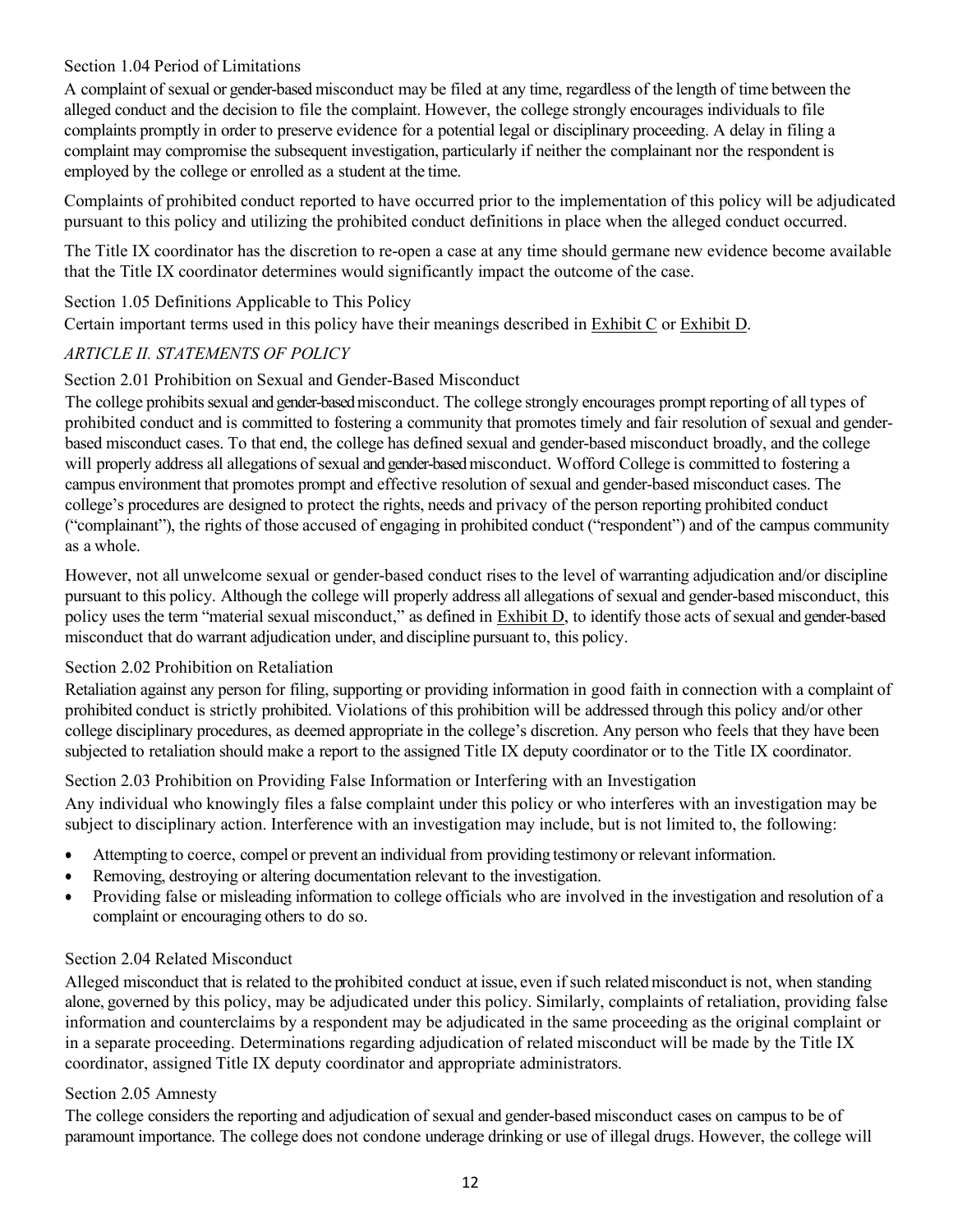extend amnesty to complainants, third-party reporters and those assisting victims of sexual or gender-based misconduct from punitive sanctioning for illegal use of drugs and/or alcohol.

# Section 2.06 Individuals with Disabilities

The college will make arrangements to ensure that individuals with disabilities are provided appropriate accommodations, to the extent necessary and available, to participate in the procedures outlined in this policy. Studentrequestsfor accommodations must be made to the director of accessibility services (located on the second floor of the Wellness Center and available from 8:30 a.m. to 5 p.m.). All other requests for accommodations must be made to the director of human resources (located in Snyder House).

# *ARTICLE III. CONFIDENTIALITY*

# Section 3.01 Confidentiality in Reporting and Disclosure

The college encourages anyone who has experienced sexual or gender-based misconduct to talk to someone about what happened, both so that they can get the support they need and so that the college can respond appropriately. The college wants individuals to be aware of the various reporting and confidential disclosure options available to them so that they can make informed choices about where to turn should they be subjected to sexual or gender-based misconduct.

- **Licensed mental health professionals, pastoral counselors and health services professionals.** Licensed mental health professionals and pastoral counselors who provide mental health counseling to members of the Wofford College community, registered nurses, nurse practitioners and off-campus rape crisis resources are not required to report any information about an incident to the college or the Title IX coordinator without the reporting individual's permission. Individuals may discuss alleged sexual or gender-based misconduct in strict confidence with these individuals ("confidential resources"). The following is contact information for these individuals:
	- o Wellness Center (864-597-4370 or ext. 4371).
	- o Chaplain (864-597-4050 or ext. 4051).

This means that personally identifiable information shared with confidential resourcesis not part of students' or employees' college records and will not be reported to other college personnel (including the Title IX coordinator) or to anyone else (unless the disclosing individual gives their consent to the disclosure or the law requires it – as may be the case with alleged sexual or gender-based misconduct involving a minor or under conditions involving imminent physical harm, for example).

Confidential resources will assist both parties in receiving necessary protection and support, including referrals to external resources, such as academic support or accommodations, disability, health or mental health services and changes to living, working or course schedules. A complainant who first requests confidentiality may later decide to file a complaint with the college or report the incident to local law enforcement and thus have the incident fully investigated.

Confidential resources are not "responsible employees," and therefore are not required to (and will not, absent direction from the disclosing individual, to do so) report incidents of alleged sexual or gender-based misconduct to the Title IX coordinator. For purposes of clarity, understand that all other college employees who are not confidential resources are "responsible employees." Communications made to "responsible employees" are not entitled to the same confidentiality protections as those made to confidential resources. Note that people who serve more than one role at the college (e.g. chaplain and faculty member) will be a confidential resource when serving in the role designated as confidential (e.g. chaplain) but will be a "responsible employee" when serving in a role designated as a "responsible employee" role (e.g. faculty member). Confidential resources may report non-identifying statistical information to the college.

• **The Title IX coordinator and "responsible employees**." When a complainant tells a "responsible employee" about an incident of sexual or gender-based misconduct, the complainant has the right to expect the college to take appropriate steps to investigate what happened and to resolve the matter promptly and equitably. A disclosure to the Title IX coordinator or a "responsible employee" constitutes a report to the college and obligates the college to investigate the incident and take appropriate steps to address the allegations, which may include disclosures as contemplated by Section 3.02(A). See the definition of "responsible employee" in **Exhibit D**.

A "responsible employee" must share all relevant details about reported sexual and gender-based misconduct shared by the complainant or a third party to the Title IX coordinator or a Title IX deputy coordinator – including the names of the complainant and the alleged perpetrator(s), any witnesses and any other relevant facts, including the date, time and specific location of the alleged incident.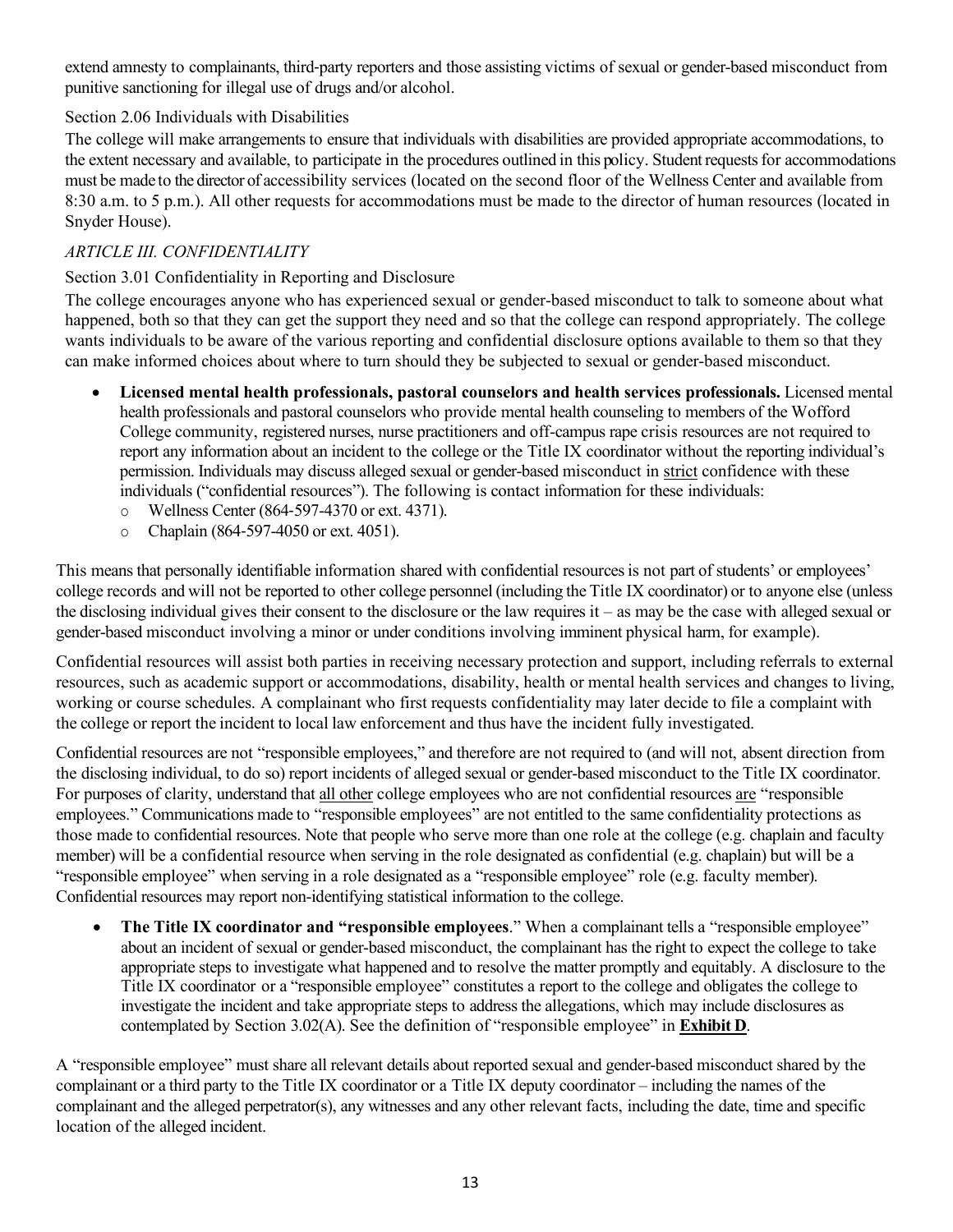Section 3.02 Confidentiality in the Investigation and Resolution Processes

• **Sharing of information (applicable to all complaints)**. The college will respect and will make every feasible effort to avoid the inappropriate disclosure of the information shared by and the identities of the parties involved in sexual and gender-based misconduct matters.

Information regarding reported sexual or gender-based misconduct generally will be disclosed by college personnel during the investigation and resolution processes only as follows:

- o College personnel will (and are obligated to) handle information regarding reported sexual and gender-based misconduct in accordance with applicable local, state and federal laws. For example:
- o Under conditions of potential imminent harm to the community, the college may be required by federal law to inform the community of the occurrence of the alleged incident(s) of sexual or gender-based misconduct. Any such warning would not include information that identifies the complainant.
- o Information regarding the alleged sexual or gender-based misconduct may be used as a statistical, anonymous report for data collection purposes under the Clery Act.
- o The college may be required by state law to inform the South Carolina State Law Enforcement Division of the occurrence of the reported incident(s) of sexual assault.
- o College personnel may share reports of sexual or gender-based misconduct to local law enforcement if warranted by the nature of the allegations at issue (e.g. incidents involving minors).
- o College administrators will share information regarding reported sexual and gender-based misconduct, as appropriate and necessary, in order to address and resolve the allegation(s) at issue, prevent the recurrence of similar misconduct and address the effects of the misconduct.
- **Requests for confidentiality**. If information regarding alleged prohibited conduct is shared with the Title IX coordinator and/or a "responsible employee," but the complainant desires that (1) the information not be shared with other "responsible employees," with the respondent or with others, even as appropriate and necessary to address the allegation;  $(2)$  that the college not investigate the information; or  $(3)$  that no disciplinary action be taken, the complainant must request that the college treat such information as confidential. This request must be made to the assigned Title IX deputy coordinator (or, if such determination has not yet been made, to the Title IX coordinator).
- **Evaluation of the request**. The college takes requests for confidentiality seriously; however, granting such requests may limit the college's ability to investigate and take reasonable action in response to a complaint. The Title IX coordinator will evaluate the request for confidentiality in the context of the college's commitment to provide a reasonably safe and non-discriminatory environment and will determine whether such request will be granted. In order to make such a determination, the assigned Title IX deputy coordinator (or, if such determination has not yet been made, the Title IX coordinator) may conduct a preliminary investigation into the reported prohibited conduct and may weigh requests for confidentiality against the following factors, among others:
	- o The seriousness of the reported prohibited conduct (including, but not limited to, whether sexual or genderbased misconduct was perpetrated with a weapon).
	- $\circ$  The increased risk that the alleged perpetrator will commit additional acts of prohibited conduct, such as (A) whether there have been other reports or complaints against the reported perpetrator, (B) whether the reported perpetrator has a history of arrests or records from a prior school indicating a history of sexual or gender-based misconduct or a history of violence, (C) whether the reported perpetrator threatened further sexual or gender-based misconduct or threatened violence against the victim or others, or (D) whether the sexual or gender-based misconduct was committed by multiple perpetrators.
	- $\circ$  Whether the information reveals a pattern of perpetration (e.g., via illicit use of drugs or alcohol) at a given location or by a particular group or person.
	- o The respondent's right to receive information about the allegations if the information is maintained by the college as an education record.
	- o Whether the victim is a minor.
	- o Whether the college possesses other means to obtain relevant evidence of the sexual or gender-based misconduct (e.g., security cameras or security personnel, physical evidence).

The presence of one or more of these factors may lead the college to investigate and, if appropriate, pursue disciplinary action. If none of these factors is present, the college likely will honor the request for confidentiality.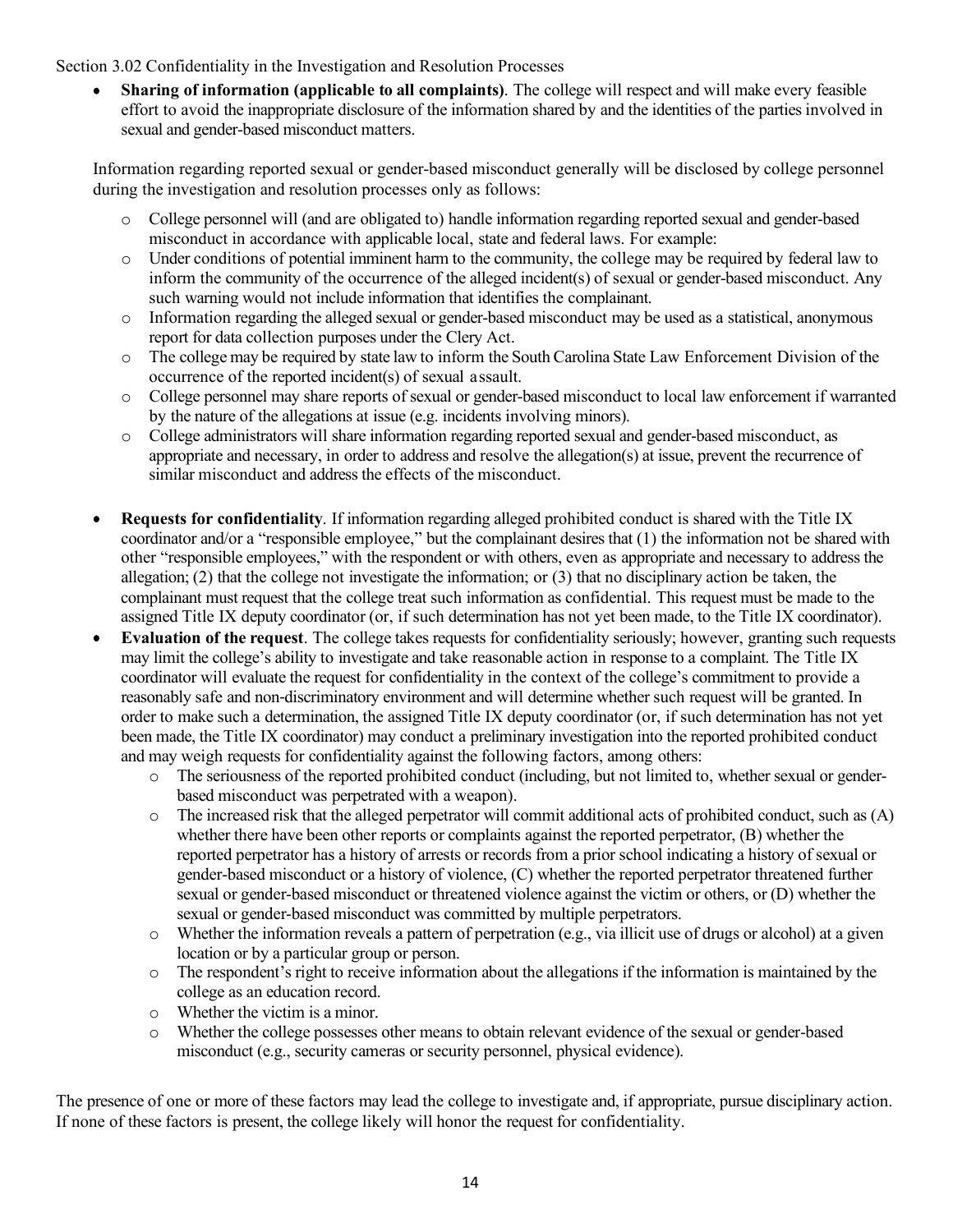- **Determination as to whether request can be granted**. The assigned Title IX deputy coordinator (or, if such determination has not yet been made, the Title IX coordinator) will inform the person requesting confidentiality whether the college intends to honor the request or whether the college intends to pursue investigation and/or resolution despite the request.
- **If the college determines that it cannot maintain confidentiality**, it will inform the complainant prior to starting an investigation and will, to the extent possible, only share information with people responsible for addressing the allegations. The college also will take ongoing steps to protect the complainant from retaliation or harm and work with the complainant to create a safety plan, if warranted, and assist the complainant in accessing other services and interim safety measures (see Section 6.02(A)).
- **If the college honors the request for confidentiality**, the college's ability to investigate and take reasonable action in response to an allegation of sexual or gender-based misconduct may be limited. A respondent is entitled to know the name of the complainant and information regarding the nature of the allegations in order to defend against the allegations; thus, the college may not be able both to adjudicate the complaint and to maintain confidentiality during that process.

Even when the college determines to abide by a request for confidentiality (and even if such request limits the college's ability to take disciplinary action against the respondent):

- o To the extent practicable and appropriate, the college will take prompt action to limit the effects of the reported sexual or gender-based misconduct and to prevent its recurrence. For instance, the college may take appropriate interim measures to ensure an individual's safety even in the absence of a college proceeding. The college also may consider broader remedial action (such as increased monitoring, supervision or security at locations where reported conduct occurred, increased education and prevention efforts, including to targeted population groups, and climate assessments).
- o Information regarding the reported sexual or gender-based misconduct may be included in college records, as necessary and appropriate.
- o College personnel will (and are obligated to) handle information regarding reported sexual and gender-based misconduct in accordance with applicable local, state and federal laws and may take the steps outlined in Section  $3.02(A)(i)$ .
- o Note that the college cannot control disclosure by third parties.

# *ARTICLE IV. HOW AND WHERE TO REPORT SEXUAL AND GENDER-BASED MISCONDUCT*

# *For information about seeking medical assistance and emotional support as well as important contact information for local law enforcement agencies, hospitals and other resources, see Exhibit A attached to this policy.*

Because sexual and gender-based misconduct may in some instances constitute both a violation of college policy and criminal activity, and because the college processes are not a substitute for instituting legal action, **the college encourages individuals to report sexual and gender-based misconduct promptly to college officials and to law enforcement authorities, where appropriate**.

Individuals who have experienced sexual and gender-based misconduct have the option not to report it to campus officials or to law enforcement authorities. The college respects the individual's decision in regard to reporting; however, subject to the confidentiality provisions outlined in Article III of this policy, if information about sexual or gender-based misconduct comes to the attention of the college, the college (1) may start an investigation even in the absence of a filed complaint and/or (2) may notify appropriate law enforcement authorities if required or warranted by the nature of the information of which it becomes aware.

#### Section 4.01 Reporting to Local Law Enforcement

# **Individuals may file a complaint directly with local law enforcement agencies by dialing 911**.

Individuals may contact any of the following for assistance in filing a complaint with local law enforcement: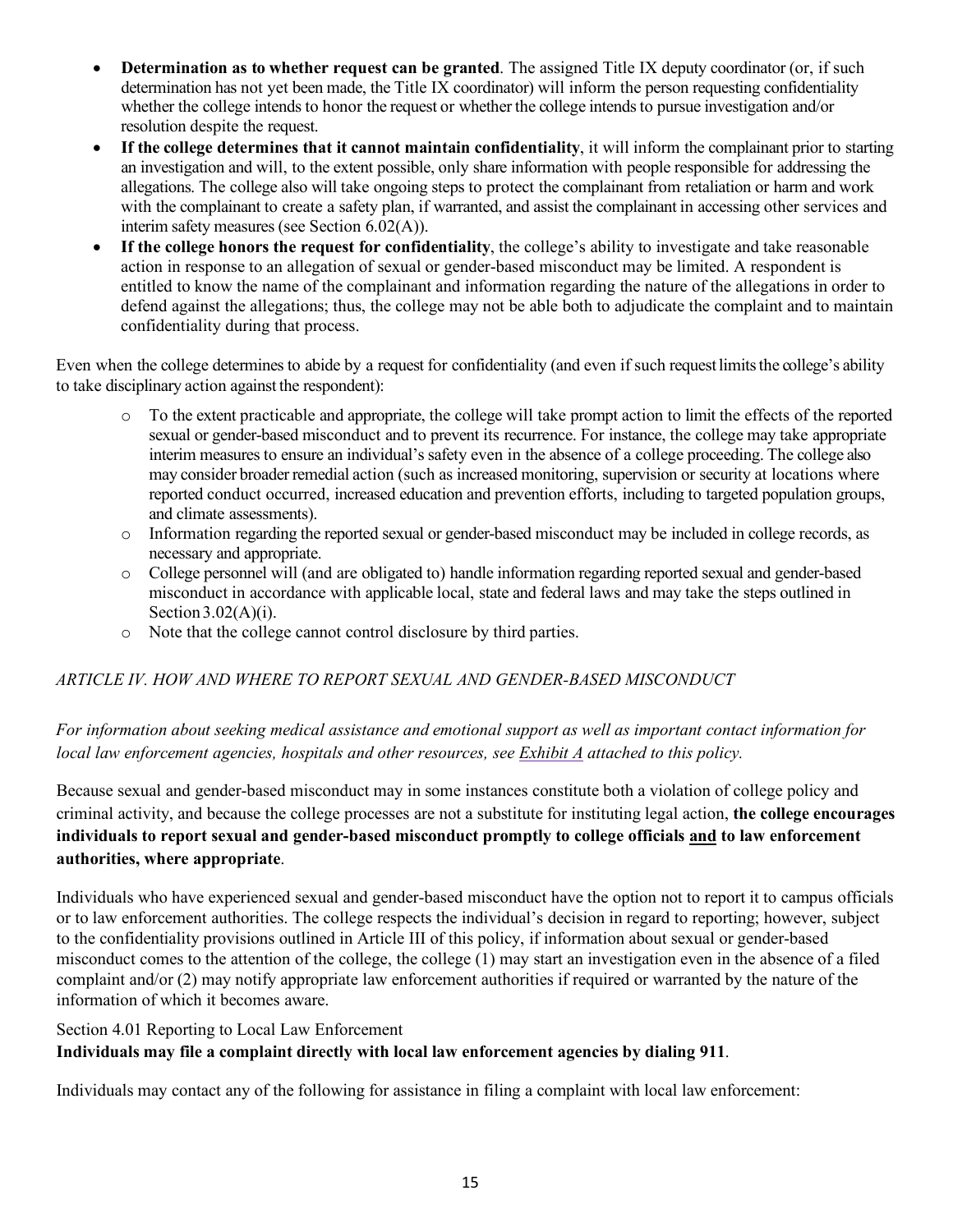- o Wofford College Department of Campus Safety, 24 hours a day, seven days a week (available by phone at 864-597-4911 and located in Andrews Field House).
- o The college's Title IX coordinator, Amanda Estabrook (Title IX and ADA coordinator), (available by phone from 8:30 a.m. to 5 p.m. Monday through Friday at 864-597-4047 or by email at estabrookar@wofford.edu and located in the Campus Life Building).

Individuals may inform law enforcement authorities about sexual or gender-based misconduct and discuss the matter with a law enforcement officer without requesting an investigation under this policy. Individuals who make a criminal complaint also may choose to pursue a college complaint simultaneously.

# Section 4.02 Reporting to the College

If an individual wishes for information regarding prohibited conduct to be investigated and addressed pursuant to this policy, they must disclose such information to the Title IX coordinator or to a "responsible employee." See the definition of "responsible employee" in Exhibit D. These individuals are REQUIRED to report allegations of sexual and gender-based misconduct to the Title IX coordinator (or, if the Title IX coordinator is implicated in the allegations, to a Title IX deputy coordinator). Individuals who are not "responsible employees" are not subject to the same requirement (and in some instances, such as is generally the casewith confidential resources, are prohibited from reporting alleged sexual and gender-based misconduct to others absent an express directive from the alleged victim to do so).

Individuals may report information regarding prohibited conduct on their own behalf (i.e., as complainants) or on behalf of the complainant (i.e., as third-party reporters).

If the Title IX coordinator is the respondent or is otherwise at issue in a complaint, or if an individual is otherwise uncomfortable making a complaint to the Title IX coordinator, they may report prohibited conduct to a Title IX deputy coordinator or any other "responsible employee."

No member of the college community may discourage an individual from reporting prohibited conduct. With the exception of certain research-based disclosures described in the following paragraph, a "responsible employee" with any knowledge (including firsthand observation) about a known or suspected incident of sexual or gender-based misconduct must report the incident to the Title IX coordinator (or, if the Title IX coordinator is implicated in the allegations, a Title IX deputy coordinator). No employee is authorized to investigate or resolve complaints without the approval and involvement of the Title IX coordinator or an assigned Title IX deputy coordinator.

Disclosures of incidents of sexual or gender-based misconduct made by an individual during such individual's participation as a subject in an institutional review board–approved human subjects research protocol (an "approved research protocol") will not be considered notice to the college of sexual or gender-based misconduct for purposes of triggering its obligation to investigate the incident at issue. (More specifically, a "responsible employee" whose knowledge of a known or suspected incident of sexual or gender-based misconduct is gained as a result of conducting an approved research protocol is not required to report the incident to the Title IX coordinator.) Institutional review boards may, in appropriate cases, require researchers to provide information to all subjects of a study about the subjects' Title IX rights and about available college and community resources and support services with regard to sexual or gender-based misconduct.

Individuals also may file anonymous reports by visiting www.wofford.edu/titleix. Individuals who choose to file anonymous reports are advised that it may be very difficult for the college to follow up or take action on anonymous reports when corroborating information is limited. Anonymous reports may be used for Clery Act data collection purposes.

# Section 4.03 Reporting to Campus Safety

Department of Campus Safety staff members are "responsible employees" for the purpose of Title IX. A report to campus safety constitutes a report to the college. When campus safety receives a report related to prohibited conduct under this policy, an officer may conduct an investigation to determine whether there is an ongoing or imminent threat to the campus community or for law enforcement purposes. Any information that campus safety receives related to a report of prohibited conduct will be shared with the Title IX coordinator. Information provided to the Title IX coordinator by campus safety will be used at the discretion of the Title IX coordinator, assigned Title IX deputy coordinator and other college administrators to assist in the resolution of a complaint under this policy.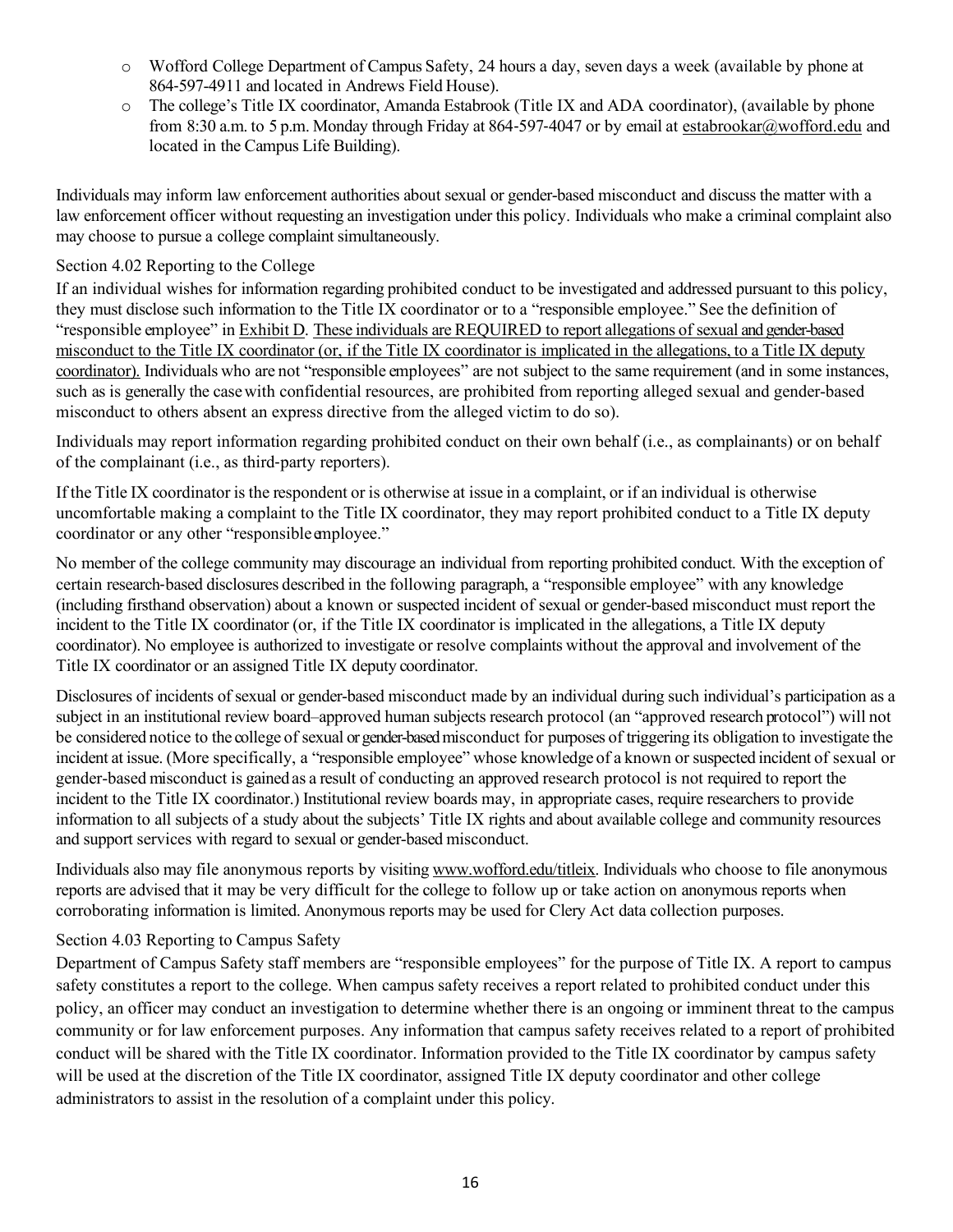| If someone reports directly to the Title IX coordinator:                                                                                                                                      | The Title IX coordinator will initiate the processes listed in                                                                                                                                                                                                                                                                                                                                                                                                                                                                                                                                                   |
|-----------------------------------------------------------------------------------------------------------------------------------------------------------------------------------------------|------------------------------------------------------------------------------------------------------------------------------------------------------------------------------------------------------------------------------------------------------------------------------------------------------------------------------------------------------------------------------------------------------------------------------------------------------------------------------------------------------------------------------------------------------------------------------------------------------------------|
|                                                                                                                                                                                               | this policy (unless the person requests confidentiality pursuant to<br>Section 3.02(B), in which case the information will be held in<br>confidence unless the Title IX coordinator determines that, due to the<br>college's commitment to provide a reasonably safe and non-<br>discriminatory environment, the request cannot be granted).                                                                                                                                                                                                                                                                     |
| If someone reports to a "responsible employee"<br>(including a Title IX deputy coordinator): (See the<br>definition of "responsible employee" in Exhibit D)                                   | The "responsible employee" will forward the information to<br>the Title IX coordinator, who will initiate the investigation and<br>resolution process (unless the person requests confidentiality<br>pursuant to Section 3.02(B) in which case the information will be<br>held in confidence unless the Title IX coordinator determines that, due<br>to the college's commitment to provide a reasonably safe and non-<br>discriminatory environment, the request cannot be granted).                                                                                                                            |
| If someone confides in a counselor, registered<br>nurse, nurse practitioner or the chaplain:                                                                                                  | The information provided will remain confidential and will not*<br>be reported to the Title IX coordinator (or anyone else) for<br>investigation and resolution. (refer to Section 3.01(A))<br>*Remember that in unusual circumstances, information<br>someone shares with the counselors, registered nurses, nurse<br>practitioners or the chaplain (such as situations involving<br>imminent harm to the community or situations involving abuse<br>of a minor) may be disclosed without that person's consent.                                                                                                |
| If a person reports to someone else (i.e. someone<br>other than the Title IX coordinator, a "responsible<br>employee," a counselor, registered nurse, nurse<br>practitioner or the chaplain): | The individual may or may not report details regarding the<br>information provided to the Title IX coordinator. This is because<br>the individual to whom the information is reported is not <i>obligated</i> to<br>report allegations of sexual or gender-based misconduct to the Title IX<br>coordinator (and conversely, is not <i>obligated</i> to maintain information<br>you shared in confidence).<br>For this reason, if a reporting party would like the information<br>to be addressed by Wofford College, they should direct it to a<br>Title IX coordinator or a "responsible employee." Conversely, |
|                                                                                                                                                                                               | if the reporting party would like the information they share to be<br>maintained in strict confidence, they should share it with a<br>counselor, registered nurse, nurse practitioner or the college<br>chaplain.                                                                                                                                                                                                                                                                                                                                                                                                |

# *ARTICLE V. POLICIES APPLICABLE TO ALL COMPLAINTS OF PROHIBITED CONDUCT*

# Section 5.01 Oversight

The assigned Title IX deputy coordinator will be responsible for overseeing the prompt, fair, thorough and impartial investigation and resolution of complaints filed with or disclosed to the college. The Title IX coordinator also may serve the function of the assigned Title IX deputy coordinator in the resolution of a complaint. When that is the case, the vice president for student affairs or the director of human resources or their designee will serve the appeal function set forth in Section 6.04 or Section 7.02.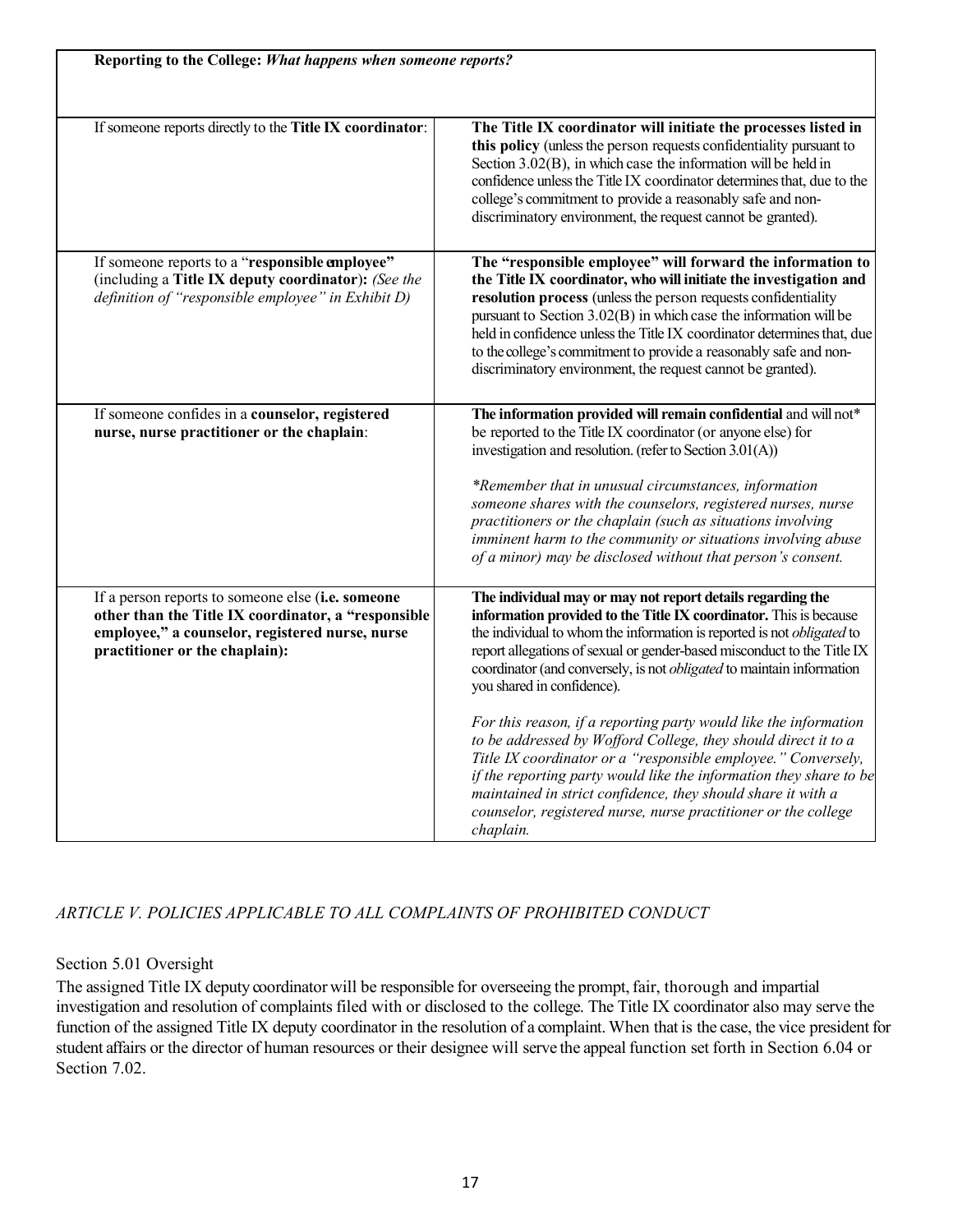## Section 5.02 Conflicts

If any employee designated by this policy to participate in the investigation or resolution of a complaint is the respondent, then the Title IX coordinator will appoint another college administrator or a third party to perform such person's duties under this policy. (If the Title IX coordinator is the respondent, then the president of the college will appoint another college employee or a third party to perform their duties under this policy.)

## Section 5.03 Support Persons

Both the complainant and the respondent may have one support person present to support and assist them throughout the complaint process (including, but not limited to, during related meetings and investigative interviews (for purposes of this section, "meetings"). The complainant and the respondent are not limited in their choice of support person. However, a person may not serve as both a support person and a witnessin a proceeding. Support persons may be friends, family members, victim advocates, lawyers or others. The complainant and the respondent may consult with their respective support persons during meetings, provided that such consultation is not disruptive. Support persons may not, however, have a speaking role during any meeting. In addition, the support person's attendance may be disallowed if such support person's presencewould be obstructive or would otherwisewarrant his or herremoval. Absent accommodation for disability, the complainant and the respondent may not be accompanied by more than one support person or by other individuals during meetings.

For the avoidance of doubt, the college may seek advice from the college's counsel at any time (including during any proceeding).

#### Section 5.04 Timing

The college will make every reasonable effort to ensure that the investigation and resolution of a complaint occurs in astimely and efficient a manner as possible. The timelines set forth in this policy are intended as guidelines and may be altered for good cause. The college will strive to complete its investigation and resolution of a complaint (not including an appeal, if applicable) within 60 calendar days of the receipt of the complaint, absent extenuating circumstances. If circumstances, such as complexity of the case, non-availability of parties or witnesses, college breaks or other circumstances require the college's investigation and resolution to extend past 60 calendar days, the college will notify the parties of that fact.

Any party may request an extension of any deadline by providing the Title IX coordinator with a written request for an extension that includes reference to the duration of the proposed extension and the basis for the request. The Title IX coordinator may modify any deadlines contained in this policy as necessary and for good cause; in such case, the Title IX coordinator will provide the complainant and the respondent with written notice of the modification and the reason therefore.

#### Section 5.05 Documentation and Recording

The collegewill retain documentation (including, but not limited to, the written complaint, notifications, the investigative report, written findings of fact, petitions for appeal, notifications of decisions – including the outcome letter and sanction letter – and any written communication between the parties) for at least seven (7) years. Documentation pertaining to expulsions or degree revocations will be retained indefinitely or in accordance with college policy.

The college may record any interviews, meetings or proceedings related to this policy. Any recordings will be the property of the college, and copies of any recordings will not be available except as required or authorized by law. Any technological problems that result in no recording or an inaudible one will not affect the validity of the outcome of a case. Parties and witnesses are not permitted to record any of the proceedings.

#### Section 5.06 Confidentiality and Disclosure

In order to comply with FERPA, Title IX and other applicable laws, and to provide an orderly process for the presentation and consideration of relevant information without undue intimidation or pressure, the resolution processes are not open to the general public. Accordingly, documents prepared in anticipation of the facilitated and/or the formal resolution processes (including the complaint, the investigative report and notices and communications to or from the complainant or the respondent); documents, statements or other information introduced in the interviews and meetings; and the outcome and sanction letters may not be disclosed outside of those processes except as may be required or authorized by law. The college reserves the right to notify parent(s) or guardian(s) of a student respondent of the outcome of any investigation involving that respondent, redacting names of any other students who do not consent to the disclosure of theirinformation.

College policy does not prohibit the further disclosure of outcome or sanction letters by either the complainant or the respondent. However, the college strongly encourages parties to maintain privacy in proceedings pursuant to this policy.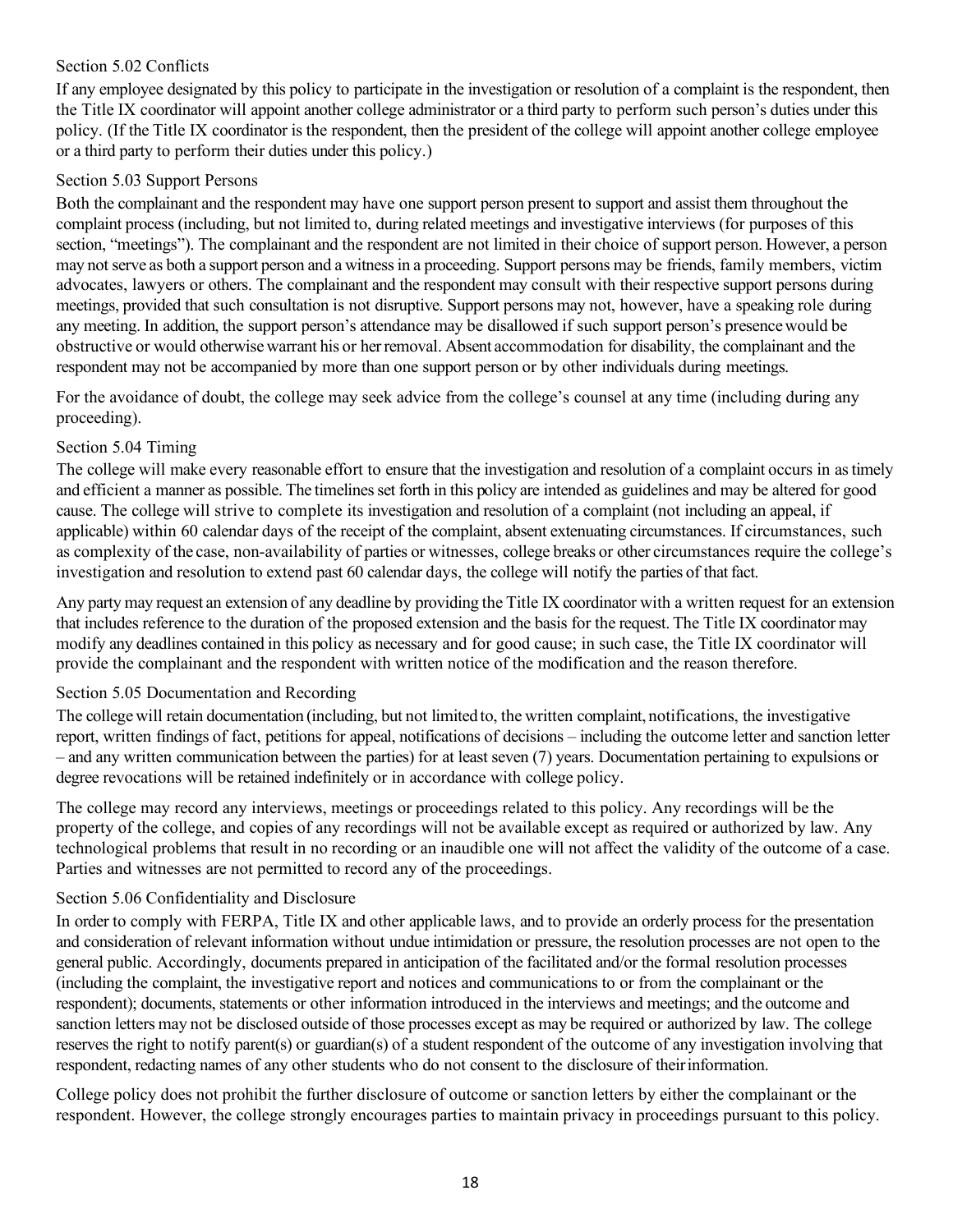# Section 5.07 Violations Involving Groups of Individuals

Members of a student group, an organization, a college department or a team, or individuals collusively acting in concert in violation of this policy may be charged as a group and/or as individuals, and an investigation may proceed against the group as joint respondents or against one or more involved individuals as appropriate given the available information and the circumstances.

A student group, an organization or a team's officers and members may be held collectively and individually responsible when violations of this policy by the organization or its members include any of the following circumstances:

- Occurred at organization-sponsored events.
- Received the consent or encouragement of the organization or of the organization's leaders or officers.
- Were known or reasonably should have been known to the membership or its officers.

In any such action, individual determinations as to responsibility will be made and sanctions may be assigned collectively and/or individually in proportion to the involvement of each individual. Moreover, consistent with the provisions of Section 6.02(B)(i), the college may impose interim measures against a group, including, but not limited to, social suspension and restriction of access to college facilities.

# Section 5.08 Consolidation of Investigation

The Title IX coordinator may consolidate multiple reports against a single respondent or group of respondents into one investigation if the evidence related to each incident would be relevant and probative in reaching a determination on the other incident(s).

# *ARTICLE VI. PROCESSES APPLICABLE TO ALL COMPLAINTS OF PROHIBITED CONDUCT*

# Section 6.01 A Report of Prohibited Conduct Becomes a Complaint

A complaint may be initiated in one of the following ways:

- An individual may file a written complaint with the college through the online reporting form at www.wofford.edu/titleix or may submit a written statement in their own words providing sufficient information for the college to investigate the allegations contained therein (including, but not limited to, the names of the parties involved and the date, location and nature of the alleged prohibited conduct).
- An individual may report violations of this policy in person to the Title IX coordinator or a Title IX deputy coordinator. In such a situation, the Title IX coordinator will ask the reporting party for the names of the individuals involved and the date, location and nature of the prohibited conduct and/or a written statement.
- The college may determine, based on information of which it becomes aware, that it is necessary and/or appropriate for it to investigate the information available to it.

Once a complaint is initiated, the individual reported to have experience the prohibited conduct will be referred to as a "complainant" and the individual(s) reported to have engaged in prohibited conduct will be referred to as a "respondent."

Section 6.02 Evaluation of Interim Safety Measures and Interim Disciplinary Measures

Following the initiation of a complaint (and at any point during the complaint, investigative or disciplinary processes, if the assigned Title IX deputy coordinator deems it necessary for the protection of any member of the college community), the assigned Title IX deputy coordinator will determine which, if any, of the following measures and/or actions should be taken:

- **A. Interim safety measures.** When warranted to ensure the safety and well-being of the parties, the assigned Title IX deputy coordinator may implement one or more interim measures, if appropriate and/or reasonably available, including, but not limited to, the following:
	- Issuing no-contact orders to prevent any contact between or among the complainant, the respondent, witnesses and/or thirdparties.
	- Providing an individual to escort a complainant and/or respondent between classes, work and/or activities.
	- Changing a complainant's or a respondent's on-campus housing, if any, to a different on-campus location and providing assistance from college personnel in completing the relocation.
	- Changing a complainant's or a respondent's work arrangements or schedules.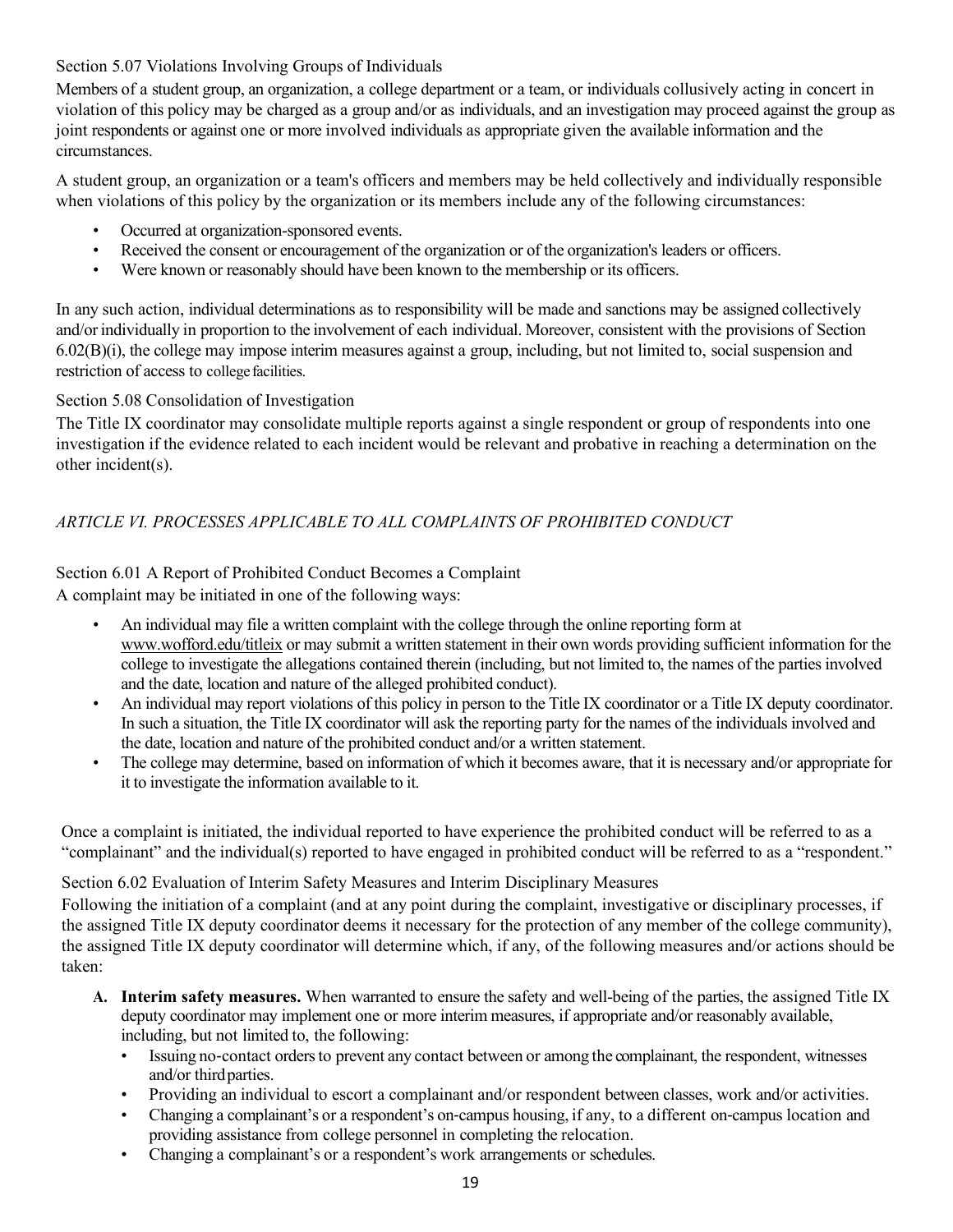• Changing academic schedules (such as moving the complainant or the respondent from one class section to another).

# **B. Interim disciplinary measures**

**i. Student respondents**. When a student respondent's alleged actions or behaviors affect the safety, health or general welfare of the complainant, other students and/or the college community, the assigned Title IX deputy coordinator may impose interim disciplinary measures prior to the adjudication of the complaint pursuant to this policy.

Possible interim measures include, but are not limited to, requesting that the vice president for student affairs or their designee (1) impose on the respondent an administrative withdrawal from the college, (2) summarily suspend the respondent from campus housing on an interim basis and/or (3) restrict the respondent's access to college facilities.

The assigned Title IX deputy coordinator will notify the respondent of the proposed interim measure(s) in writing. These actions may be appealed to the vice president for student affairs (available by phone at 864-597- 4040 and located in the Campus Life Building) or their designee. Any appeals must be made in writing within 72 hours of notification of the imposing interim measure. The decision of the vice president for student affairs regarding the imposition of these actions will be final.

**ii. Employee respondents**. When an employee respondent's alleged actions or behaviors affect the safety, health or general welfare of the complainant, students, other employees and/or the college community, the assigned Title IX deputy coordinator will coordinate with human resources and/or the employee's supervisor to (1) take such steps as are reasonable, appropriate and necessary to restrict the respondent's access to college facilities and/or (2) temporarily adjust the job duties of or place on administrative leave such respondent.

These actions may be appealed to the director of human resources (available by phone at 864-597-4230 and located in the Snyder House). The decision of the director of human resourcesregarding the imposition of these actions will be final.

**C. Compliance with interim safety measures and interim disciplinary measures.** Individuals subject to interim safety measures and interim disciplinary measures are expected to adhere to the measures put in place by college officials until such measures are revoked or revised. Any allegations that individuals are not complying with the measures put in place will be reviewed by the assigned Title IX deputy coordinator. The assigned Title IX deputy coordinator may interview the complainant, respondent or any other individuals with information about the alleged noncompliance, or the assigned Title IX deputy coordinator may request that the appointed investigator(s) or other trained individuals conduct interviews to determine what, if any, additional steps need to be taken. Additional steps may include, but are not limited to, additional interim safety measures or interim disciplinary measures, adjudication under this policy or a referral to the director of human resources, the provost or the vice president of student affairs for adjudication under other campus policies.

Section 6.03 Initial Meetings with the Assigned Title IX Deputy Coordinator

**A. Complainant's initial meeting with the assigned Title IX deputy coordinator**. As soon as is practicable, the assigned Title IX deputy coordinator will contact the complainant to schedule an initial meeting to discuss the complaint and avenues for its resolution. (If the person who reported the prohibited conduct is a third-party reporter, the assigned Title IX deputy coordinator will attempt to meet with them as soon as possible to gather information.)

Following the meeting with the complainant, the assigned Title IX deputy coordinator will, if applicable, promptly determine any interim measures to be provided to the complainant during the investigative and resolution processes. (If interim safety measures already have been implemented pursuant to Section 6.02(A), the assigned Title IX deputy coordinator will evaluate whether they should continue to be provided and whether other interim measures also should be implemented.) These interim measures may include the safety measures listed in Section 6.02(A) and/or other appropriate interim measures, such as:

- Arranging to dissolve a campus housing contract and offering a pro-rated refund.
- Rescheduling class work, assignments and examinations.
- Arranging for the complainant to withdraw from or take an incomplete in class without penalty.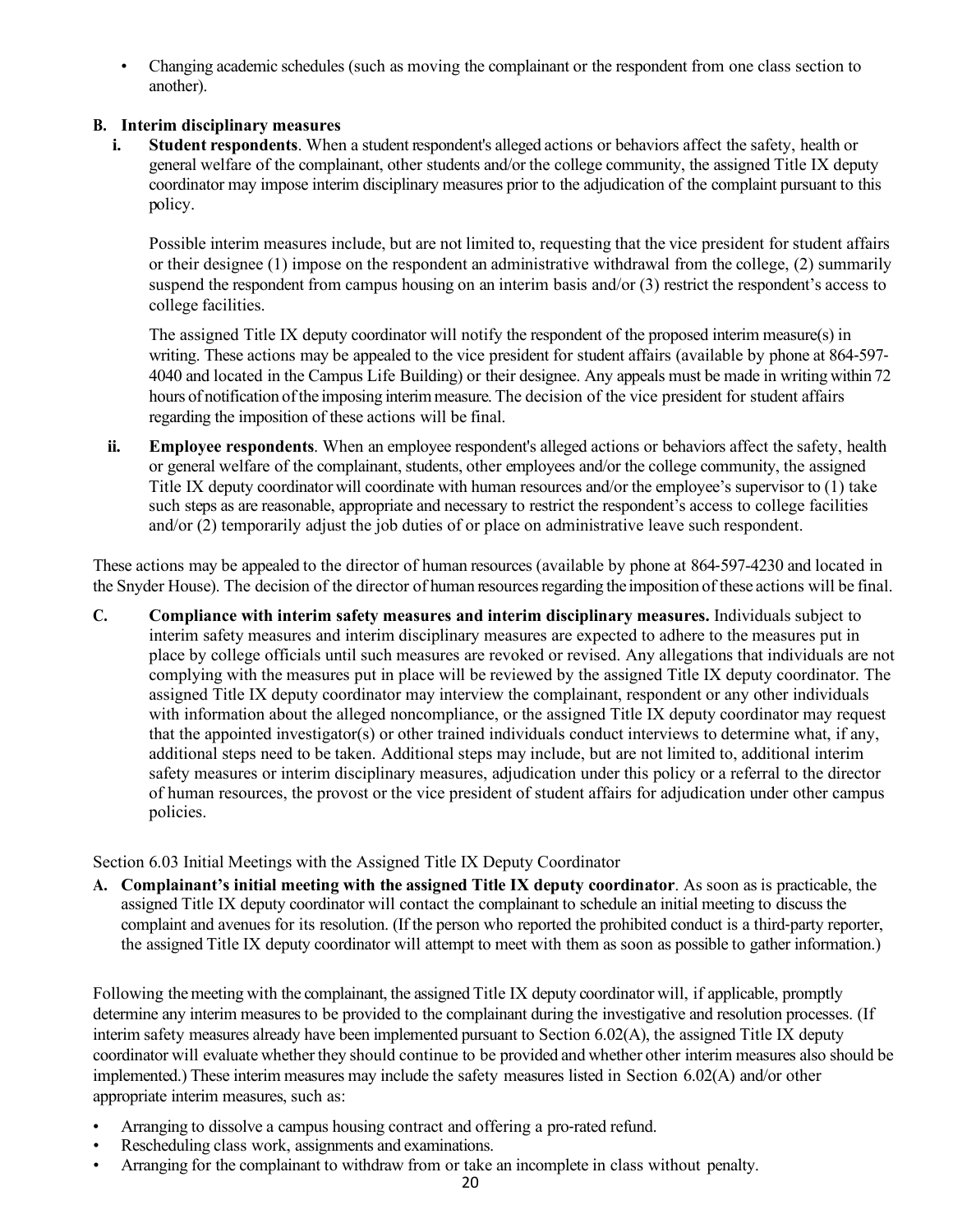- Providing academic support services.
- Providing alternative course completion options.
- Providing counseling services.

Such determination will be communicated promptly to the complainant (no later than it is communicated to the respondent) and, to the extent that it directly affects them, the respondent.

**B. Respondent's initial meeting with theassigned Title IX deputy coordinator**. Assoon as is reasonably practicable after the assigned Title IX deputy coordinator's initial meeting with the complainant, the assigned Title IX deputy coordinator will schedule an initial meeting with the respondent to discuss the complaint, to inform the respondent of any interim measures already determined and being provided to the complainant that directly affect the respondent and to discussthe processfor resolving the complaint. Following the meeting with the respondent, the assigned Title IX deputy coordinator will, if applicable, promptly determine any interim measures to be provided to the respondent during the pendency of the investigative and resolution processes (such as those listed in Section 6.02 and/or Section 6.03(A) above). Such determination will be communicated promptly to the respondent (no later than it is communicated to the complainant) and, to the extent that it directly affects them, the complainant.

#### Section 6.04 The Assigned Title IX Deputy Coordinator's Initial Determination

The assigned Title IX deputy coordinator will review the information available and the complaint will move forward to either formal resolution or facilitated resolution pursuant to this policy unless it is clear on its face and/or based on the assigned Title IX deputy coordinator's initial meetings with the parties that no reasonable grounds exist for believing that the conduct at issue constitutes material sexual misconduct or is otherwise a violation of this policy.

In the event that the complaint was made by a third-party reporter, the assigned Title IX deputy coordinator also will consider the following factors in determining whether to move forward with either formal resolution or facilitated resolution pursuant to this policy:

- **•** The source and nature of the information.
- **•** The seriousness of the alleged incident.
- **•** The specificity of the information.
- **•** The objectivity and credibility of the source of the information.
- **•** Whether the individuals allegedly subjected to the prohibited conduct can be identified.
- **•** Whether those individuals wish to pursue the matter.

If the assigned Title IX deputy coordinator determines that an investigation of the complaint is not warranted they will close the complaint, document the closure and promptly notify the complainant and the respondent of the closure and the rationale for the closure.

The complainant and/or the respondent may appeal the assigned Title IX deputy coordinator's decision in writing to the Title IX coordinator or their designee and provide a copy of the appeal to the assigned Title IX deputy coordinator within five (5) calendar days of receipt of the notice of closure. The assigned Title IX deputy coordinator will promptly inform the other party of the appeal.

Following receipt of the appeal, the Title IX coordinator or their designee will determine whether the complaint warrants further investigation and whether any additional or different remedial action is necessary. The Title IX coordinator will notify the complainant and the respondent concurrently of their decision within five (5) days of receipt of the appeal. The decision of the Title IX coordinator is final. If the Title IX coordinator is serving the functions of the assigned Title IX deputy coordinator, this appeal will be forwarded to the vice president for student affairs (if the respondent is a student) or the director of human resources (if the respondent is an employee), who then will make the determination described above or designate another individual to do so.

#### Section 6.05 Determination of Formal Versus Facilitated Resolution

At any time before the parties receive the final investigative report during the formal resolution process (see Section 7.01(E)), the parties may elect to resolve the complaint through the facilitated resolution process in accordance with Article VIII of this policy. Otherwise, a complaint that is not closed pursuant to the assigned Title IX deputy coordinator's initial meetings with the complainant and respondent will proceed to formal resolution in accordance with Article VII of this policy.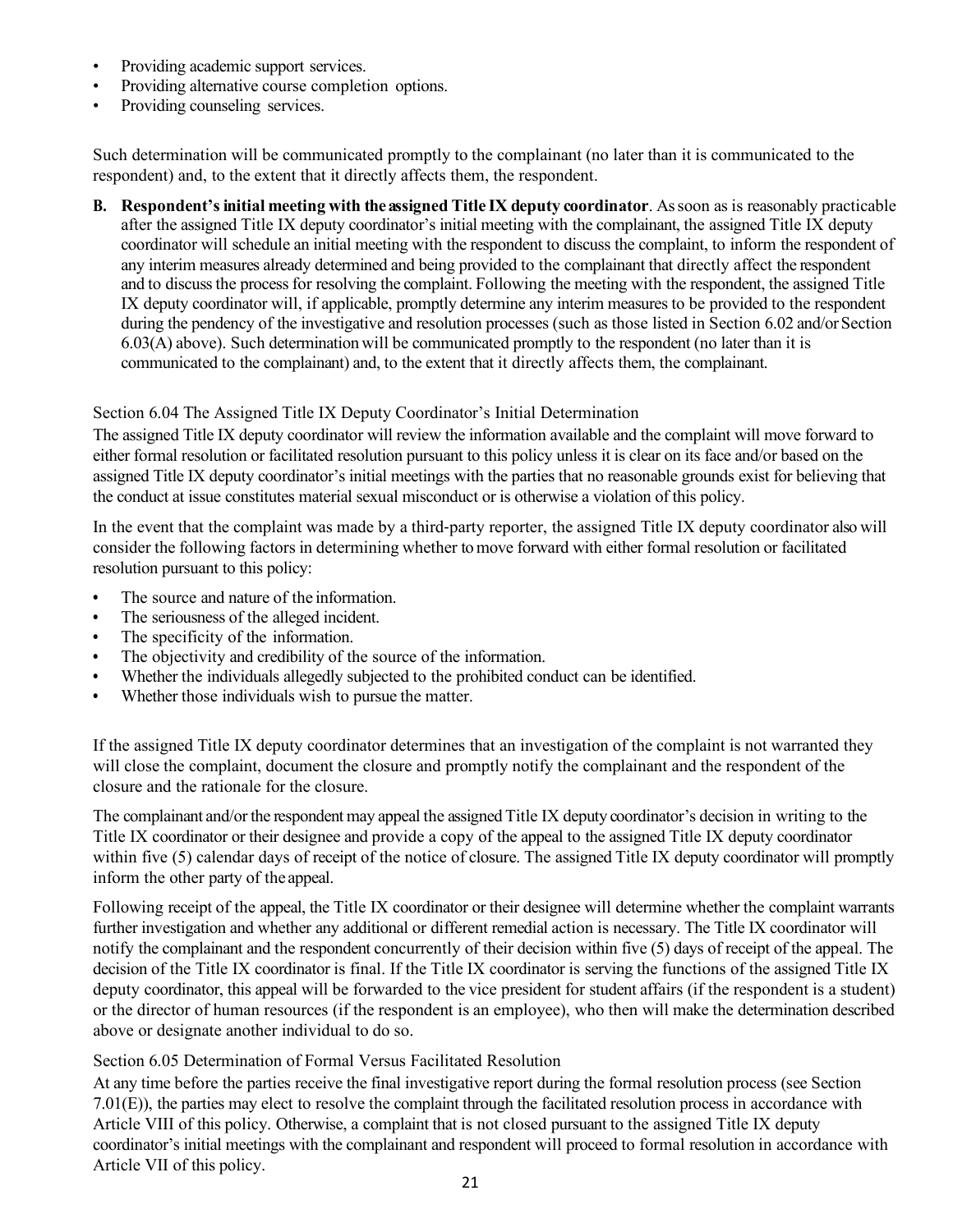# Section 6.06 Respondent's Acknowledgement of Responsibility

At any time prior to receiving the outcome letter during the formal resolution process or the conclusion of the facilitated resolution process, the respondent may elect to acknowledge their actions and take responsibility for the reported prohibited conduct. In such a situation, the complaint will proceed pursuant to Section 7.02(D) for the determination of sanctions. If the respondent acknowledges responsibility for the prohibited conduct, the sanction(s) determination only may be appealed pursuant to Section 7.04 of this policy.

# *ARTICLE VII. FORMAL RESOLUTION*

# Section 7.01 The Investigation

- **A. Effect of corollary criminal investigation.** The college's investigation may be delayed temporarily while criminal investigators are gathering evidence. In the event of such a delay, the college may take interim measures when necessary to protect the complainant/respondent and/or the college community. Neither the results of a criminal investigation nor the decision of law enforcement to investigate or decline to investigate a matter is determinative of whether prohibited conduct, for the purposes of this policy, has occurred.
- **B. Appointment of investigators.** The assigned Title IX deputy coordinator, in consultation with the Title IX coordinator, promptly will appoint one or more investigators and send written notice of investigation, including the name(s) of the assigned investigator(s), to both parties.

Within three (3) calendar days of receiving notice, the complainant and/or respondent may identify to the assigned Title IX deputy coordinator in writing alleged conflicts of interest posed by assigning such investigator(s) to the matter. The assigned Title IX deputy coordinator carefully will consider such statements and will assign different individual(s) as investigator(s) if it is determined that a material conflict of interest exists.

**C. Overview of the investigation.** Parties will have an equal opportunity to submit evidence, to identify witnesses and provide an explanation of their relevancy to the investigation, and to submit questions they believe should be directed by the investigator(s) to any witness or to each other.

The investigator(s) promptly will begin their investigation, taking such steps as:

- Conducting interviews with the complainant, the respondent and third-party witnesses (including expert witnesses, where applicable) and either summarizing such interviews in written form or recording the interviews.
- Visiting, inspecting and taking or reviewing photographs at relevant sites where applicable.
- Collecting and preserving relevant evidence (in cases of corresponding criminal complaints, this step may be coordinated with law enforcement agencies) where applicable. Throughout the investigation, the investigators will remain neutral.
- **D. Evidentiary matters.** Formal rules of evidence will not be observed. The investigator(s) will review evidence submitted by the parties and witnesses and determine what information is relevant and appropriate to the investigation. The investigator(s) may redact any information that is deemed irrelevant, prejudicial or otherwise inappropriate pursuant to this section.
- Any identification of witnesses and evidence the parties wish the review panel to consider should be presented to the investigator(s) as early as possible during the investigation process. If a party wishes to submit evidence in response to the draft investigative report, that evidence must be submitted during the review and response period. Any evidence not presented in a timely manner during the investigation or prior to the investigative report being finalized may be excluded at the discretion of the Title IX coordinator or assigned Title IX deputy coordinator.
- Character evidence generally is inadmissible.
- Evidence of the sexual histories of the complainant and the respondent, prior or subsequent to the allegation(s) in question, will be inadmissible with the following exceptions: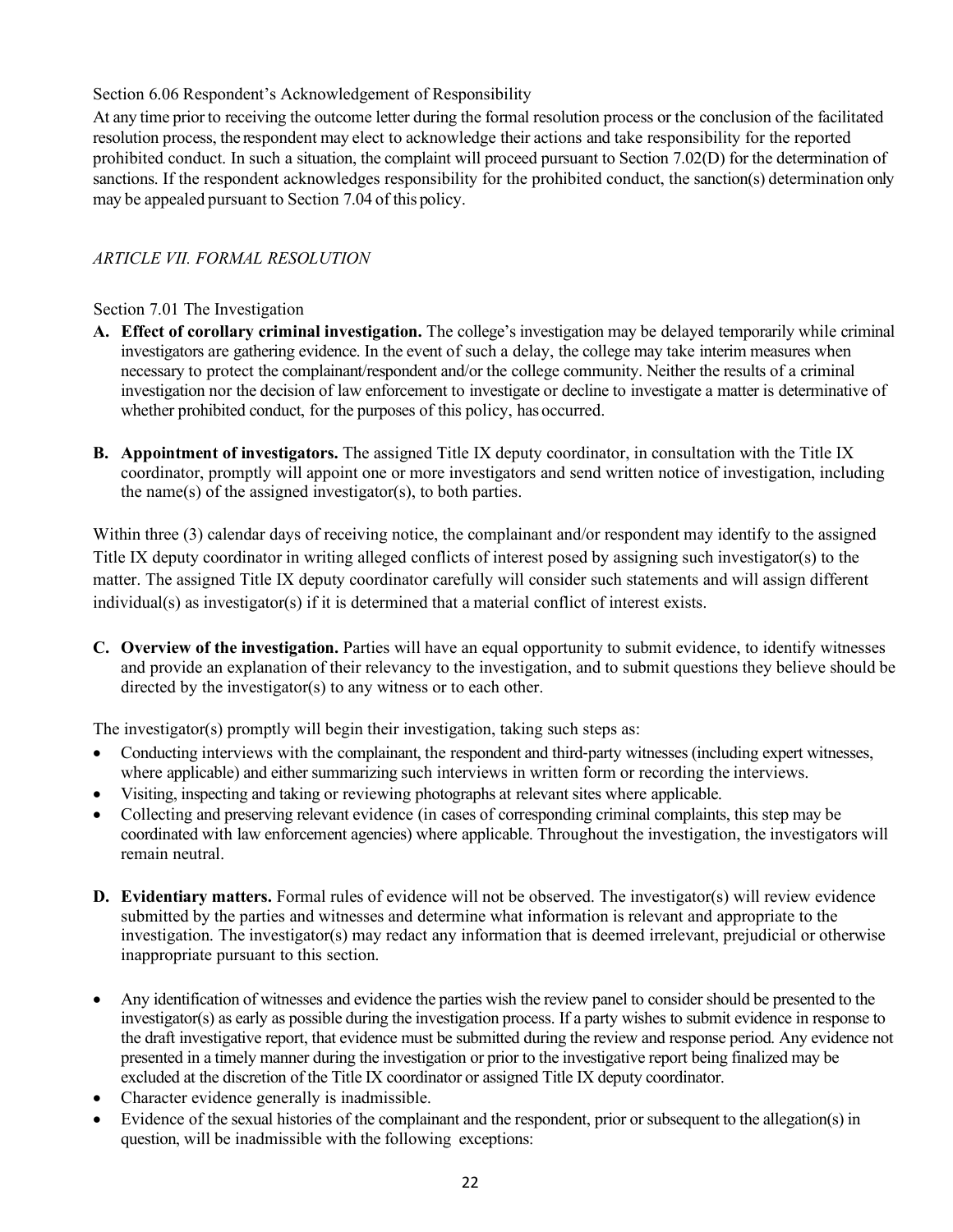- o Evidence is permitted to show that the complainant has in the past been formally disciplined by the college for falsely filing complaints alleging sexual or gender-based misconduct.
- $\circ$  Evidence is permitted to show that the respondent has in the past been either convicted in a criminal proceeding or formally disciplined by the college for sexual or gender-based misconduct.
- o Evidence regarding the past sexual activity of the respondent (regardless of whether the respondent was charged formally with a violation of the policy with respect to such conduct) may be permitted to show that the respondent has engaged in a pattern of behavior similar to the alleged sexual or gender-based misconduct at issue, provided that (1) the respondent has not been found "not responsible" by the college in a proceeding related to such sexual activity and (2) the investigator(s) have found both that the evidence is reliable and credible and that the conduct is sufficiently and substantially similar to the conduct at issue to suggest a pattern ofbehavior.

Relevancy and admissibility of witnesses and evidence is determined by the investigator(s). For the avoidance of doubt, the investigator(s) may consult with and/or ask for assistance from the assigned Title IX deputy coordinator or the Title IX coordinator in order to make a determination about relevancy of witnesses or admissibility of evidence.

**E. Draft investigative report.** At the conclusion of the investigation, the investigator(s) will write summaries of each interview and provide the parties and each witness a reasonable timeframe to review and provide feedback of their own summary.

The investigator(s) will prepare a draft investigative report that includes items such as the written complaint, interview summaries, photographs, written statements, descriptions of relevant evidence, summaries of relevant electronic records and a detailed report of the events in question.

The assigned Title IX deputy coordinator will make the draft investigative report concurrently available to both parties and will designate a reasonable time for review and response by the parties, not to exceed five (5) calendar days ("review and response period"). In the absence of good cause, information discoverable through the exercise of due diligence that is not provided to the investigator(s) during the designated review and response period will not be considered in the determination of responsibility for a violation of the Sexual and Gender-Based Misconduct Policy and will not be considered for appeal.

The draft investigative report will not include any findings. The complainant and respondent will have an opportunity to review the draft investigative report, meet with the investigator(s), submit additional comments and information to the investigator(s), identify any additional witnesses or evidence for the investigator(s) to pursue and submit any further questions that they believe should be directed by the investigator(s) to the other party or to any witness.

The investigator(s) will review any responses submitted during the review and response period and determine any additional steps that need to be taken before finalizing the report.

Due to the sensitive nature of the information in this report, neither the parties nor their support persons may copy, remove, photograph, print, image, record or in any other manner duplicate or remove the information provided. The complainant and respondent may not make copies of the draft investigative report. All parties to whom the draft investigative report is distributed pursuant to this policy must maintain it in confidence (even after the resolution of the complaint); the draft investigative report may only be disclosed as is contemplated by this policy.

**Final investigative report.** The investigator(s) will complete a final written investigative report that includes items such as the written complaint, any written statements of position, summaries of all interviews conducted, photographs, descriptions of relevant evidence, summaries of relevant electronic records and a detailed report of the events in question (final investigative report). The investigator(s) will submit the final investigative report to the assigned Title IX deputy coordinator. If the matter proceeds to a review panel as set forth in Section 7.02, the assigned Title IX deputy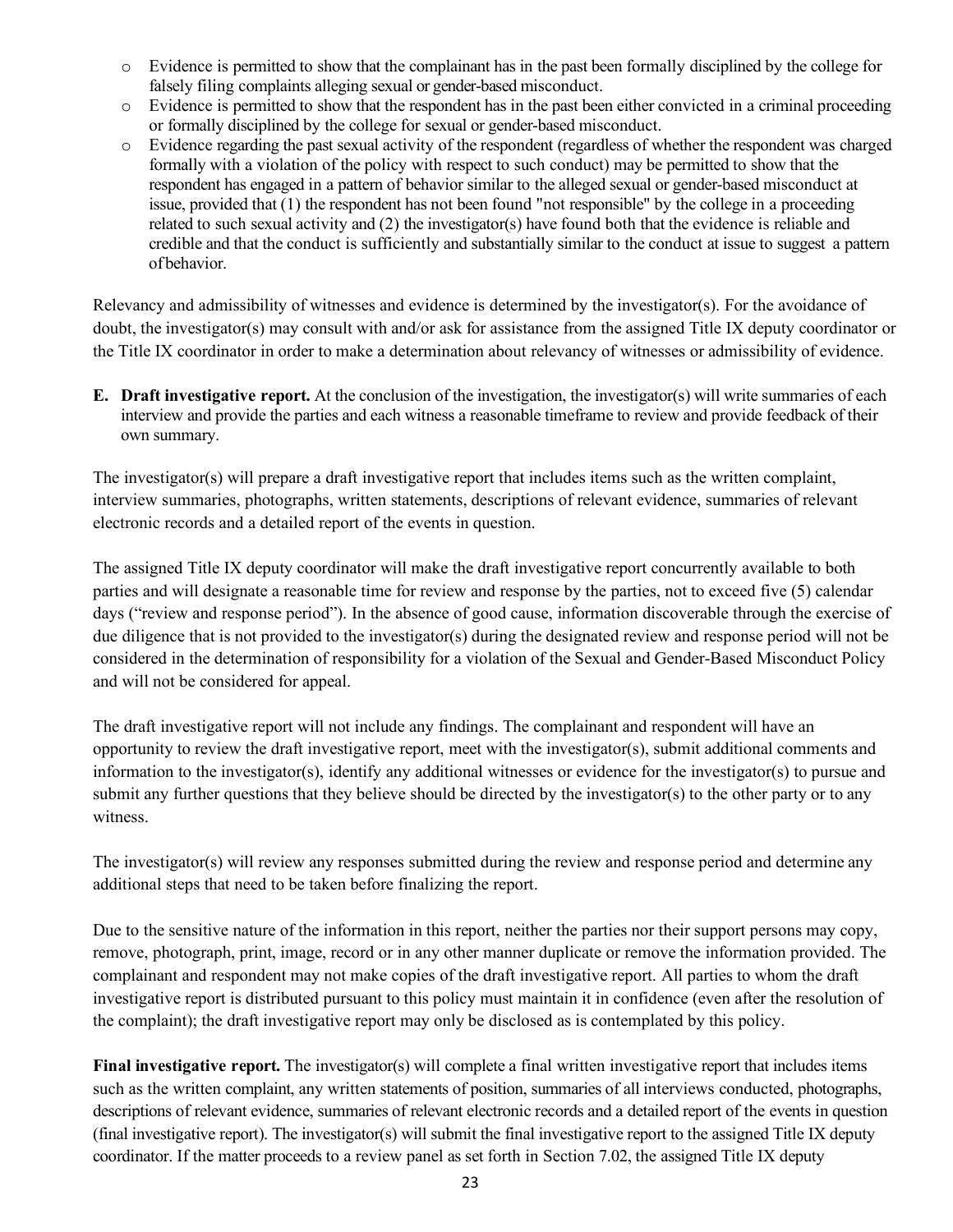coordinator will make it (concurrently) available to the complainant and to the respondent to review for three (3) calendar days, after redacting any information that would not be admissible pursuant to this policy.

Due to the sensitive nature of the information in this report, neither the parties nor their support persons may copy, remove, photograph, print, image, record or in any other manner duplicate or remove the information provided. The complainant and respondent may not make copies of the final investigative report.

All parties to whom the final investigative report is distributed pursuant to this policy must maintain it in confidence (even after the resolution of the complaint); the final investigative report may only be disclosed as is contemplated by this policy.

Section 7.02 The Outcome.

**A. The assigned Title IX deputy coordinator's evaluation of the final investigative report.** The assigned Title IX deputy coordinator will evaluate the final investigative report and will direct that the complaint proceeds to a review panel for a finding of "responsible" or "not responsible" unless it is clear from the final investigative report that no reasonable grounds exist for believing that the conduct at issue constitutes material sexual misconduct or is otherwise a violation of this policy.

The assigned Title IX deputy coordinator will specify which allegations of prohibited conduct and, if applicable, which other related alleged misconduct, will move forward to a review panel under this policy. Any allegations that move forward to a review panel will be referred to as "charges."

If the assigned Title IX deputy coordinator finds that it is clear from the final investigative report that no reasonable grounds exist to believe that the conduct at issue constitutes material sexual misconduct or is otherwise a violation of this policy, they will close the complaint, document the closure, and promptly notify the complainant and the respondent of the closure and the rationale for the closure.

The complainant and/or the respondent may appeal the assigned Title IX deputy coordinator's decision in writing to the Title IX coordinator or their designee and provide a copy of the appeal to the assigned Title IX deputy coordinator within five (5) calendar days of receipt of the notice of closure. The assigned Title IX deputy coordinator will promptly inform the other party of the appeal.

Following receipt of the appeal, the Title IX coordinator or their designee will determine whether the complaint warrants further investigation and whether any additional or different remedial action is necessary. The Title IX coordinator will notify the complainant and the respondent concurrently of their decision within five (5) days of receipt of the appeal. The decision of the Title IX coordinator is final. If the Title IX coordinator is serving the functions of the assigned Title IX deputy coordinator, this appeal will be forwarded to the vice president for student affairs (if the respondent is a student) or the director of human resources (if the respondent is an employee), who then will make the determination described above or designate another individual to do so.

**B. Composition of the review panel.** Findings regarding all charges of prohibited conduct and related misconduct will be determined by a three (3) person review panel consisting of the appointed investigators and one (1) other trained investigator (when only one Investigator previously was appointed to investigate the case, the assigned Title IX deputy coordinator will appoint two trained investigators to the review panel) appointed by the assigned Title IX deputy coordinator in consultation with the Title IX coordinator.

The assigned Title IX deputy coordinator will notify both parties concurrently in writing of the composition of the review panel and of the alleged prohibited conduct and related conduct that will move forward for resolution. The parties may challenge the participation of any member of the review panel by submitting a written objection to the assigned Title IX deputy coordinator within three (3) calendar days of receipt of the notice of the composition of the review panel. Such objection must state the specific reason(s) for the objection. The assigned Title IX deputy coordinator will evaluate the objection and determine, in consultation with the vice president for student affairs or their designee (where the respondent is a student) or the director of human resources or their designee (where the respondent is an employee), whether a material conflict exists. Failure to submit a timely and proper objection will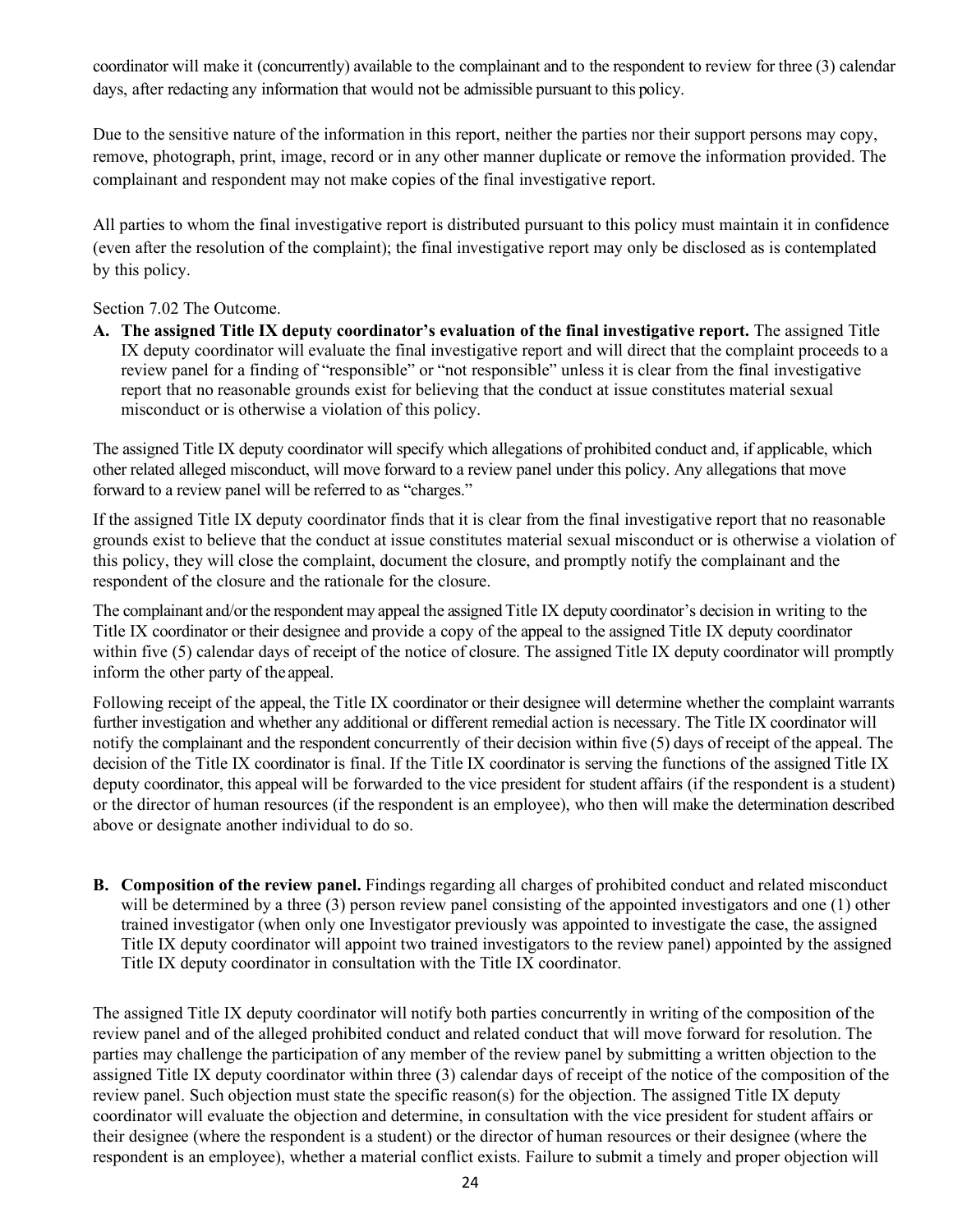constitute a waiver of any right of objection to the composition of the review panel. Any changes in the composition of the review panel will be provided in writing to both parties prior to the review panel making a finding.

- **C. Findings.** Once the composition of the review panel has been finalized, the assigned Title IX deputy coordinator will make the final investigative report available for the entire review panel. The review panel will find, by a majority and based on a preponderance of the evidence, that the respondent is either responsible or not responsible for violating the Sexual and Gender-Based Misconduct Policy and related misconduct (where applicable). The review panel will make a separate finding for each charge of prohibited conduct and related misconduct. The assigned Title IX deputy coordinator will send written notification concurrently to both parties of the findings and rationale (outcome letter).
	- **i. Findings of "not responsible."** When the review panel finds that the respondent is not responsible, the complainant may appeal per Section 7.03.
	- **ii. Findings of "responsible."** When the review panel finds the respondent responsible (on one or more of the charges) for violating the Sexual and Gender-Based Misconduct Policy, the complainant and respondent may submit an impact or mitigation statement to the assigned Title IX deputy coordinator to be considered during the determination of sanctions. Impact and mitigation statements must be submitted to the assigned Title IX deputy coordinator within three (3) calendar days of receipt of the findings. When the review panel finds that the respondent is responsible for one or more violations of the Sexual and Gender-Based Misconduct Policy, any appeal should not be submitted until after sanctions have been determined and the sanction letter has been sent to both parties.
- **D. Sanctioning.** The Title IX coordinator or their designee and appropriate administrator will review the findings, rationale, any impact/mitigation statements submitted by the parties, and the final investigative report to determine sanctions that are appropriate, consistent with those issued in similar cases and are intended to end the misconduct and remedy the effects.

| If the Respondent is a | The Appropriate Administrator is:                       |
|------------------------|---------------------------------------------------------|
| Student                | Vice president for student affairs or their<br>designee |
| Faculty member         | Provost or their designee                               |
| Staff member           | Director of human resources or their designee           |

Sanctions for a finding of responsibility depend upon the nature and gravity of the misconduct, any record of prior discipline for prohibited conduct, or both. As a guide, general recommended ranges of sanctions for individual violations are listed below. However, individual sanctions may be combined (e.g. a period of suspension from the college may be combined with disciplinary probation and social probation upon return to the college). The Title IX coordinator (or their designee) and appropriate administrator will determine sanctions, giving consideration to whether a given sanction will (a) bring an end to the violation in question, (b) reasonably prevent a recurrence of a similar violation, and (c) remedy the effects of the violation. Sanctions imposed are effective immediately upon issuance of the sanction letter described below, in accordance with federal law.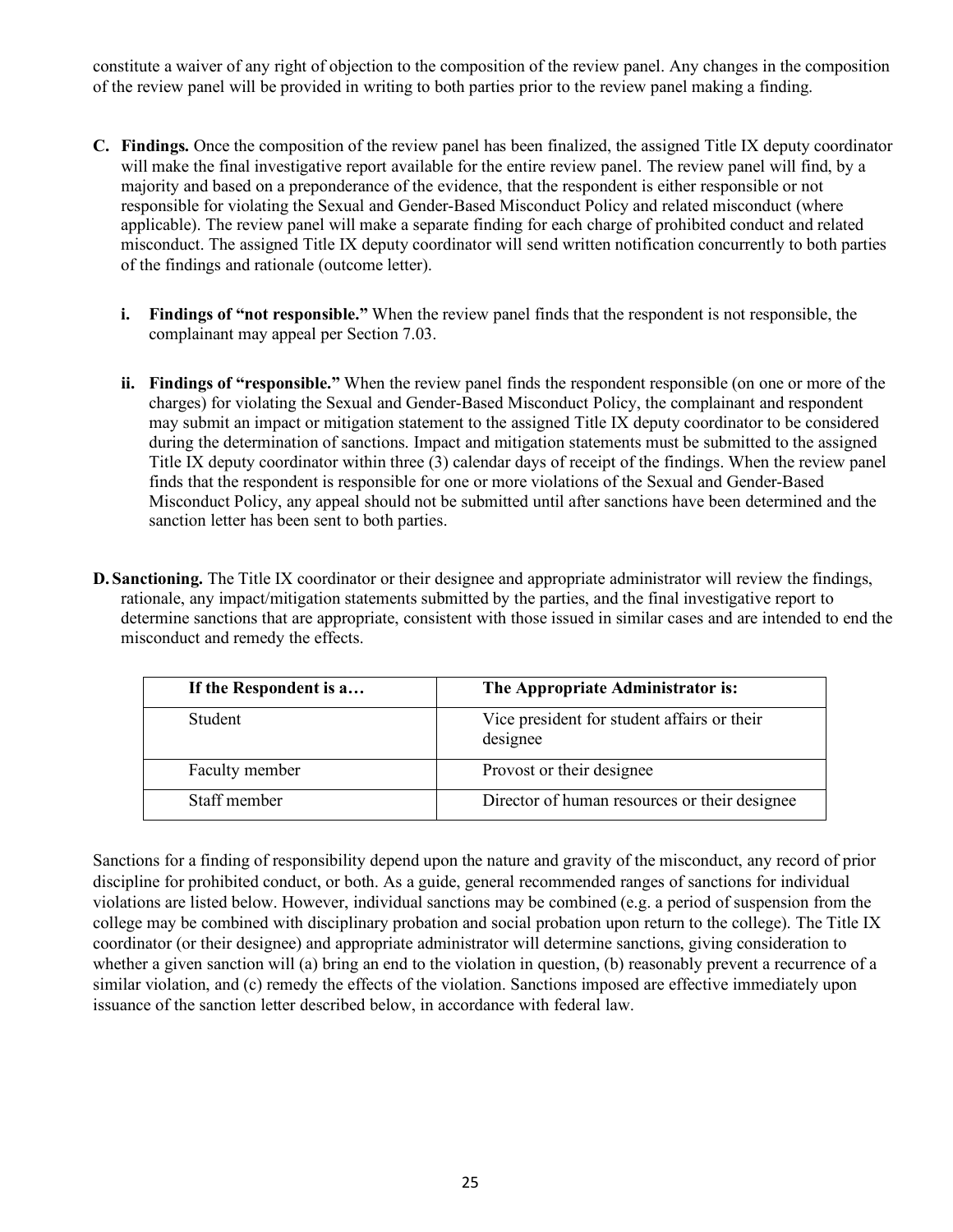| <b>Violation</b>                                                                        | <b>Recommended Range of</b><br><b>Sanctions for Students</b>                                                                                                                                                                                          | <b>Recommended Range of</b><br><b>Sanctions for Employees</b>                                                                                                                                                                               |
|-----------------------------------------------------------------------------------------|-------------------------------------------------------------------------------------------------------------------------------------------------------------------------------------------------------------------------------------------------------|---------------------------------------------------------------------------------------------------------------------------------------------------------------------------------------------------------------------------------------------|
| <b>Sexual</b><br>harassment,<br>retaliation,<br>failure to comply                       | Educational sanctions (such as<br>community service, reflection<br>paper(s), and/or fines), social<br>restrictions, disciplinary<br>probation, expulsion or<br>suspension from campus<br>housing, suspension** or<br>expulsion*** from the<br>College | Written warning/probation, withholding a<br>promotion or pay increase, reassigning<br>employment, terminating employment,<br>temporary suspension<br>without pay, compensation<br>adjustments                                               |
| <b>Sexual</b><br>exploitation                                                           | Disciplinary probation, social<br>restrictions, expulsion or<br>suspension from campus<br>housing, suspension** or<br>expulsion*** from the college                                                                                                   | Written warning/probation, withholding a<br>promotion or pay increase, reassigning<br>employment, terminating employment,<br>temporary suspension without pay,<br>compensation<br>adjustments                                               |
| <b>Sexual</b><br>intimidation,<br>stalking, dating<br>violence,<br>domestic<br>violence | Disciplinary probation, social<br>restrictions, expulsion or<br>suspension from campus<br>housing, completion of batterer<br>intervention program,<br>suspension** or expulsion***<br>from the college                                                | Written warning/probation, withholding a<br>promotion or pay increase, reassigning<br>employment, terminating employment,<br>temporary suspension without pay,<br>compensation adjustments, completion of<br>batterer intervention programs |
| Sexual assault*                                                                         | Disciplinary probation, social<br>restrictions, expulsion or<br>suspension from campus<br>housing, suspension** or<br>expulsion*** from the college                                                                                                   | Terminating employment, temporary<br>suspension without pay                                                                                                                                                                                 |

\*The appropriate sanctions for any penetrative sexual assault will include at a minimum a period of suspension from the college.

\*\*Suspension is defined as exclusion from classes and other privileges or activities as set forth in the notice of suspension for a defined period of time. The student cannot take part in clubs, musical groups, athletics teams and other student organizations during this time period. When a student is suspended, they should leave the Wofford College campus within 24 hours after receipt of the sanction letter or any decision by the appeals officer, whichever is later. A suspended student is not allowed to return to campus without written permission of the vice president for student affairs.

\*\*\*Expulsion is defined as termination of student status for an indefinite period of time. The conditions of readmission, if any are permitted, shall be stated in the order of expulsion. When a student is expelled, they should leave Wofford College campus within 24 hours after receipt of the sanction letter or any decision by the appeals officer, whichever is later. An expelled student is not allowed to return to campus without written permission of the vice president for student affairs.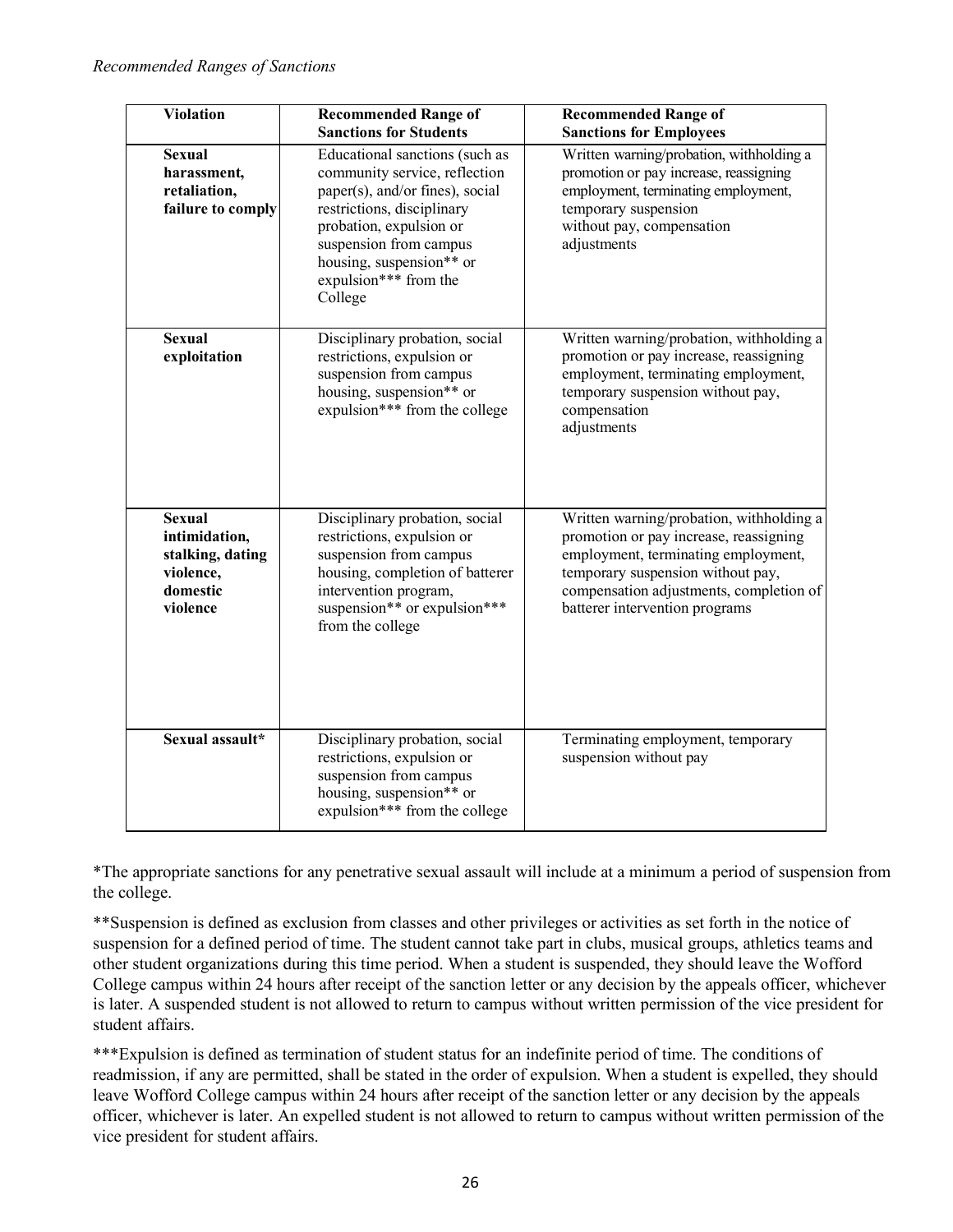**E. The sanction letter.** Within five (5) business days of the Title IX coordinator and appropriate administrator's determination, the assigned Title IX deputy coordinator will notify the complainant and respondent concurrently and in writing of the sanction(s) and rationale.

# Section 7.03 Final Accommodations and Corrective Action.

In addition to any sanctions imposed on the respondent, promptly following the outcome of the formal resolution process, the assigned Title IX deputy coordinator will determine the final accommodations to be provided to the complainant, if any, and the assigned Title IX deputy coordinator will communicate such decision to the complainant, and, to the extent that it affects them, to the respondent. Such accommodations may include, but are not limited to, those listed Section 6.03(A) of this policy.

The assigned Title IX deputy coordinator will also take steps, where necessary, to prevent the further harassment of or retaliation against the complainant or third parties, such as informing them about how to report subsequent problems, following up with them to ensure that there are no subsequent problems, providing trainings for the college community, and providing counseling. The assigned Title IX deputy coordinator will also, where appropriate, take steps to prevent the harassment of the respondent.

Furthermore, the assigned Title IX deputy coordinator will take prompt corrective action if the complainant experiences retaliation or is subjected to further prohibited conduct or if the original sanctions imposed on the respondent are ineffective to protect the safety and well-being of the complainant or other members of the college community. In appropriate cases (such as those involving sexual harassment), the assigned Title IX deputy coordinator will also take reasonable steps to eliminate any hostile environment that has been created. In taking the above-outlined steps, the assigned Title IX deputy coordinator will make every reasonable effort to minimize the burden on the complainant.

# Section 7.04 Appeals.

The complainant or the respondent may appeal the decision of the review panel and/or the sanction(s) imposed on the respondent within three (3) calendar days from the date of the outcome letter (when the respondent has been found not responsible) or the date of the sanction letter (when the respondent has been found responsible for one or more charges). The decision of the review panel and the sanction imposed on the respondent may, if desired, be appealed simultaneously.

# **A. Grounds for appeal**

- **i. Appeal of findings.** The only permissible grounds for an appeal of the review panel's finding of responsible or not responsible are (1) availability of germane new evidence not available at the time of the review panel's decision that could significantly impact the outcome and/or (2) procedural errors that significantly impacted the outcome.
- **B. Generally**. Appeals must be made in writing to the assigned Title IX deputy coordinator. The assigned Title IX deputy coordinator will promptly inform the other party of the filing of the appeal and will forward the appeal and all relevant materials to the appeals officer.

| If the Respondent is a | The Appeals Officer is:                                 |
|------------------------|---------------------------------------------------------|
| Student                | Vice president for student affairs or their<br>designee |
| Faculty member         | Provost or their designee                               |
| Staff member           | Director of human resources or their designee           |

**C. Review of the appeal.** The appeals officer will review the appeal and all relevant materials to make one of the following determinations: (1) the appeal does not meet the permissible grounds for appeal; (2) the decision of the review panel and/or the decision of the Title IX coordinator and appropriate administrator should stand; (3) the decision of the review panel and/or the decision of the Title IX coordinator and appropriate administrator should be overturned.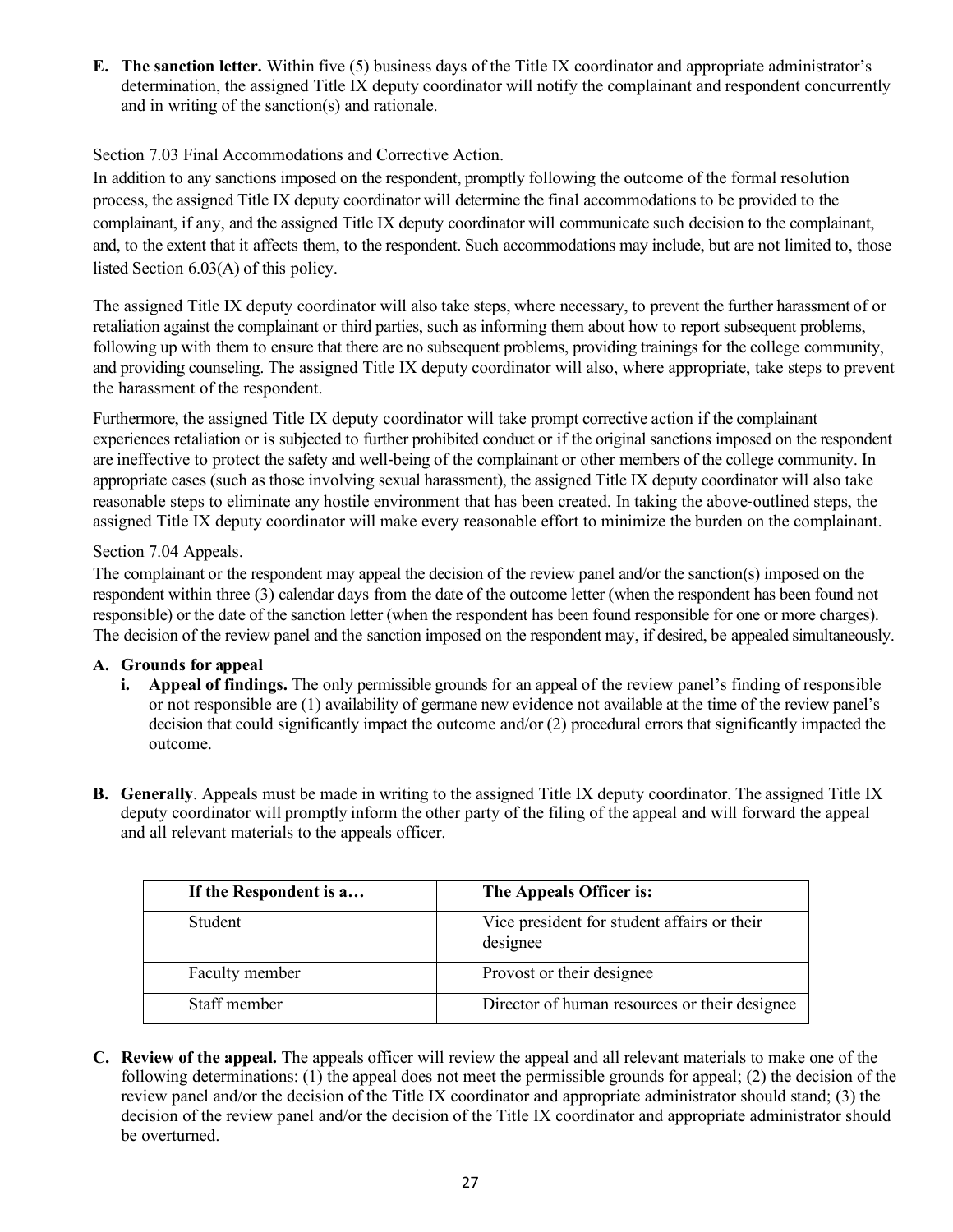In the event that the appeals officer determines that the decision of the review panel and/or the Title IX coordinator and appropriate administrator should be overturned, the appeals officer will specify, after consultation with the assigned Title IX deputy coordinator and appropriate administrators, the appropriate steps to be taken to come to a final resolution of the complaint.

**D. Notification of determination.** Within ten (10) days of receipt of the appeal, the appeals officer will inform the assigned Title IX deputy coordinator of their decision and rationale. The assigned Title IX deputy coordinator promptly will notify the complainant and the respondent of the appeal officer's decision concurrently and in writing. There shall be no further appeals.

# *ARTICLE VIII. FACILITATED RESOLUTION*

Facilitated resolution is only appropriate if (a) the complainant and respondent voluntarily agree to such resolution after receiving full disclosure of the allegations and their options for formal resolution, (b) the complainant and the respondent are both students or are both employees of the college, (c) the assigned Title IX deputy coordinator determines that facilitated resolution is an appropriate mechanism for resolving the complaint, and (d) the complaint does not involve sexual assault (see Exhibit C (E)). To make their determination about the appropriateness of facilitated resolution or to assist in the in the process of the facilitated resolution, the assigned Title IX deputy coordinator may conduct interviews of the parties and/or witnesses or may assign investigator(s) to do so. If the assigned Title IX deputy coordinator determines any investigation is warranted, the appointment of investigator(s) may be appealed in accordance with Section 7.01(B).

Facilitated resolution may not be selected for less than all of the misconduct alleged in the complaint (for example, the parties may not choose to resolve a claim of sexual assault according to the formal resolution process but use the facilitated resolution process for all other claims). If the parties agree to facilitated resolution (and facilitated resolution is appropriate for all of the claims at issue), then all of the claims must be resolved according to the facilitated resolution process.

Both parties have the right to terminate the facilitated resolution process at any time and proceed with formal resolution. Furthermore, the assigned Title IX deputy coordinator may, where appropriate, terminate or decline to initiate facilitated resolution and proceed with the formal resolution process instead. In such cases, statements or disclosures made by the parties in the course of the facilitated resolution process, or in any interviews or investigation related to facilitated resolution, may be considered in the subsequent formal resolution proceedings.

Section 8.01 Facilitated Resolution, Generally.

- **A. The facilitator**. When the complainant's complaint is to be resolved according to the facilitated resolution process, the assigned Title IX deputy coordinator will oversee the process. The assigned Title IX deputy coordinator will involve other individuals as deemed beneficial to the process (e.g. a human resources representative for matters involving employees).
- **B. Notice of facilitated resolution.** The assigned Title IX deputy coordinator will provide concurrent written notice to the complainant and the respondent setting forth the names of any individuals who will assist in the facilitated resolution, the alleged prohibited conduct that will be subject to the facilitated resolution process, and information regarding initial steps for facilitated resolution.

Any party may challenge the participation of the assigned Title IX deputy coordinator, or the individual(s) designated by the assigned Title IX deputy coordinator to assist in the process, and/or the alleged prohibited conduct subject to the facilitated resolution process by submitting a written objection to the Title IX coordinator within three (3) calendar days of receipt of the notice of the facilitated resolution process. Such objection must state the specific reason(s) for the objection. Failure to submit a timely and proper objection will constitute a waiver of any right of objection. The Title IX coordinator will evaluate the objection and determine whether to assign a different individual to facilitate the process. Any substitution of the Title IX deputy coordinator or individual(s) designated by the assigned Title IX deputy coordinator to assist in the process will be provided in writing to both parties prior to the commencement of facilitated resolution.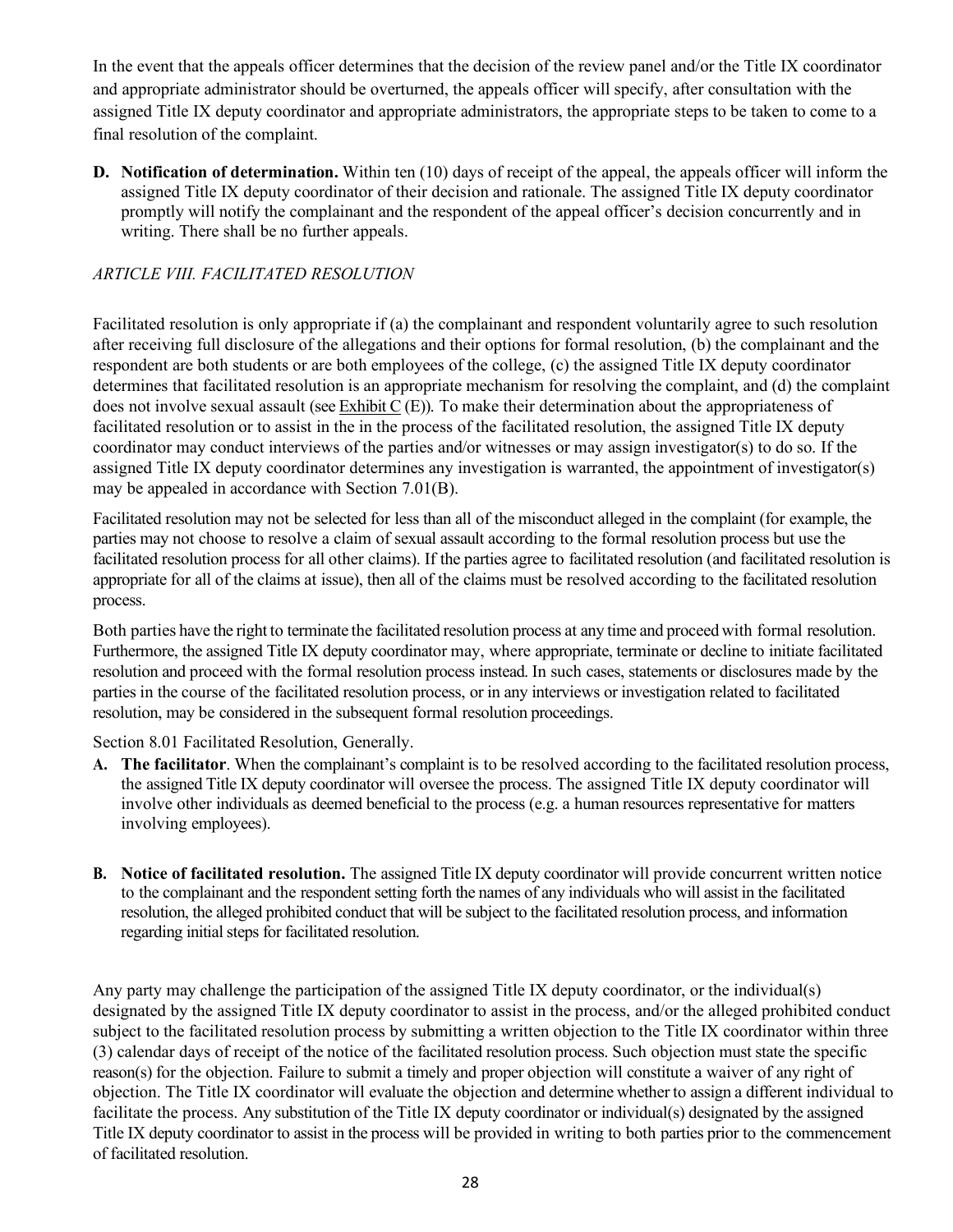- **C. Support persons.** As provided in Section 5.03, both the complainant and respondent may have a support person present to support and assist them during the facilitated resolution process.
- **D. No contact prior to facilitated resolution**. The complainant and the respondent may not contact each other outside of the facilitated resolution process, even to discuss the process.
- **E. Participation**. Both the complainant and the respondent are expected to participate in the facilitated resolution. If either party fails to fully participate in the facilitated resolution, and such party was provided proper notice of the terms of facilitated resolution, including notice of any meetings, then absent extenuating circumstances, the assigned Title IX deputy coordinator may direct that resolution of the complaint be determined according to the formal resolution process set forth in Article VII or may reschedule or re-evaluate the facilitated resolution.

Section 8.02 The Facilitated Resolution Process. Facilitated resolution may include the following:

- **Resolution with the assistance of a third party.** A complainant may seek assistance in informally resolving a report of prohibited conduct from the assigned Title IX deputy coordinator who may directly facilitate or may arrange to have a trained representative facilitate a meeting or meetings between the parties or individually with the parties. The availability of this form of facilitated resolution, and any resolution reached through such form of facilitated resolution, is subject to the agreement of the assigned Title IX deputy coordinator in consultation with the Title IX coordinator, the complainant and the respondent.
- **Interventions and remedies.** Facilitated resolution agreements may involve a host of interventions and remedies, such as actions designed to maximize the complainant's access to educational, extracurricular, and/or college employment activities; increased monitoring, supervision, and/or security at locations or activities where the prohibited conduct is alleged to have occurred or is likely to reoccur; targeted or broad-based educational programming or training for relevant individuals or groups; academic and/or college housing modifications for student complainants; workplace modifications for employee complainants; one or more of the restorative remedies or other sanctions described in this policy; and/or any other remedial or protective measures that can be tailored to the involved individuals to achieve the goals of the Sexual and Gender-Based Misconduct Policy.

Any form of facilitated resolution and any combination of interventions and remedies may be utilized. If an agreement acceptable to the college, the complainant and the respondent is reached through facilitated resolution, the terms of the agreement are implemented, and the matter is resolved and closed. If an agreement is not reached, and the assigned Title IX deputy coordinator determines that further action is necessary, or if either party fails to comply with the terms of the facilitated resolution, the matter may be referred for an investigation and formal resolution under these procedures.

The Title IX coordinator will maintain records of all reports and conduct referred for facilitated resolution, which typically will be completed within thirty (30) calendar days.

NOTE: A resolution that is reached pursuant to this section will not be included in a student respondent's student conduct record or in an employee respondent's personnel record, unless the inclusion of such information is agreed to as part of the facilitated resolution of the matter.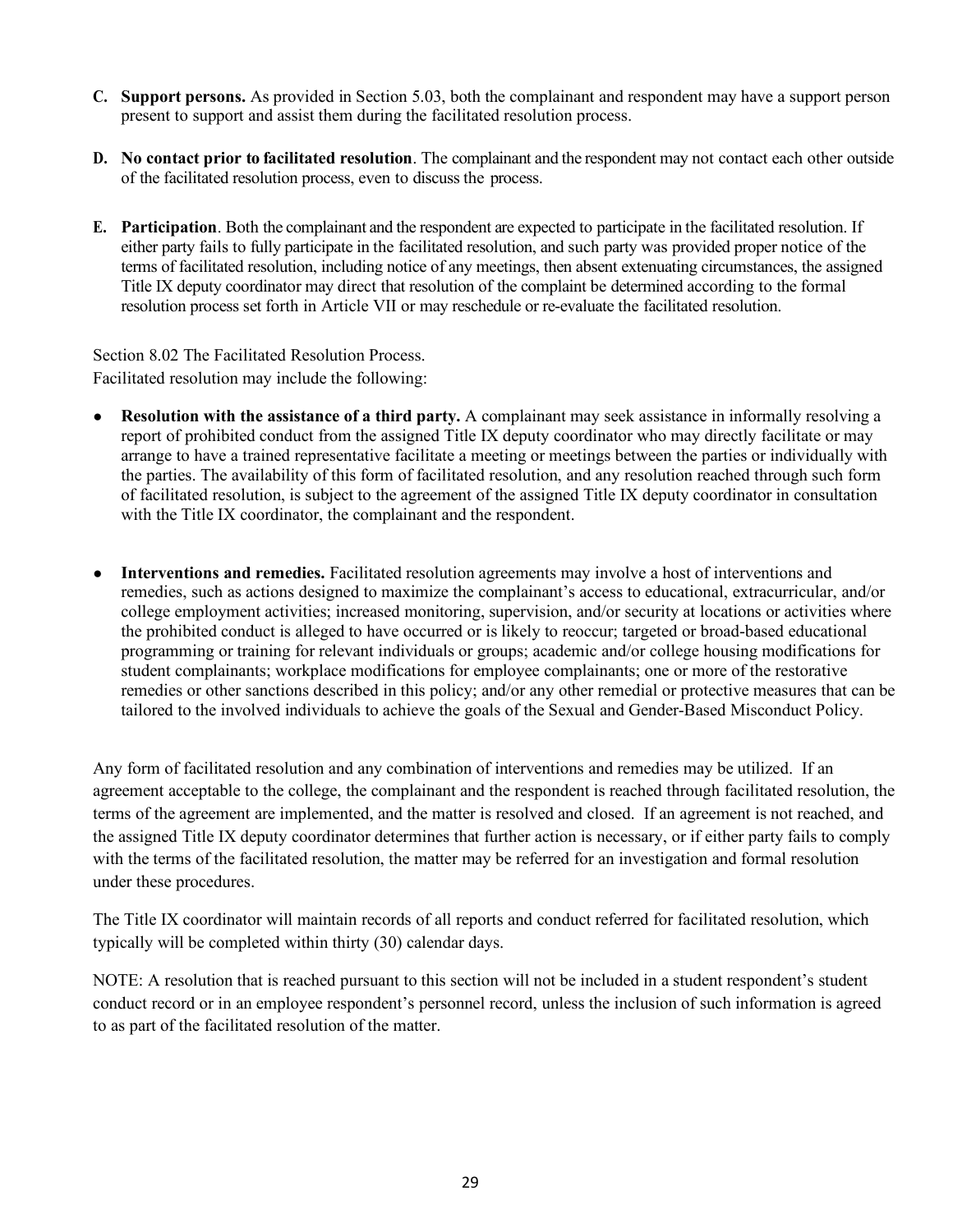# EXHIBIT A

Suggested Actions for Victims of Sexual Assault

While all types of sexual and gender-based misconduct are inappropriate and taken seriously by the college, actions involving sexual assault (as defined in Exhibit C) are particularly concerning. Thus, if you are the victim of **sexual assault**, the college's first priority is to help you take steps to address your safety, medical needs and emotional wellbeing. You are encouraged to take the following actions, as applicable, regardless of whether you have made a decision about whether to pursue a criminal or college complaint.

# **1. Ensure your physical safety**

You may seek help from local law enforcement agencies or by contacting the Wofford College Department of Campus Safety. Campus safety can assist you with contacting local law enforcement and can help you obtain transportation to the local law enforcement office. Security personnel are on duty at campus safety 24 hours a day, seven days a week.

# **2. Seek medical assistance and treatment**

Local options for medical care include Spartanburg Medical Center and Spartanburg Medical Center - Mary Black Campus. It is crucial that you obtain medical attention as soon as possible after a sexual assault to determine the extent of physical injury and to prevent or treat sexually transmitted diseases (such as HIV). Medical facilities also can screen for the presence of sedative drugs such as Rohypnol or GHB (date-rape drugs).

Employees at the Wofford Wellness Center can help you obtain transportation to a local hospital and can help you contact a support person, such as a family member, a friend or a roommate.

If you choose to have an evidence collection kit (or "rape kit") completed, it is important to do so within 72 hours. Even if you have not decided whether to file charges, it is advisable to have the evidence collection kit completed so that you can better preserve the options of obtaining a protective order and/or filing criminal charges at a later date. Spartanburg Medical Center and Spartanburg Medical Center - Mary Black Campus administer evidence collection kits, and you can request an anonymous kit with no law enforcement involvement. Spartanburg Medical Center has specially trained sexual assault nurse examiners (SANEs) who administer these kits. The cost of these kits will be paid for from a crime victim fund, and you will not be billed for the kits.

In orderto best preserve evidence for an evidence collection kit, it may be advisable to avoid showering, bathing, going to the bathroom, or brushing your teeth before the kit is completed. You also should wear (or take with you in a paper – not plastic – bag) to the hospital the same clothing that you were wearing during the assault. An evidence collection kit can still be completed even if you have showered or bathed.

# 3. **Obtain emotional support**

The Wellness Center can help students process their emotions and begin the recovery process. The counselors at the Wellness Center are trained to provide crisis intervention on short-term and emergency issues. The center staff also can provide referral services for outside providers and law enforcement. Counseling is free of charge to all students. In some instances, the law may require the disclosure of information shared by students with counselors. However, absent a legal mandate to the contrary, counseling services are confidential are not part of students' college records and will not be reported to other college personnel.

Employees may contact the Employee Assistance Program to obtain emotional support (available at: 800-854-1446).

# 4. **Obtain information/report misconduct**

You are encouraged to report incidents of sexual assault to the college's Title IX coordinator (even if you have filed a report directly with law enforcement). Further information about how to report sexual assault is provided in the body of this policy. The Title IX coordinator can help you access resources and can provide support and information, including information on the college's procedures for investigating and addressing instances of sexual assault.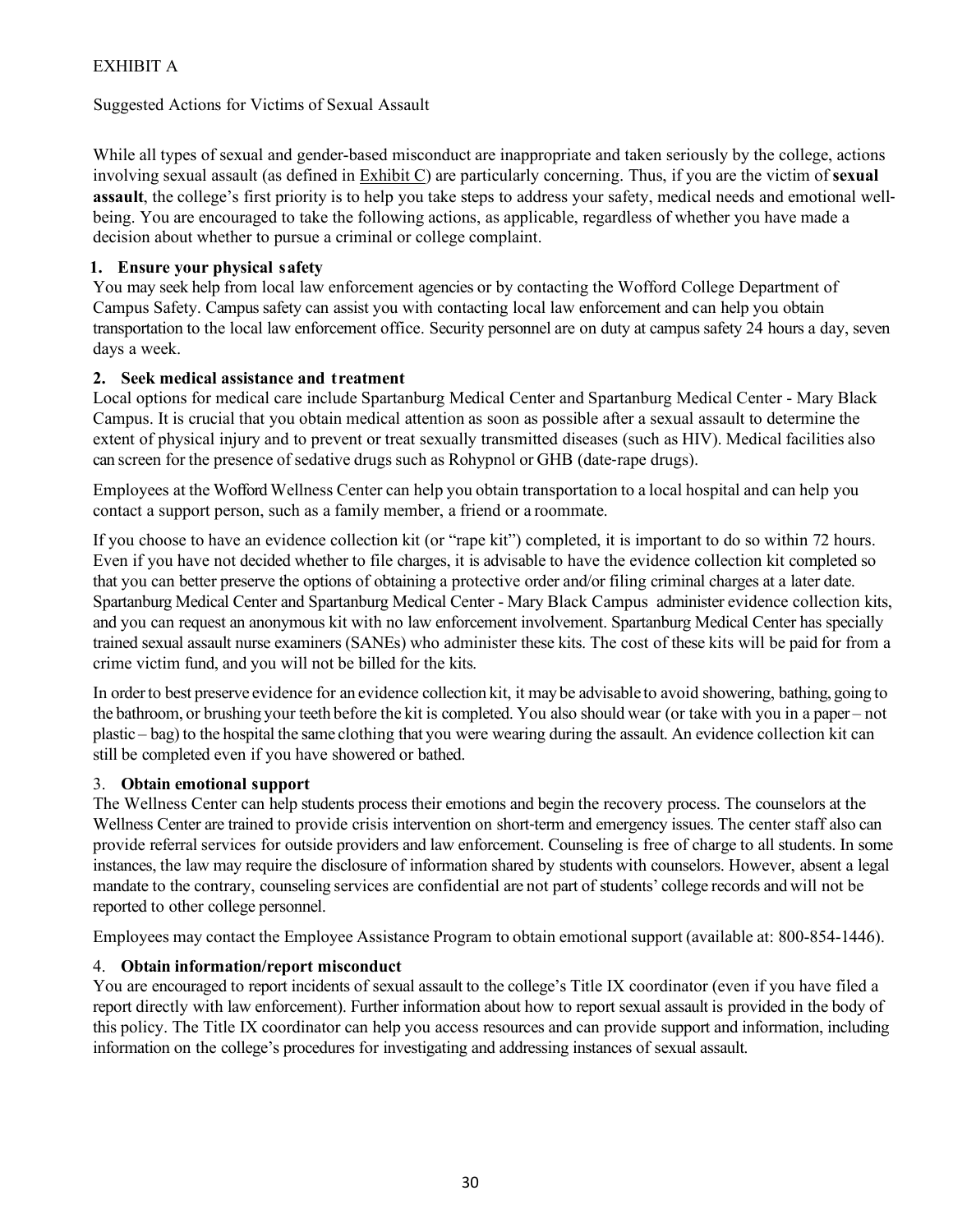# *EXHIBIT B*

## Campus and Community Resources

The below list of campus and community resources was compiled for the use of the entire campus community. Any individuals seeking assistance from campus resources should note that college employees, with the exception of those noted "confidential," are considered "responsible employees." Individuals who cannot find an appropriate resource below are encouraged to contact the Wellness Center (864-597-4370) or the Title IX coordinator (864-597- 4047) for assistance in identifying other options.

#### **1. Campus resources**

**Wofford College's Title IX coordinator** is Amanda Estabrook, whose office is in the Campus Life Building. She may be contacted during business hours Monday through Friday (8:30 a.m. to 5 p.m.) by phone at 864-597-4047 or in person in the Campus Life Building. She also can be contacted by email at estabrookar $@$ wofford.edu.

**Wofford Department of Campus Safety** is located in Andrews Field House and is available by phone at 864-597- 4911. Campus safety officers are available 24/7. Campus safety also can contact the staff member on call.

**Medical services** (confidential) are located in the Wellness Center and are available by phone at 864-597-4370 or 597-4371. The office is staffed from 7:30 a.m. to 4 p.m. Monday through Friday during the academic term.

**The Division of Campus Life and Student Development** is located in the Campus Life Building and is available by phone at 864-597-4040 or 597-4044. The office is staffed from 8:30 a.m. to 5 p.m. Monday through Friday.

**The Office of Human Resources** is located in the Snyder House and is available by phone at 864-597-4230. The office is staffed from 8:30 a.m. to 5 p.m. Monday through Friday.

**Counseling Services** staff (confidential) are located in the Wellness Center and are available by phone at 864-597- 4370 or 597-4371. The center is staffed from 8:30 a.m. to 5 p.m. Monday through Friday.

**The Office of Financial Aid** is located in the Hugh S. Black building and can be contacted by phone at 864-597- 4160. Financial aid is staffed from 8:30 a.m. to 5 p.m. Monday through Friday.

**The Office of International Programs** is located in the Michael S. Brown Village Center and can be contacted by phone at 864-597-4430. International programs is staffed from 8:30 a.m. to 5 p.m. Monday through Friday.

#### **2. Community resources**

**Spartanburg City Police Department** can be reached by calling 911 (or, for non-emergency matters, by calling 864-596-2222. The Spartanburg City Police Department is located at 145 W. Broad St. in Spartanburg.

**Spartanburg Medical Center** is located at 101 E. Wood St. in Spartanburg and is available by phone at 864-560- 6000. Spartanburg Medical Center has special sexual assault nurse examiners (SANEs) who can collect evidence.

**Spartanburg Medical Center - Mary Black Campus** is located at 1700 Skylyn Drive in Spartanburg. The emergency department can be reached at 864-573-3000.

**Emergency Medical Services (EMS)** can be reached at 911.

**SAFE Homes-Rape Crisis Coalition** is located at 236 Union St. in Spartanburg and is available by phone at 864- 585-9569. Its crisis hotline is available 24/7 at 800-273-5066. SAFE Homes provides services to people affected by sexual violence, dating violence, domestic violence or stalking.

**South Carolina Legal Services (Spartanburg)** provides legal assistance in Spartanburg, including assistance with immigration matters. The office is located at 148 E. Main St. in Spartanburg and can be reached at 864-582-0369.

**South Carolina Victims Assistance Network** provides free legal assistance to survivors of sexual assault. They can be reached at 803-750-1200, Option 2, for the Legal Assistance to Victims Program.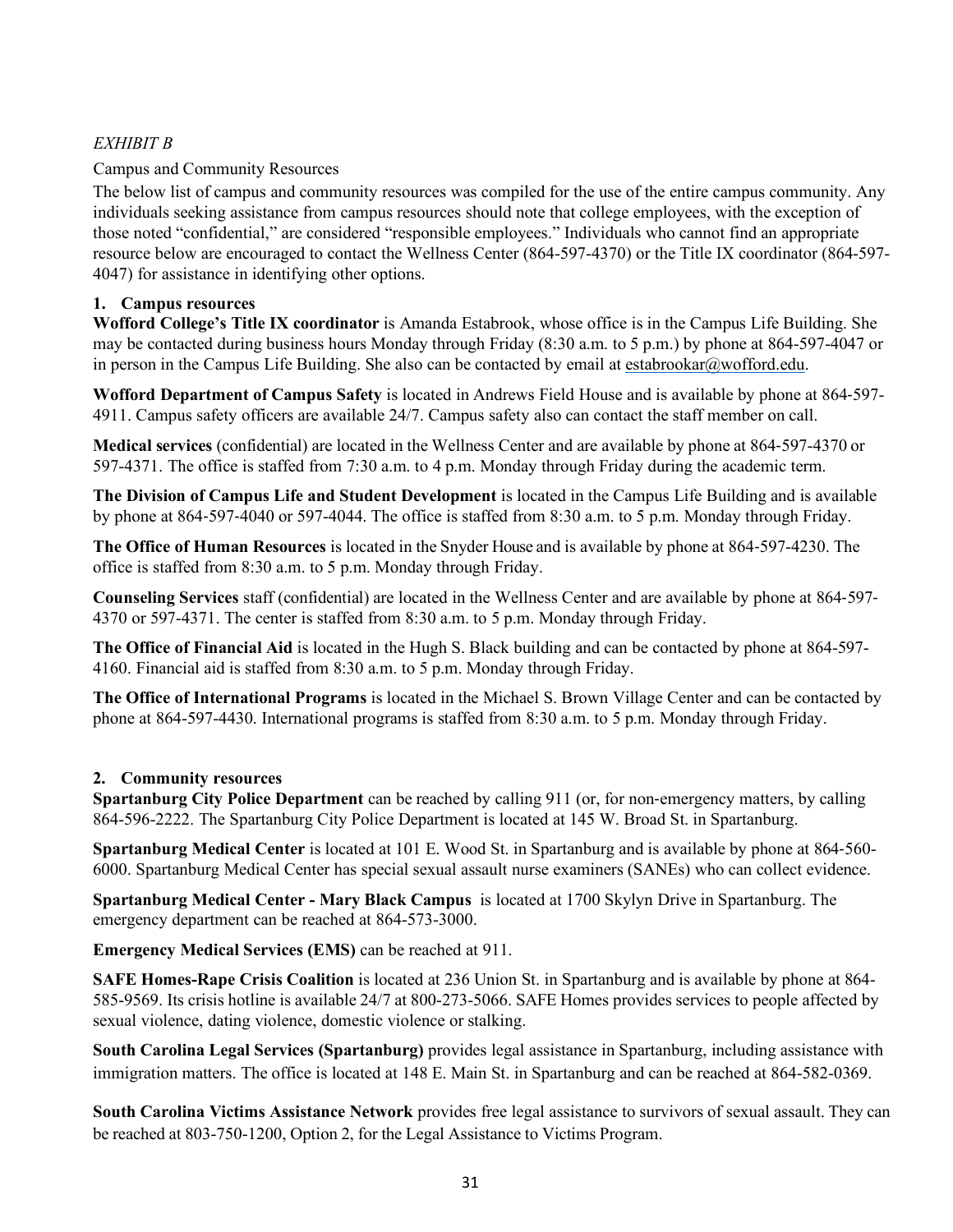**National Suicide Prevention Lifeline** provides free and confidential support for people in distress. Counselors are available 24/7 at 800-273-8255. Additional information and resources are available at www.suicidepreventionlifeline.org.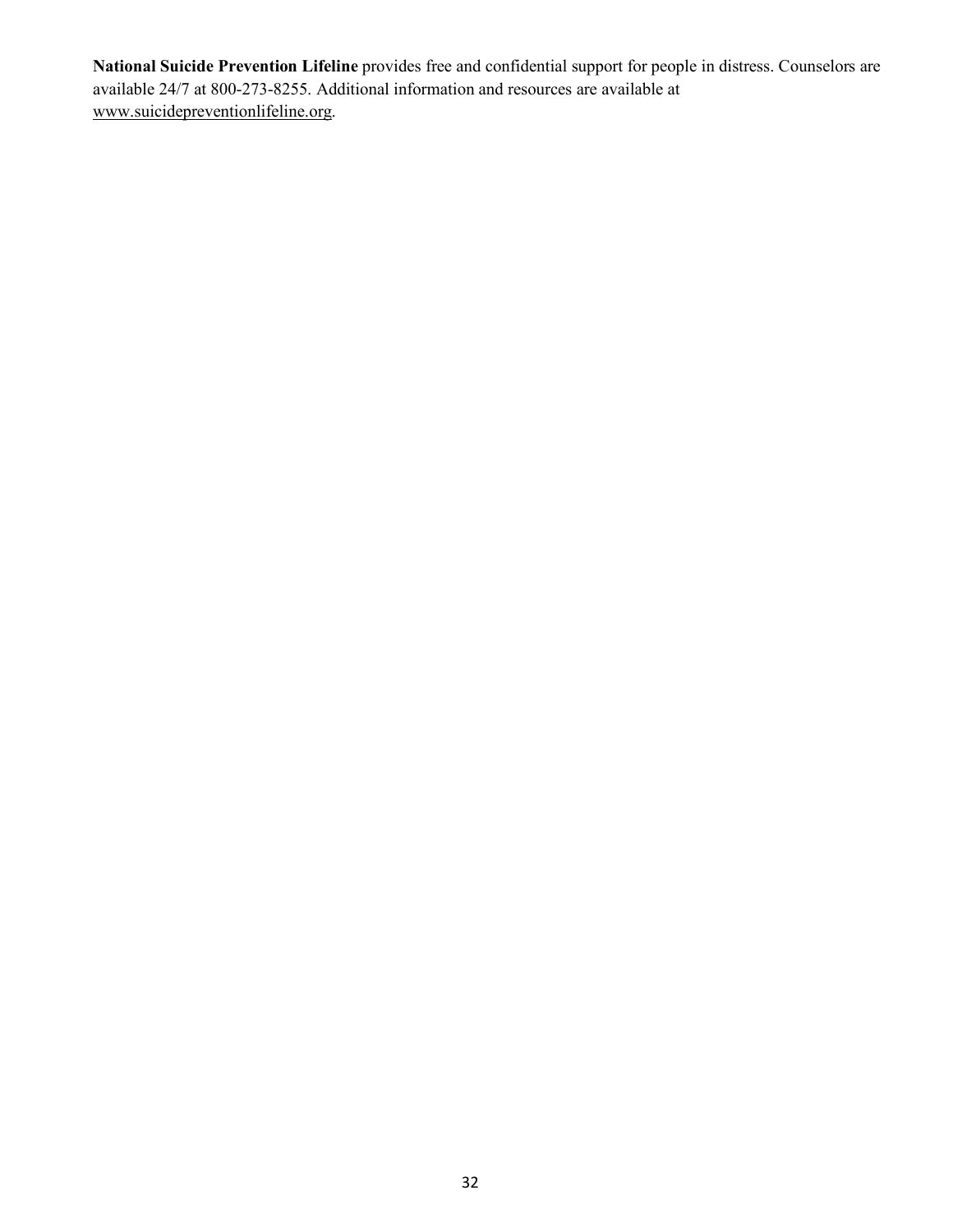### *EXHIBIT C*

#### Prohibited Conduct under this Policy

Conduct defined in Exhibit B of this policy is prohibited regardless of the sex, sexual orientation, sexual identity, gender or gender identity of the complainant or respondent.

- **A. Dating violence.** "Dating violence" means violence committed by a person who is or has been in a social relationship of a romantic or intimate nature with the victim. The existence of such a relationship shall be determined based on the complainant's statement and with consideration of the length of the relationship, the type of relationship and the frequency of interaction between the persons involved in the relationship. Dating violence includes, but is not limited to, sexual or physical abuse or the threat of such abuse. Dating violence does not include acts covered under the definition of domestic violence.
- **B. Domestic violence.** "Domestic violence" includes felony or misdemeanor crimes of violence committed by:
	- **i.** A current or former spouse of the victim.
	- **ii.** A person with whom the victim shares a child in common.
	- **iii.** A person who is cohabiting with or has cohabited with the victim as a spouse or intimate partner.
	- **iv.** A person similarly situated to a spouse of the victim under the domestic or family violence laws of the state of South Carolina.
	- **v.** Any other person against an adult or youth victim who is protected from that person's acts under the domestic or family violence laws of the state of South Carolina.
- **C. Failure to comply.** "Failure to comply" means any action taken in opposition to a college directive under this policy. For the purposes of this policy, "college directive" includes, but is not limited to, sanctions, no contact orders, facilitated resolution agreements and interim and final accommodations and corrective action.
- **D. Gender-based harassment.** "Gender-based harassment" is any unwelcome verbal, nonverbal, written, electronic, or physical conduct based on gender identity or expression, sexual orientation, pregnant or parenting status, and nonconformity with gender stereotypes which may include acts of aggression, intimidation, or hostility. Examples of gender-based harassment include instances in which:
	- **i.** Submission or consent to the behavior is reasonably believed to carry consequences for the individual's education, employment, on-campus living environment or participation in a college activity.
	- **ii.** The behavior is so severe or pervasive that it has the effect of substantially interfering with the individual's work or educational performance by creating an intimidating, hostile or demeaning environment for employment, education, on-campus living or participation in a college activity.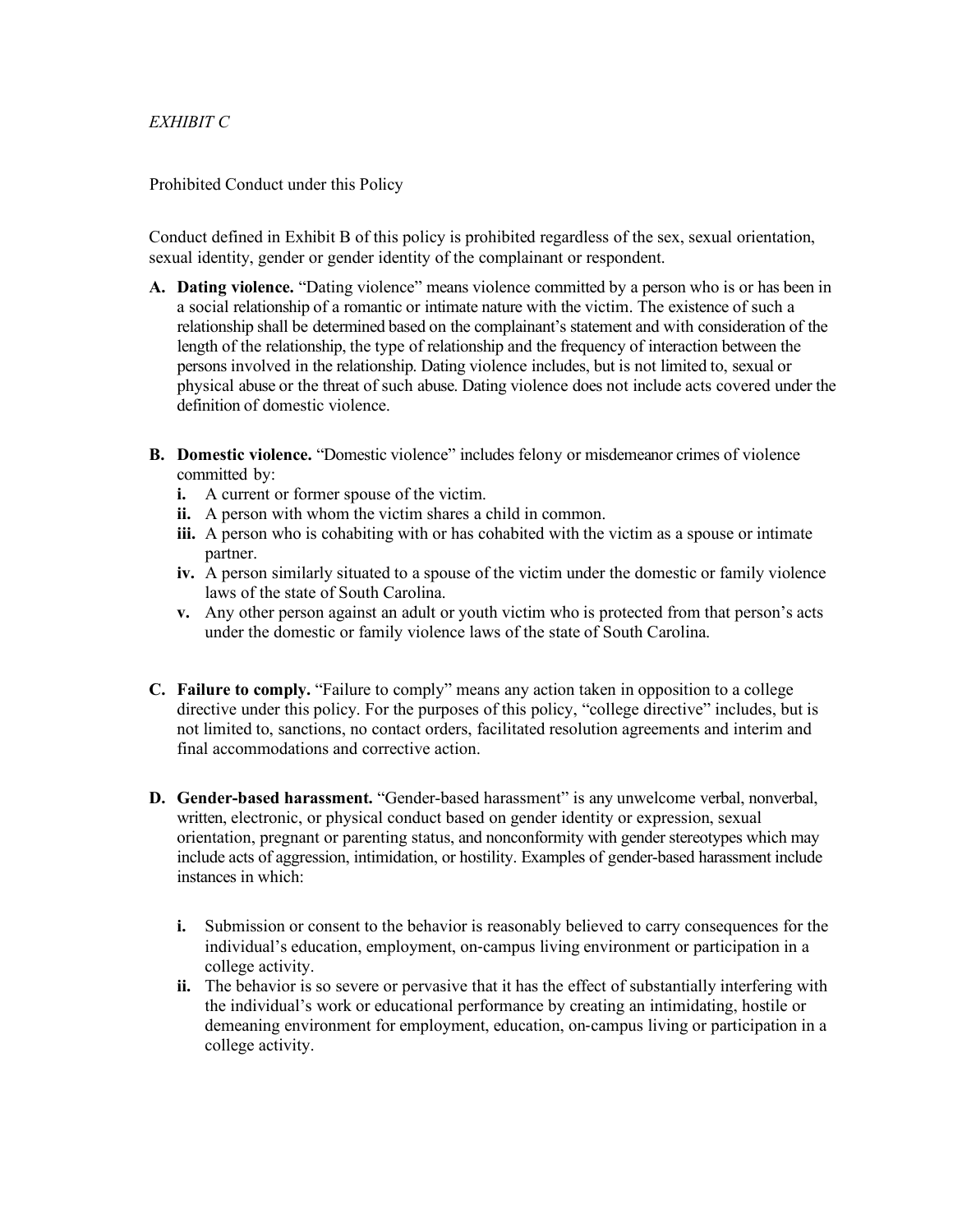- **E. Sexual assault.** "Sexual assault" consists of (i) sexual contact and/or (ii) sexual intercourse without consent (as defined in "related definitions.")
	- **i.** Sexual contact:
	- Any intentional sexual touching
	- However slight
	- With any object or body part (as described below)
	- Performed by a person upon another person

Sexual contact includes (a) intentional touching of the breasts, buttocks, groin or genitals, whether clothed or unclothed, or intentionally touching another with any of these body parts; and (b) making another touch your or themselves with or on any of these body parts.

- **ii.** Sexual intercourse:
- Any penetration.
- However slight.
- With any object or body part (as described below).
- Performed by a person upon another person.

Sexual intercourse includes (a) vaginal penetration by a penis, object, tongue or finger; (b) anal penetration by a penis, object, tongue or finger; and (c) any contact, no matter how slight, between the mouth of one person and the genitalia of another person.

- **F. Retaliation.** "Retaliation" means any adverse action threatened or taken against a person because they have filed, supported or provided information in connection with a complaint of prohibited conduct, including but not limited to, direct and indirect intimidation, threats and harassment. The prohibition of retaliation does not end with the resolution of the complaint. Retaliation may be present even after a finding of "not responsible" on allegations of prohibited conduct. Retaliatory behavior is not limited to behavior by the accused individual and covers behaviors by their associates as well as third parties.Retaliation does not include good faith actions lawfully pursued in response to a report of prohibited conduct.
- **G. Sexual and gender-based misconduct.** "Sexual and gender-based misconduct" is an overarching term for any unwelcome conduct of a sexual nature or directed at someone because of their gender identity or expression or sexual orientation, including any conduct or act of a sexual nature perpetrated against an individual without consent. Sexual and gender-based misconduct can occur between strangers or acquaintances, including people involved in an intimate or sexual relationship. Sexual and gender-based misconduct can be committed by anyone regardless of gender, and it can occur between people of the same or different gender. The college encourages reporting of all sexual and gender-based misconduct. Sexual and gender-based misconduct includes but is not limited to:
	- Dating violence.
	- Domestic violence.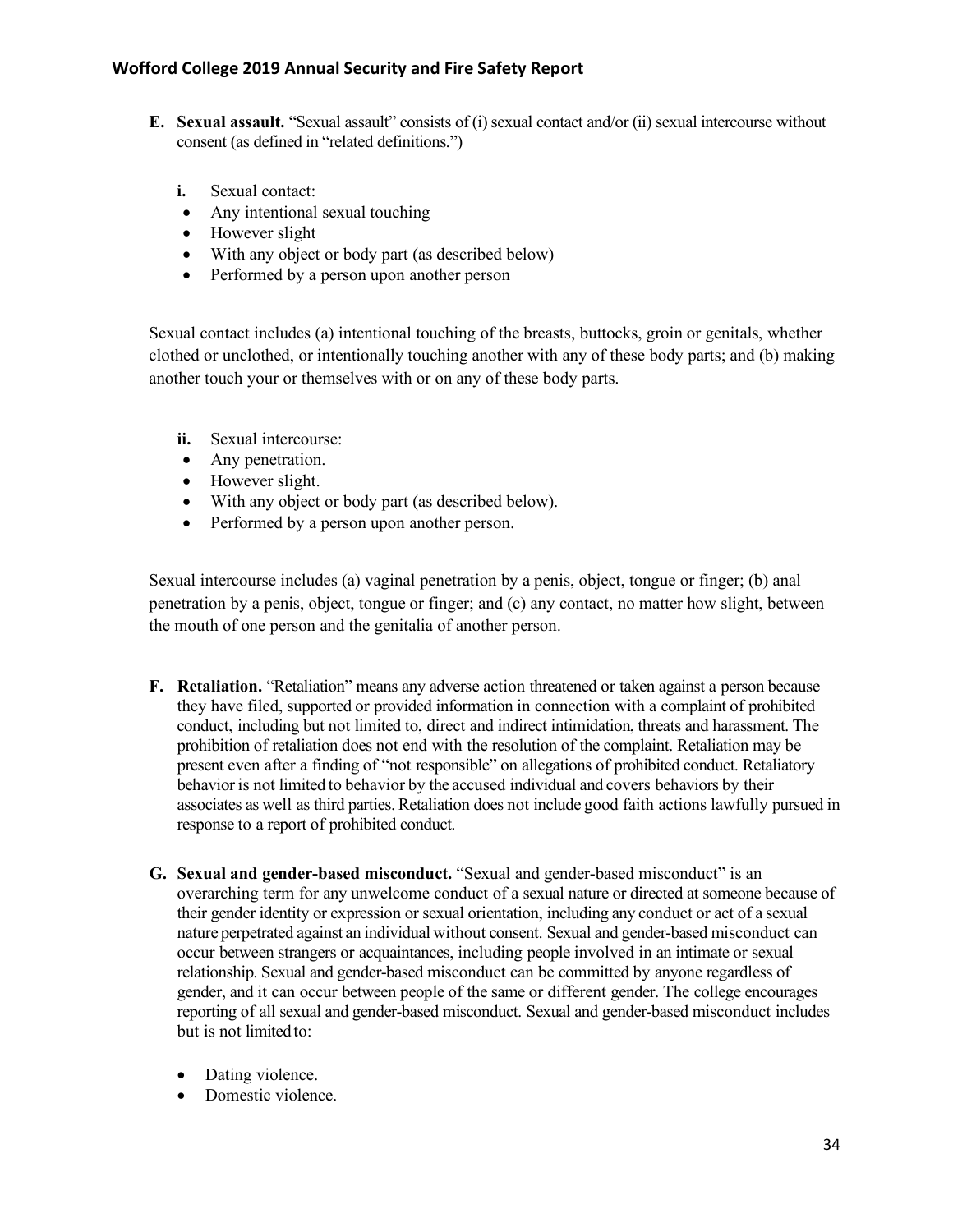- Gender-based harassment.
- Sexual assault.
- Sexual exploitation.
- Sexual harassment.
- Sexual intimidation
- Stalking.
- **H. Sexual exploitation.** "Sexual exploitation" means any act of taking non-consensual, unjust or abusive sexual advantage of another person for one's own advantage or benefit or to benefit or advantage anyone other than the person being exploited. Sexual exploitation includes, but is not limited to:
	- Causing or attempting to cause another person to be incapacitated in order to gain a sexual advantage over such person.
	- Prostituting another person (i.e., personally gaining money, privilege or power from the sexual activities of another).
	- Non-consensual videotaping, photographing or audio-taping of sexual activity and/or distribution of private sexual activity or a person's intimate parts (including genitalia, groin, breast or buttocks) without consent via media such as, but not limited to, the internet.
	- Exceeding the boundaries of consent (e.g., allowing another person to observe consensual sex without the knowledge of or consent from all participants).
	- Voyeurism.
	- Knowingly or recklessly transmitting a sexually transmitted disease (including HIV) to another individual.
- **I. Sexual harassment.** "Sexual harassment" is any unwelcome verbal, nonverbal, written, electronic or physical conduct of a sexual nature. Examples of sexual harassment include instances in which:
	- Submission or consent to the behavior is reasonably believed to carry consequences for the individual's education, employment, on-campus living environment or participation in a college activity. Examples of this type of sexual harassment include:
		- o Pressuring an individual to engage in sexual behavior for some educational or employment benefit.
		- o Making a real or perceived threat that rejecting sexual behavior will carry a negative educational or employment consequence for the individual.
	- The behavior is so severe or pervasive that it has the effect of substantially interfering with the individual's work or educational performance by creating an intimidating, hostile or demeaning environment for employment, education, on- campus living or participation in a college activity. Examples of this type of sexual harassment include:
		- o One or more instances of sexual assault.
		- o Persistent unwelcome efforts to develop a romantic or sexual relationship.
		- o Unwelcome sexual advances or requests for sexual favors.
		- o Unwelcome commentary about an individual's body or sexual activities.
		- o Repeated and unwelcome sexually-oriented teasing, joking or flirting.
		- o Verbal abuse of a sexual nature.
- **J. Sexual intimidation.** "Sexual intimidation" includes but is not limited to:
	- Threatening, expressly or impliedly, to commit a sexual act upon another person without their consent.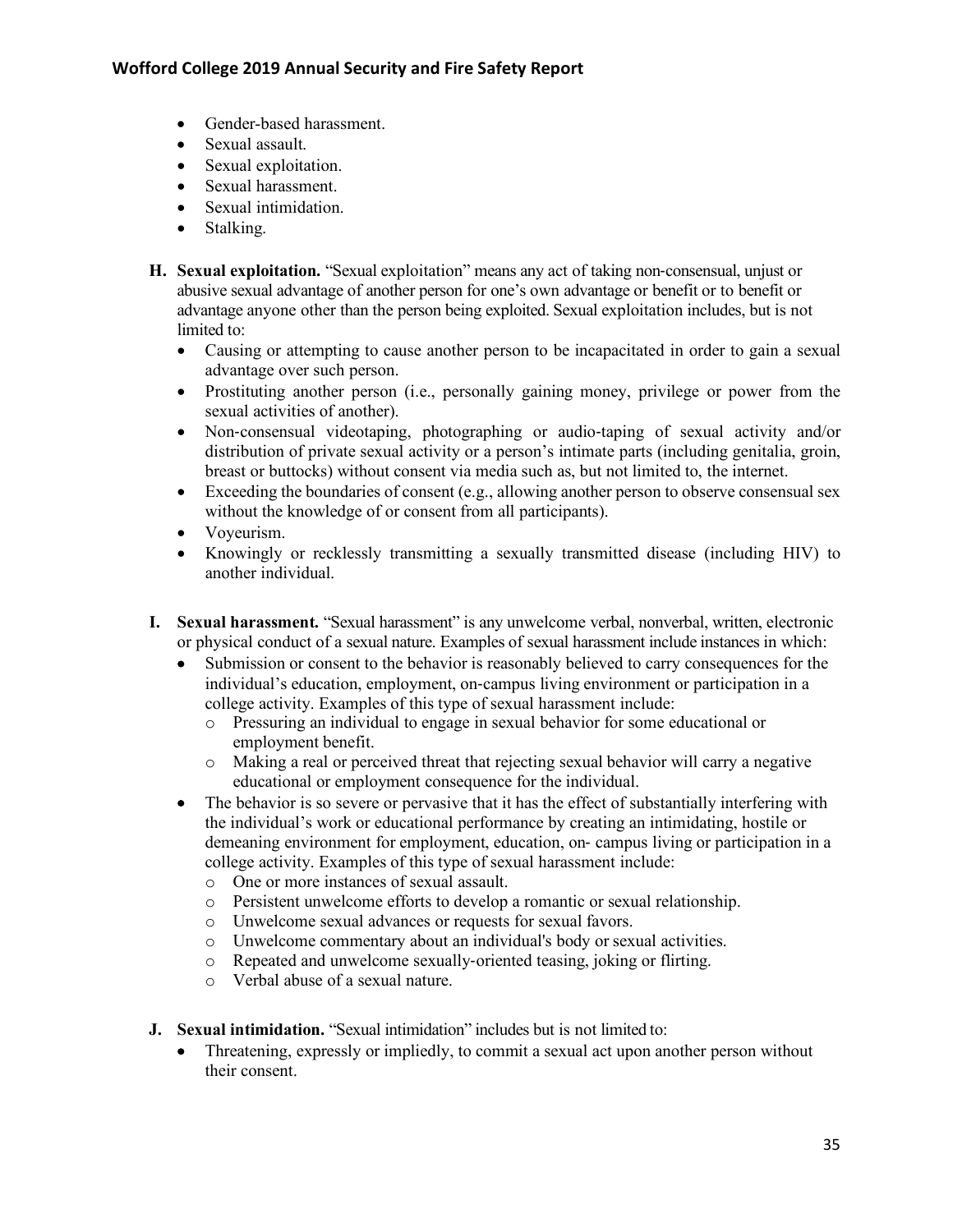- Engaging in indecent exposure (intentionally exposing one's sexual organs in public) with the intention of alarming, distressing and/or offending others.
- **K. Stalking.** "Stalking" means engaging in a course of conduct directed at a specific person that would cause a reasonable person to fear for their safety or the safety of others or suffer substantial emotional distress.

For purposes of this definition, "course of conduct" means two or more acts, including, but not limited to, acts in which the stalker directly, indirectly or through third parties, by any action, method, device or means, follows, monitors, observes, surveils, threatens or communicatesto or about a person, or interferes with a person's property; "reasonable person" means a reasonable person under similar circumstances and with similar identities to the victim; and "substantial emotional distress" means significant mental suffering or anguish that may, but does not necessarily, require medical or other professional treatment or counseling.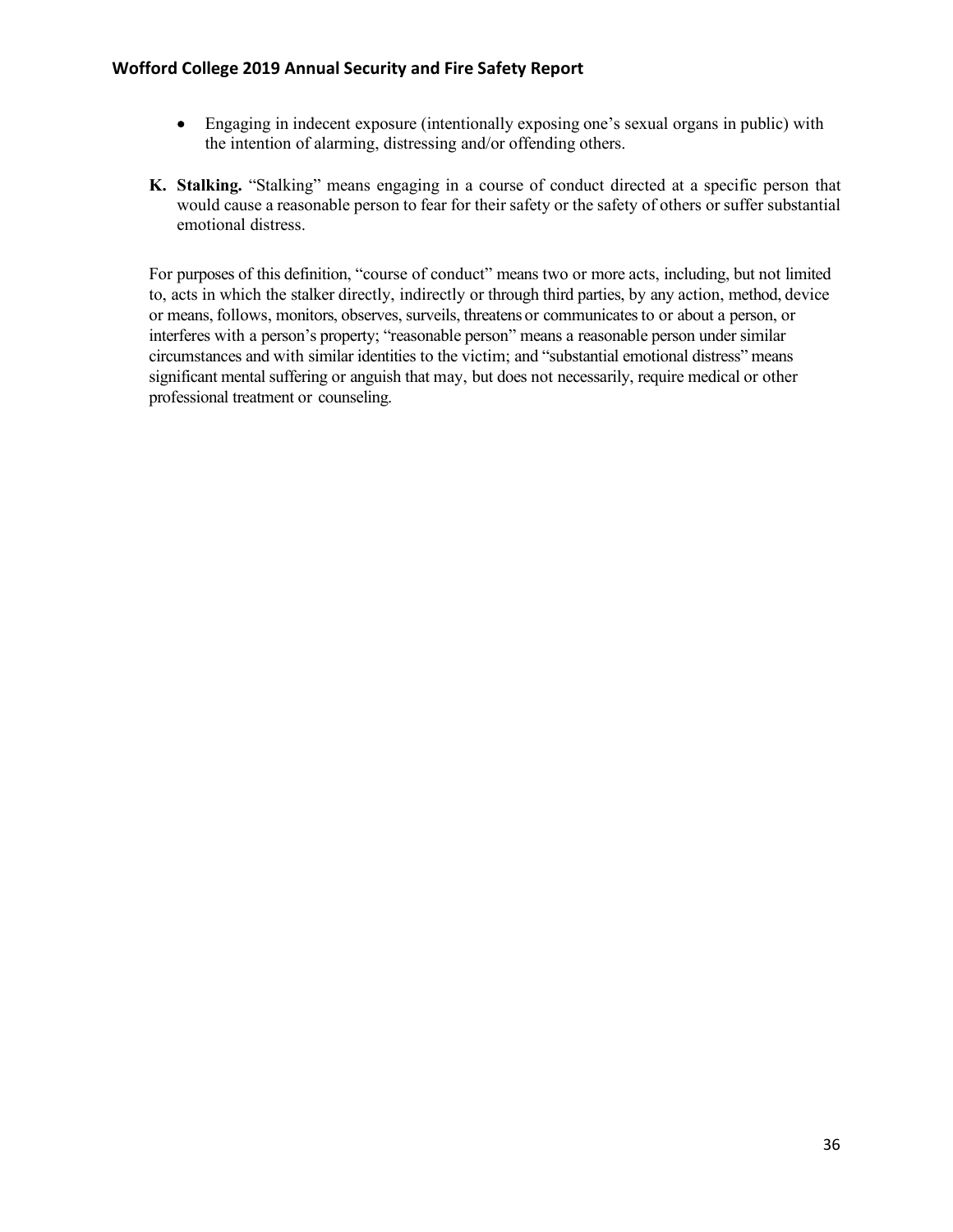# *EXHIBIT D*

Related Definitions

- **A. Appeals officer.** "Appeals officer" is defined in Section 7.04(B). Individuals who may serve in this capacity will receive regular professional training in investigation and determination practices and procedures and issues related to sexual and gender-based misconduct.
- **B. Assigned Title IX deputy coordinator.** The "assigned Title IX deputy coordinator" meansthe Title IX Deputy coordinator assigned by the Title IX coordinator to handle a given complaint. In some cases, the Title IX coordinator may serve this function.
- **C. Clery Act.** The Jeanne Clery Disclosure of Campus Security Policy and Campus Crime Statistics Act (the "Clery Act") is a federal statute codified at 20 U.S.C. § 1092(f), with implementing regulations in the U.S. Code of Federal Regulations at 34 C.F.R. § 668.46. The Clery Act requires all colleges and universities that participate in federal financial aid programs to keep and disclose information about crime on and near their respective campuses.
- **D. Complainant.** A "complainant" is an individual who files a complaint of prohibited conduct or on whose behalf a complaint is filed.
- **E. Complaint.** A "complaint" is an allegation of prohibited conduct asserted against another party and initiated pursuant to Section 6.01.
- **F. Confidential resource.** "Confidential resource" is defined in Section 3.01.
	- **G. Consent.** "Consent" is informed, freely and actively given, and mutually understandable words or actions that indicate a willingness to participate in mutually agreed-upon sexual activity. Consent is mutually understandable when a reasonable person would consider the words or actions of the parties to have manifested a clear and unambiguous agreement between them to engage in certain conduct with each other. Consent cannot be gained by ignoring or acting in spite of the objections of another.

Consent cannot be inferred from:

- o Silence, passivity or lack of resistance alone.
- o A current or previous dating or sexual relationship alone (or the existence of such a relationship with anyone else).
- o Attire.
- o The buying of dinner or the spending of money on a date.
- o Consent previously given (i.e., consenting to one sexual act does not imply consent to another sexual act).

Consent is not effective if it is obtained through the use of physical force, violence, duress, deception, intimidation, coercion or the threat, expressed or implied, of bodily injury. Whether a party used intimidation or coercion to obtain consent will be determined by reference to the perception of a reasonable person found in the same or similar circumstances.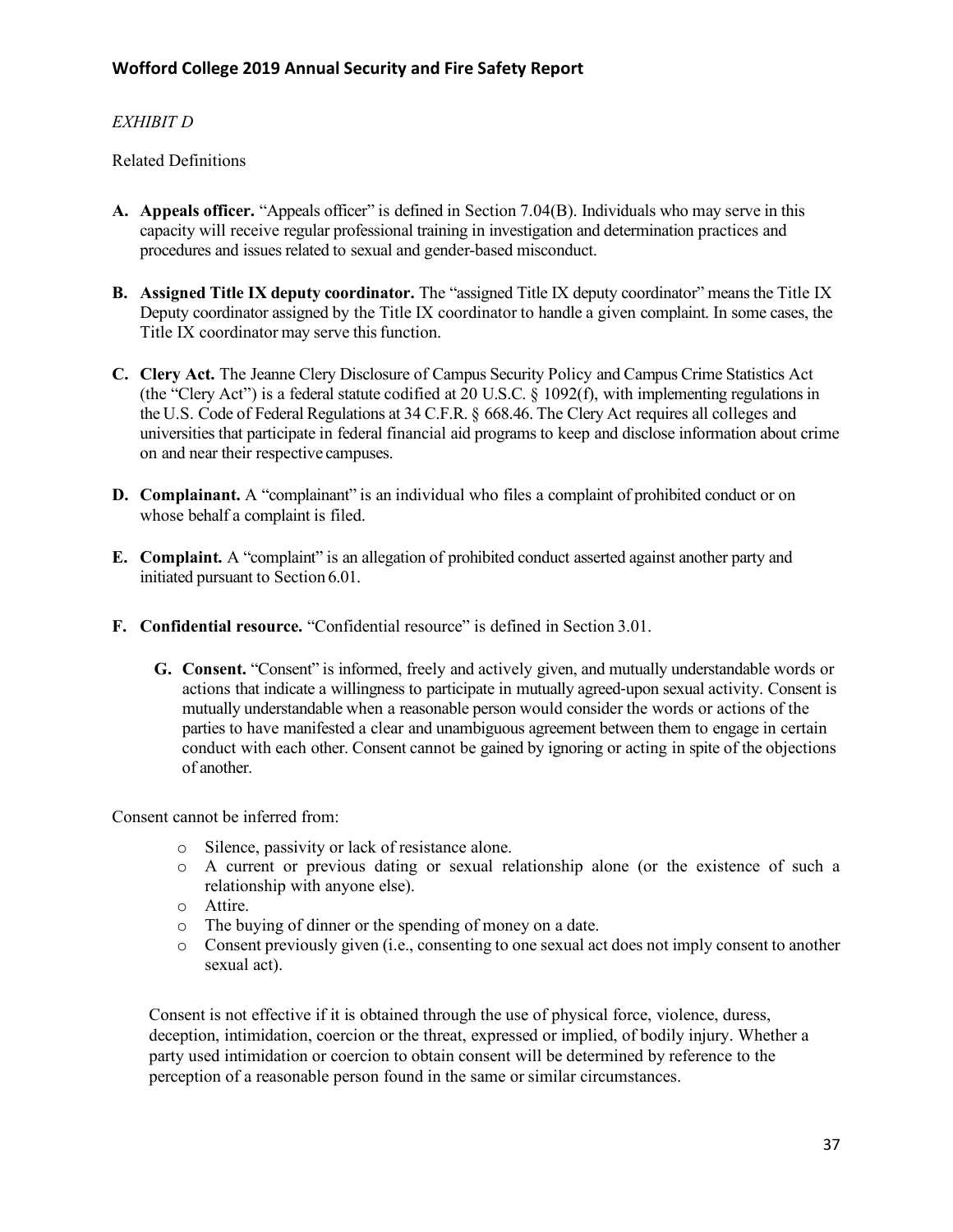Consent may never be given by:

- o Minors, even if the other participant did not know the minor's age.
- o Mentally disabled persons, if their disability was reasonably knowable to a sexual partner who is not mentally disabled.
- o Persons who are incapacitated. The use of alcohol or drugs does not diminish one's responsibility to obtain consent and does not excuse conduct that constitutes sexual or genderbased misconduct under this policy.

If at any time during a sexual act any confusion or ambiguity is or should reasonably be apparent on the issue of consent, it is incumbent upon each individual involved in the activity to stop and clarify the other's willingness to continue and capacity to consent. Neither party should make assumptions about the other's willingness to continue.

- **H. Day.** A "day" is a business day, unless otherwise specified.
- **I. Education record.** "Education record" has the meaning assigned to it underFERPA.
- **J. FERPA.** The Family Educational Rights and Privacy Act ("FERPA") is a federal statute codified at 20 U.S.C. § 1232g, with implementing regulations at 34 § C.F.R. 99. FERPA protects the privacy of student education records. FERPA grants to eligible students the right to access, inspect, and review education records, the right to challenge the content of education records and the right to consent to the disclosure of education records.
- **K. Outcome letter.** The "outcome letter" is the notice provided concurrently to the complainant and respondent after the review panel makes a determination that a respondent is "responsible" or "not responsible" for violating the Sexual and Gender-Based Misconduct Policy at the conclusion of the formal resolution process.
- **L. Incapacitated.** "Incapacitated" means lacking the physical and/or mental ability to make informed, rational judgments. A person may be incapacitated for a variety of reasons, including but not limited to being asleep or unconscious, having consumed alcohol or taken drugs, or experiencing blackouts or flashbacks.
- **M. Investigators.** The "investigators" are neutral fact-finders who are designated by the assigned Title IX deputy coordinator to investigate a complaint. The investigators will be trained annually on (1) reasonable and appropriate investigative techniques and (2) issues related to sexual and gender-based misconduct.
- **N. Material sexual misconduct.** "Material sexual misconduct" is sexual and gender-based misconduct that, taking into account the totality of the circumstances, is sufficiently serious and significant to warrant adjudication under, and discipline pursuant to, this policy. Specifically, to determine whether sexual or gender-based misconduct rises to the level of material sexual misconduct, consideration will be given to the following criteria: (1) the type, frequency and duration of the conduct (the more severe the conduct, the less the need to show a repetitive series of incidents, particularly if the conduct is physical), (2) the identity of and relationship between the alleged victim and the respondent, (3) the number of individuals involved, (4) the age and sex of the alleged victim and the respondent, (5) the location of the incidents and the context in which they occurred, and (6) whether there have been similar incidents.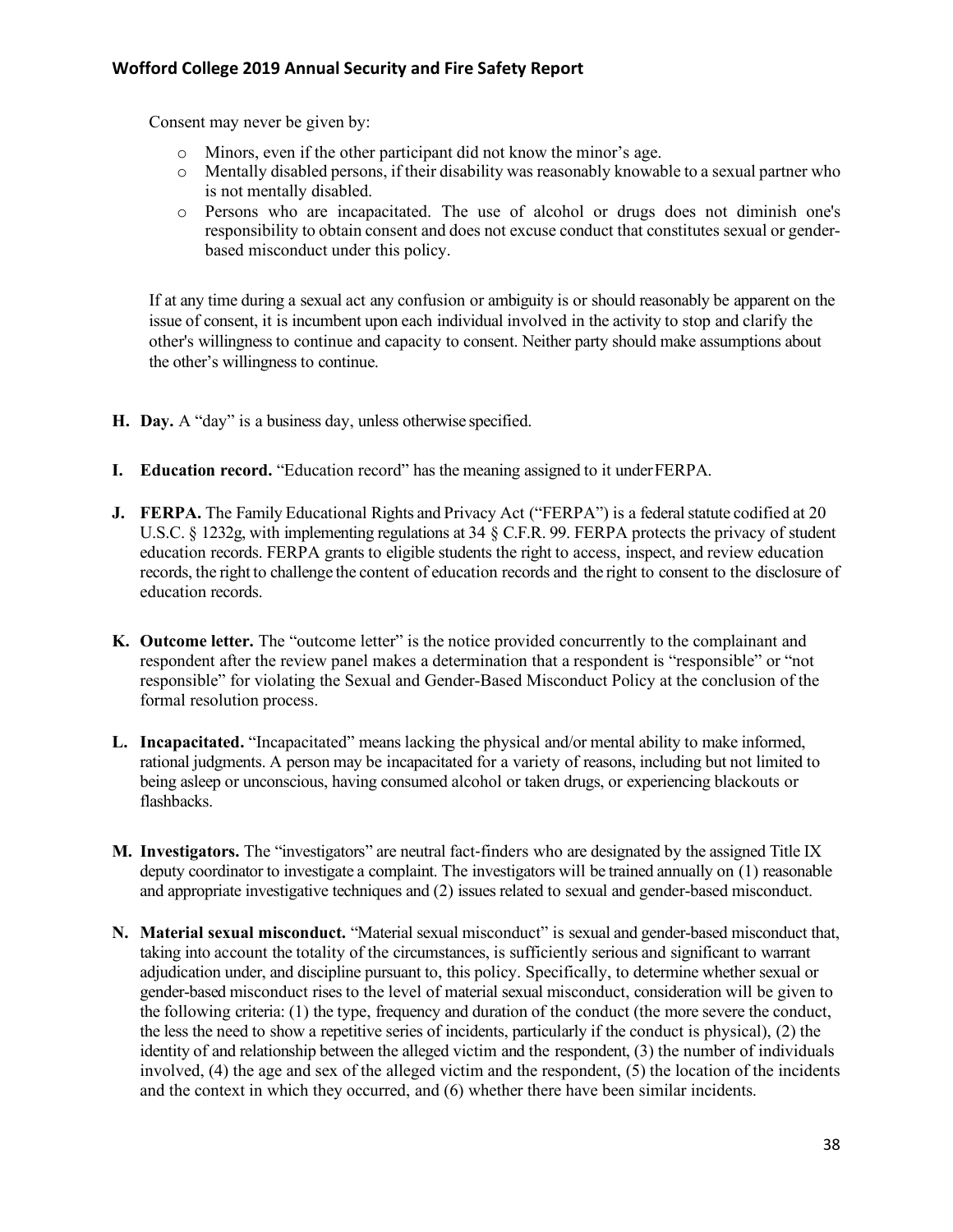- **O. Personally identifiable information.** "Personally identifiable information" (as that term is defined by FERPA) includes, but is not limited to:
	- o A student's name.
	- o The name of a student's parent(s) or other family members.
	- o The address of a student or a student's family.
	- o A personal identifier, such as a student's social security number, student number or biometric record.
	- o Other indirect identifiers, such as a student's date of birth, place of birth or mother's maiden name.
	- o Other information that, alone or in combination, is linked or linkable to a specific student and that would allow a reasonable person in the college community, who does not have personal knowledge of the relevant circumstances, to identify the student with reasonable certainty.
	- o Information requested by a person whom the college reasonably believes knows the identity of the student to whom the education record relates.
- **P. Preponderance of the evidence.** "Preponderance of the evidence" is the evidentiary standard used in this policy to determine whether the sum of all the evidence shows that it is more likely than not that a respondent violated the Sexual and Gender-Based Misconduct Policy.
- **Q. Respondent.** A "respondent" is an individual who has been accused in a complaint of violating the Sexual and Gender-Based Misconduct Policy.
- **R. Responsible employee.** A "responsible employee" is an employee of the college who has the obligation to report to the Title IX coordinator any complaints or allegations of sexual or genderbased misconduct of which he or she becomes aware. Confidential resources are not "responsible employees," but all other employees are "responsible employees" and are required to share all available information related to sexual and gender-based misconduct with the Title IX coordinator.
- **S. Review panel.** The "review panel" is defined in Section 7.02(B). The review panel consists of trained investigators.
- **T. Sanction letter.** The "sanction letter" is the notice of sanctions provided concurrently to the complainant and respondent during the formal resolution process when a review panel finds a respondent responsible for violating the Sexual and Gender-Based Misconduct Policy and the Title IX coordinator and appropriate administrator determine sanctions.
- **U. Third**-**party reporter.** A "third-party reporter" is an individual who reports or files a complaint alleging that another individual is the victim of sexual or gender-based misconduct.
- **V. Title IX coordinator.** The college's "Title IX coordinator" is Amanda Estabrook. Estabrook's office is located in the Campus Life Building, and she may be contacted by phone at 864-597- 4047 or by email at estabrookar@wofford.edu. The Title IX coordinator has ultimate oversight responsibility for handling Title IX-related complaints and for identifying and addressing any patterns or systemic problems involving sexual and gender-based misconduct. The Title IX coordinator is available to meet with individuals who are involved with or concerned about issues or college processes, incidents, patterns or problems related to sexual or gender-based misconduct. All allegations involving sexual and gender-based misconduct should be directed to the Title IX coordinator.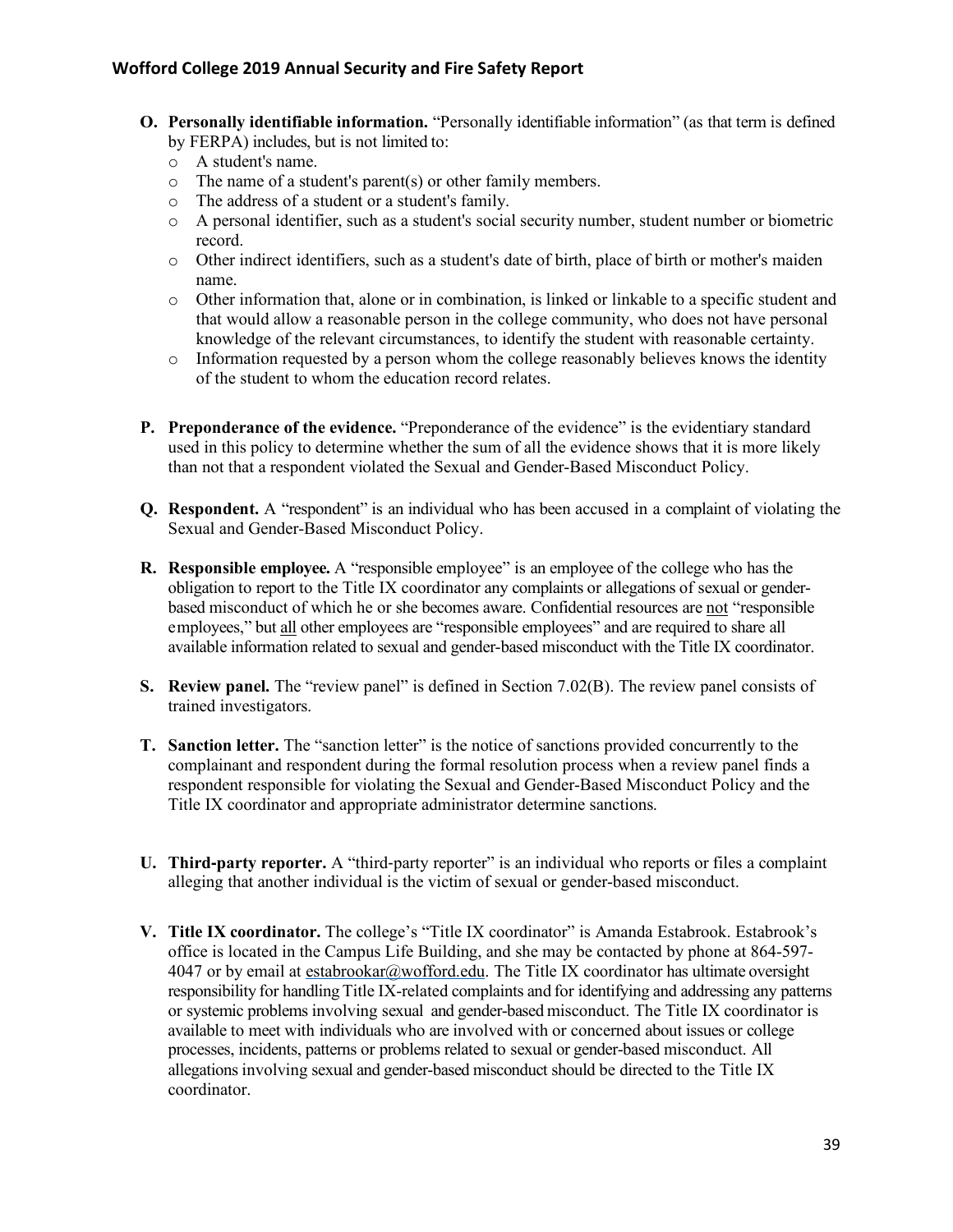The Title IX coordinator will receive regular professional training in resolution practices and procedures. More specifically, theTitle IX coordinator will receive annual training on (1) issues related to dating violence, domestic violence, sexual assault and stalking, and (2) how to conduct a fair and equitable resolution process.

**W. Title IX deputy coordinator(s).** The college's "Title IX deputy coordinators" are:

- o Matt Hammett, assistant dean of students for student involvement. Hammett can be reached by telephone at 864-597-4048, by email at hammettmk@wofford.edu or in person on the second floor of the Campus Life Building.
- o
- o Amy Lancaster, dean of international programs. Lancaster can be reached by telephone at 854- 597-4430, by email at lancasterae@wofford.edu or in person on the first floor of the Michael S. Brown Village Center.

The Title IX deputy coordinators work under the oversight of the Title IX coordinator to assist with the handling of Title IX-related complaints. The Title IX coordinator may, at their discretion, assign a Title IX deputy coordinator as the assigned Title IX deputy coordinator in connection with a given complaint.

The Title IX deputy coordinators will receive regular professional training in resolution practices and procedures. More specifically, the Title IX deputy coordinators will receive annual training on (1) issues related sexual and gender-based misconduct and (2) how to conduct a fair and equitable resolution process.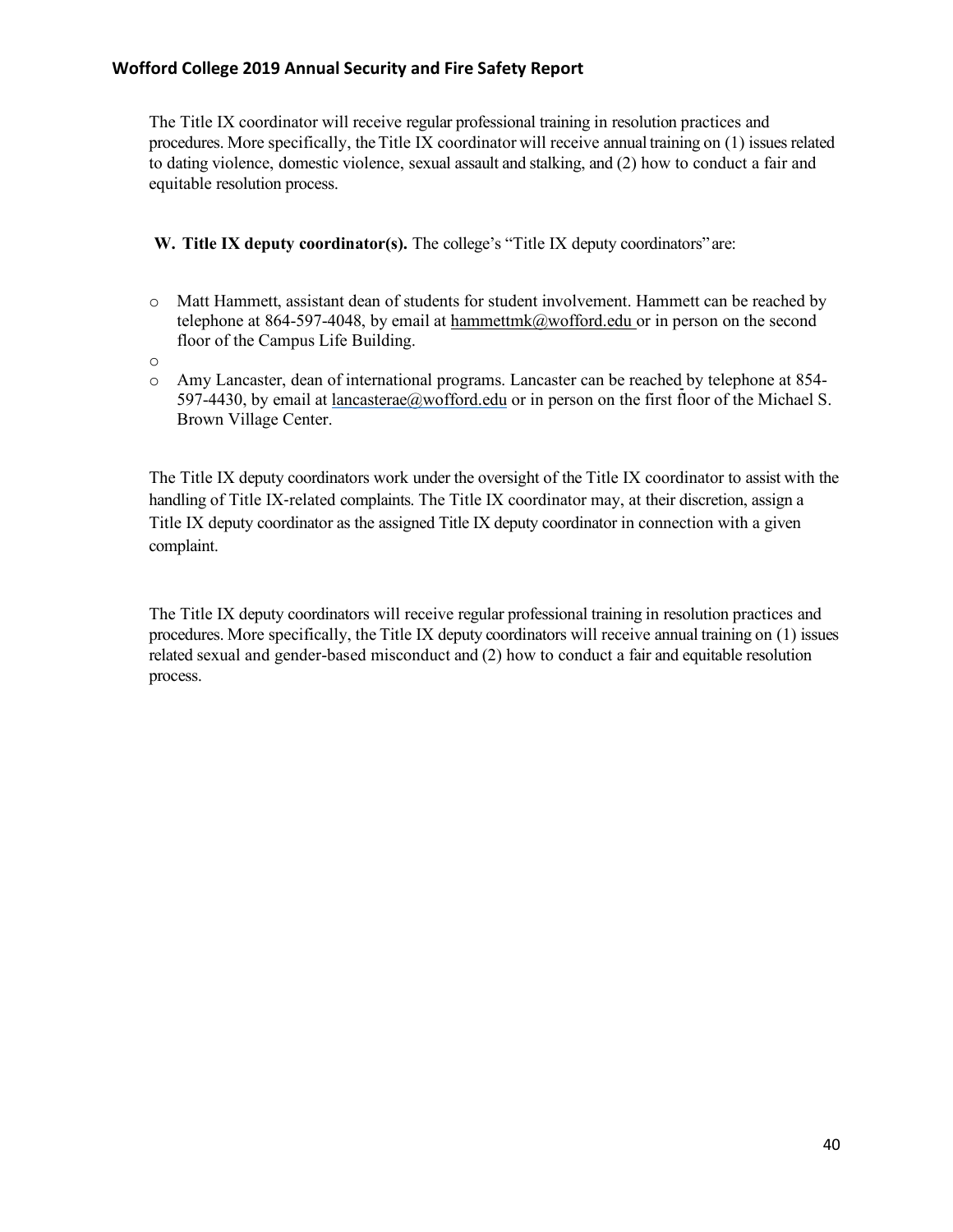# *EXHIBIT E*

#### Sexual and Gender-Based Misconduct Education

#### **Outreach and Prevention**

Wofford College is committed to the prevention of sexual and gender-based misconduct and routinely conducts outreach and educational programming designed to increase awareness of the prevalence of sexual and gender-based misconduct involving college-age students and other college constituents, inform the Wofford community about issues related to sexual and gender-based misconduct such as substance abuse and the role of the bystander and promote knowledge of the college's Sexual and Gender-Based Misconduct Policy.

#### **Training**

The college regularly conducts training for its constituents, including the following groups:

- Title IX coordinator and Title IX deputy coordinators.
- Investigators.
- Appeals officers.
- Employees.
- Students.
- Campus safety officers.

These groups are trained, as appropriate and applicable, on such subjects as:

- The Sexual and Gender-Based Misconduct Policy.
- Title IX and related regulatory guidance.
- The college's responsibility to address allegations of sexual and gender-based misconduct.
- Recognizing and responding to reports of sexual and gender-based misconduct.
- Understanding common and counterintuitive victim responses (during and after an incident) and the effect of sexual and gender-based misconduct on victims.
- Understanding the link between substance abuse and sexual and gender-based misconduct.
- Which employees are "responsible employees" and which individuals and offices are confidential resources.
- Reasonable, appropriate and sensitive investigative and interview techniques.
- Issues related to dating violence, domestic violence, sexual assault and stalking.
- Conducting reliable, impartial and fair investigations and determinations.

The college offered the following primary prevention and awareness programs for all incoming students in 2018:

| <b>Name of Program</b>                             | Date Held             | <b>Location Held</b> | <b>Which Prohibited</b><br><b>Behavior*</b> Covered? |
|----------------------------------------------------|-----------------------|----------------------|------------------------------------------------------|
| Everti online training<br>mandatory for first-year | August-September 2018 | Online               | Sexual Assault/Dating<br>Violence/Bystander          |
| students.                                          |                       |                      | Intervention                                         |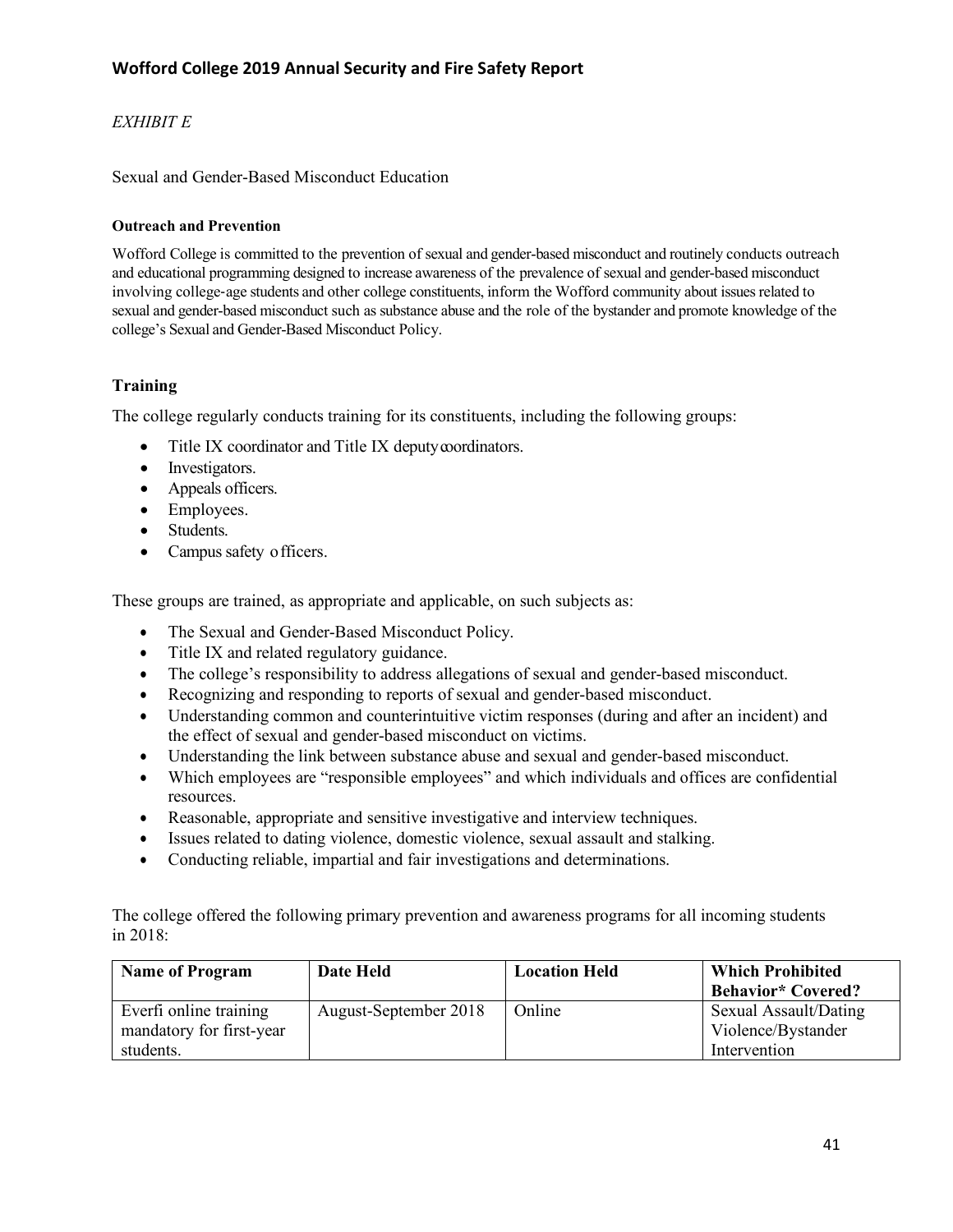| First-Year Seminar           | Oct. 2-6   | Classrooms throughout | <b>Bystander</b>          |
|------------------------------|------------|-----------------------|---------------------------|
| (required for all first-year |            | campus                | intervention/Sexual       |
| students)                    |            |                       | <b>Assault Prevention</b> |
| Suzette Walden Cole          | Oct 2      | Leonard Auditorium    | Sexual Assault/Bystander  |
| mandatory for first year     |            |                       | Intervention              |
| students but open to         |            |                       |                           |
| entire campus)               |            |                       |                           |
| Everfi Follow-up for all     | October 15 | Online                | Sexual Assault/Dating     |
| first year students          |            |                       | Violence/Bystander        |
|                              |            |                       | Intervention              |

The college offered the following programs for the entire campus community in 2018

| <b>Name of Program</b>                                                                | <b>Date Held</b>                       | <b>Location Held</b>        | <b>Which Prohibited</b><br><b>Behavior*</b> Covered?         |
|---------------------------------------------------------------------------------------|----------------------------------------|-----------------------------|--------------------------------------------------------------|
| Fraternity/Sorority Risk<br>Management Workshop                                       | Feb. 20                                | Olin Teaching Theater       | Resources and Bystander<br>Intervention                      |
| Self-Defense Women's<br>Athletics/Sororities                                          | Jan. 29<br>Feb. 13, 16, 21<br>March 27 | <b>Throughout Campus</b>    | <b>Sexual Assault</b>                                        |
| Sexual Misconduct and<br>Responsible Male<br>Behavior Men's<br>Athletics/Fraternities | March 1, 8, 25<br>May 3                | <b>Throughout Campus</b>    | <b>Sexual Assault</b>                                        |
| Title IX Panel Discussion                                                             | April 17                               | Olin Teaching Theater       | <b>SGMCP</b>                                                 |
| Wofford Unfiltered:<br><b>Sexual Misconduct</b>                                       | April 22                               | Leonard Auditorium          | <b>SGMCP/Prevention</b>                                      |
| <b>Bystander Intervention</b><br>Strategies                                           | April 24                               | Anna Todd Wofford<br>Center | <b>Bystander Intervention</b>                                |
| Denim Day                                                                             | April 27                               | Main Building               | Sexual<br>Assault/Relationship<br><b>Violence Prevention</b> |
| Wofford Unfiltered:<br>Consent                                                        | May 2                                  | Leonard Auditorium          | Consent                                                      |
| Everfi online training<br>mandatory for returning<br>students.                        | August-September 2018                  | Online                      | Sexual Assault/Dating<br>Violence/Bystander<br>Intervention  |
| Self Defense Sorority<br>Training                                                     | Nov. 27                                | KD House                    | <b>Sexual Assault</b>                                        |

The college offered the following programs for employees in 2018

| <b>Name of Program</b>                                     | Date Held      | <b>Location Held</b> | <b>Which Prohibited</b><br><b>Behavior*</b> Covered?        |
|------------------------------------------------------------|----------------|----------------------|-------------------------------------------------------------|
| Everfi Sexual Assault<br>Prevention for Athletics<br>staff | Feb. 1-March15 | Online               | Sexual Assault,<br>Domestic/Dating<br>Violence and Stalking |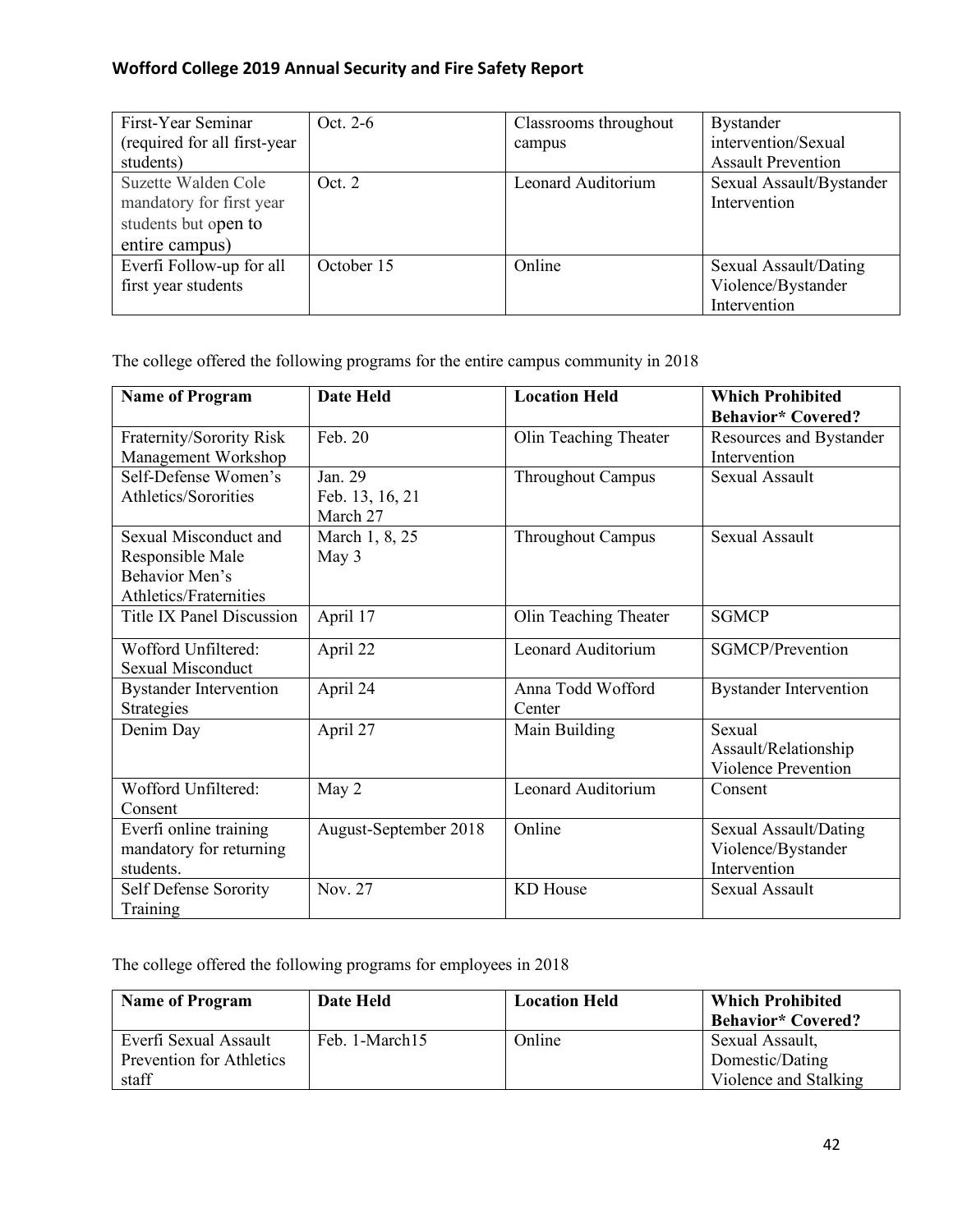| New Faculty Responsible   | Jan. 31         | McMillan Theater        | <b>TIX</b> Responsible    |
|---------------------------|-----------------|-------------------------|---------------------------|
| Employee training         | Aug. 27         |                         | Employee                  |
|                           |                 |                         | Responsibilities and      |
|                           |                 |                         | Reporting                 |
| Physical Plant Sexual and | April 18 and 27 | Jerry Richardson Indoor | Bystander Intervention,   |
| Gender Misconduct         |                 | Stadium                 | Sexual Assault,           |
| Policy Training           |                 |                         | Responsible Employee      |
|                           |                 |                         | Training                  |
| Faculty and Staff Lunch   | April 24        | <b>Burwell Building</b> | <b>SGMP</b> and Sexual    |
| and Learn                 |                 |                         | <b>Assault Prevention</b> |
| RA TIX Training           | Aug. 24         | <b>Burwell Building</b> | RA TIX Responsibilities   |
|                           |                 |                         | Training                  |
| TIX Training for cabinet  | Sept. 13, 14    | Anna Todd Wofford       | <b>Sexual and Gender</b>  |
| and TIX investigators     |                 | Center                  | Misconduct Policy and     |
|                           |                 |                         | investigations Training   |

# **Sex Offender Registry**

In accordance with the Federal Crime and Safety Reporting Act, Wofford College provides the website of South Carolina sex offenders on the campus safety website. Sex offender information also can be located at http://scor.sled.sc.gov/ConditionsOfUse.Aspx. The site lists the address of registered sex offenders and provides a picture of the offender. To determine whether any offenders are registered within proximity of the campus, enter 429 N. Church St., Spartanburg, S.C. 29303 and hit search. Students who live off campus and want to determine whether any sex offenders live near your address, type that complete address in and hit search.

# **Hate Crimes**

Wofford College is committed to providing a safe environment for the students, faculty, staff and visitors. Violent or harassing behavior based on a bias towards a person or group's race, religion, ethnicity, national origin, gender, sexual orientation or disability will not be tolerated. Such behavior includes, but is not limited to, Clery reportable offenses such as homicide, negligent/non-negligent manslaughter, sex offenses, robbery, aggravated assault, burglary, motor vehicle theft and arson. It also includes crimes such as larceny, vandalism, intimidation and simple assault based on a victim's ethnic or social background or group. Failure to follow this policy is grounds for sanctions which may include suspension or expulsion. Hate crimes are reportable through the Campus Security Act and statistics will be maintained and recorded as part of the College Annual Security and Fire Safety Report. Local law enforcement agencies have agreed to provide reports of hate crime incidents in which they respond that are on reportable public property, on campus or on reportable non-campus property for inclusion into the annual report. Students, faculty and employees may report any bias-related incident through the Bias Incident Report Form located on the Wofford closed-access myWofford site under the Campus Life tab under the forms section. Anyone with information concerning a bias-related incident is encouraged to report the incident. The report can be completely confidential.

# **Discrimination and Harassment**

Wofford will not tolerate any conduct (verbal or physical) that constitutes harassment by any administrator, faculty member, staff member, vendor or student. Discriminatory harassment is defined as unwelcome behaviors or persistent inappropriate comments that question, pester and/or harass others for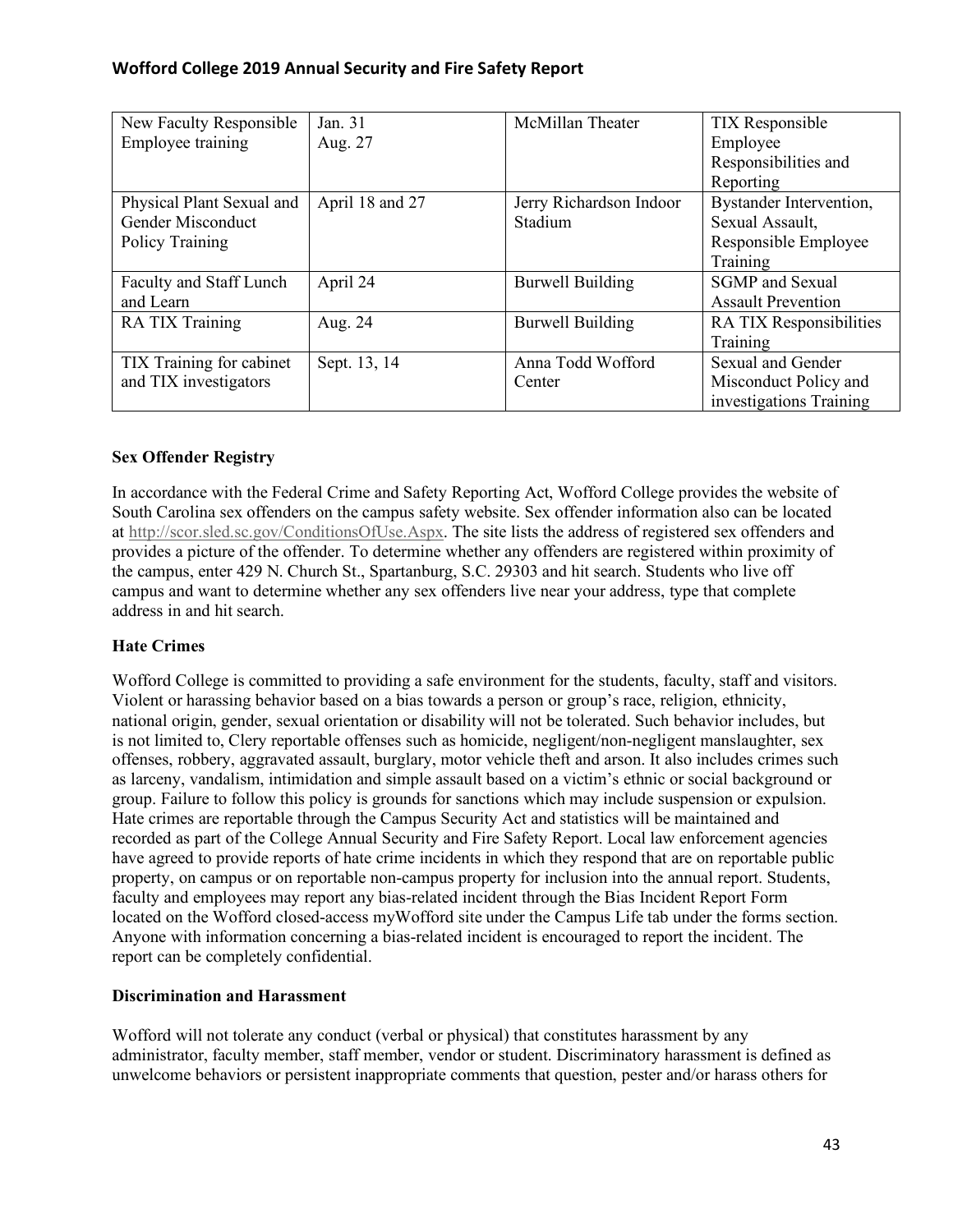information about an individual, and/or verbally or in a threatening manner bully, torment, heckle or persecute an individual in such a way as to create a disruption to the academic/campus community where:

- 1. Submission to such conduct is made either explicitly or implicitly a condition of an individual's employment, education or membership in a student organization.
- 2. Submission to or rejection of such conduct by an individual is used as the basis for employment, academic decisions affecting the individual or membership in a student organization.
- 3. Such conduct has the effect of substantially interfering with an individual's professional or academic performance or of creating an intimidating, hostile, degrading employment or educational environment.

Harassment does not refer to behavior acceptable to or consented to by both parties or to the normal exchange of ideas within the academic environment, nor is it intended to discourage the introduction of unpopular or controversial relevant ideas in the classroom.

Each complaint will be investigated and the resulting action will be determined up to and including suspension and/or expulsion for students and discharge for faculty/staff consistent with current college policies and procedures. If a complainant knowingly and willfully makes a false accusation, he/she will be subject to appropriate disciplinary action.

#### Telephone Harassment

Use of the telephone to threaten, harass, intimidate or coerce another person is a violation of federal and state law and Wofford College policy and will not be tolerated. Telephone harassment is defined as an offense with the intent to harass, annoy, alarm, abuse, torment or embarrass by telephone. It is a communication that is obscene or threatening. Students placing such calls will be subject to criminal sanctions such as fines or imprisonment, and to sanctions as listed in the Code of Student Rights and Responsibilities.

#### Reporting Telephone Harassment

Telephone harassment is a serious issue. If a student receives harassing phone calls and believe he/she is in immediate danger, that student should call the Department of Campus Safety immediately at 597-4911 and contact the dean of students or the director of residence life. They will begin proceedings to attempt to determine the identity of the harasser. Investigations will be conducted by college campus safety officers and by local law enforcement officers.

#### **Emergency Notification to the Campus Community**

The Wofford College Department of Campus Safety monitors events on campus and those of nearby surrounding areas daily. If the department confirms, through on-campus or external official sources (senior facilities personnel, the environmental compliance officer for academics, the preventive maintenance supervisor, mechanical supervisor, the director or assistant director of facilities, external law enforcement agencies or community emergency agencies such as the fire department or county office of emergency management), that there is an emergency or situation that poses a risk to the health and safety of all or part of the campus community, the director of campus safety/designee (or the Office of Marketing and Communications, typically by the senior director of public relations and communications as backup) will, without delay, and taking into account the safety of the campus community, determine the content of the notification as listed below and initiate the warning system, unless, in the professional opinion of responsible authorities, issuing the notification will compromise efforts to assist a victim or respond to, or otherwise mitigate the emergency.

Campus and local first responders on the scene of a critical incident or dangerous situation that poses an immediate threat to the health or safety of the campus community will assist those preparing the emergency notification with determining what segment or segments of the campus community should receive the notification. Generally, campus community members in the immediate area of the dangerous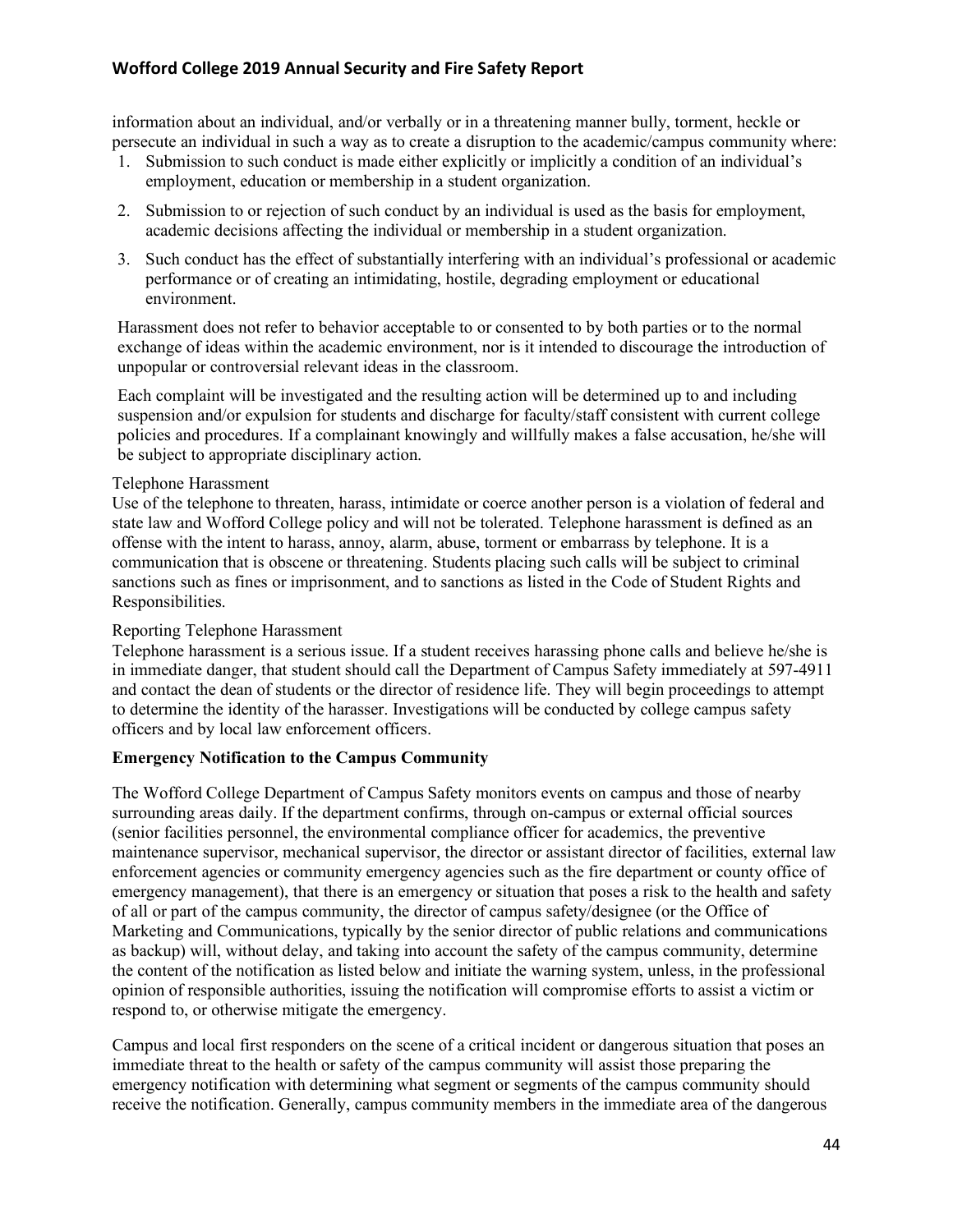situation (i.e. the building, adjacent buildings, or surrounding area) will receive the emergency notification first. The college may issue subsequent notifications to a wider group of community members. If the emergency affects a significant portion of or the entire campus, college officials will distribute the notification to the entire campus community.

The director of campus safety/designee will, with the assistance of campus and local first responders, determine the content of the notification. The college has developed template messages addressing several different emergency situations. The director of campus safety or his designee will select the template message most appropriate to the on-going situation and modify it to address the specifics of the present incident.

In cases in which there are no pre-determined template messages in the system, the individual issuing the alert will send and develop the most succinct message to convey the appropriate message to the community. The goal is to ensure individuals are aware of the situation and that they know the steps to take to safeguard their personal and community safety.

Messages are sent to the campus community/affected parts of the campus in a multiple message series intended to immediately alert all or part of the campus and follow-up messages to provide additional guidance or update the community. The college has various systems in place for communicating information quickly. Some or all of these methods of communication may be activated in the event for emergency notification to all or a segment of campus community. These methods of communication include the mass notification system known as Rave Mobile Alert which includes campus e-mail, text messages, and computer screen capture alerts. Social media posts may be used as well for certain situations, typically of longer duration. An outdoor warning siren system is also available and may be used in conjunction of the Rave system.

All students and employees with a college email address are registered into the electronic emergency alert system. Cellular phone numbers of entering students are also enrolled into the system. All employees of the college that have a college-owned phone or tablet are required to enter the cellular phone number into the system. Students and parents are informed at orientation of the importance of ensuring that their cell phone information is correct into the system. During each monthly test of the system, an email explains that, in the event that the student or employee did not receive a text alert test, he or she must check with campus safety to correctly ensure the cellular phone information is correctly entered into the system. The emergency alert sign-up procedures are located on the campus safety website at http://www.wofford.edu/campusSafety/ In addition, reminders about emergency alert sign-up are on every Wofford Daily Announcements publication.

The Wofford campus community is encouraged to notify the Department of Campus Safety of any incident on campus that involves a significant emergency or dangerous situation that may involve an immediate or ongoing threat to the health or safety of students, employees or visitors. The college will use such information to alert the community and mitigate the emergency.

# **Timely Warnings**

Wofford College will provide timely warning notice to the campus community in the event of a crime or criminal situation which may pose a serious or continuing threat to members of the campus community. The college will consider the safety of the campus community, determine the content of notifications and initiate the notification system if deemed appropriate. The college will never include the name of victims, holding these as confidential, and will make a reasonable and conscientious effort not to release overtly identifiable victim information in timely warnings or other crime alerts. The intent of the timely warning notices is to warn the campus community regarding a criminal incident and provide students, employees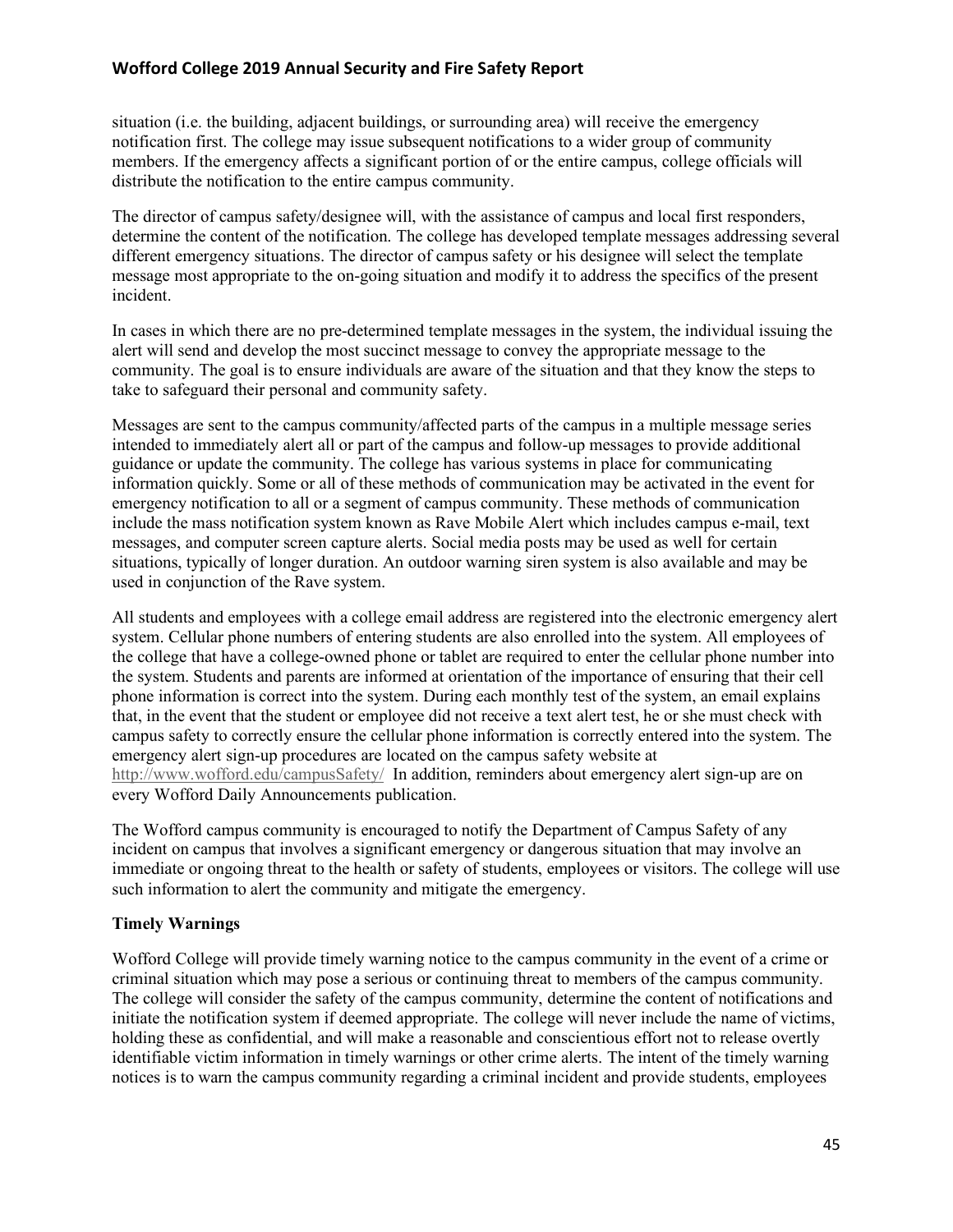and visitors information affording them the opportunity to take appropriate precautions to protect themselves and or to prevent similar occurrences.

Timely warnings are issued for the following Clery reportable events when they are determined to pose a threat to the campus community.

Timely warning notices may be issued for the following Clery Act reported crimes: arson, murder, negligent/non-negligent manslaughter, sexual assault, robbery, aggravated assault, burglary, motor vehicle theft, arson, hate crimes, dating violence, domestic violence and stalking, arrest and/or conduct referrals for drug, liquor or weapon violations. Clery Act reported crimes are considered on a case-bycase basis, in light of the known facts of the reported crime and the continuing danger to the campus community. The college will consider other key factors such as the nature of the crime, the timeliness of the report, and whether or not the subject has been apprehended or sufficiently removed from campus to ensure that he/she no longer poses a threat. Timely warnings generally will not be issued if the threat has been mitigated, (e.g., the accused has been apprehended, he/she has been removed from campus housing and is in a location a significant distance away as to no longer be considered a threat) or if the information received is insufficient to determine whether Clery requirements apply. Crime alerts for any other non-Clery crimes of concern may be posted by the director of campus safety/designee via email or daily announcements to the campus community.

The director of campus safety or designee has the primary responsibility of coordinating the staffing by the timely warning team (president of the college, dean of students and the director of campus safety) and is responsible for ensuring the distribution of appropriate timely warnings dealing with Clery-related and mandated reportable crimes occurring on Wofford owned, controlled or adjacent public property. Ideally, the college Office of Marketing and Communications (senior director of public relations and communications or designee) will disseminate the timely warning. If no one from the Office of Marketing and Communications is available, the director of campus safety will distribute the warning.

If a timely warning is deemed necessary by the timely warning team, the Wofford College director of campus safety or designee (usually via the Office of Marketing and Communications) will issue the alert to the campus community via campus-wide email. The campus safety director/designee will post or distribute warnings in conspicuous locations in Burwell, Zach's and the Galleria (dining facilities where workers are not allowed to have phones while on duty), the indoor arena, Leonard Auditorium and the Rosalind Sallenger Richardson Center for the Arts (locations where visitors are likely to gather or visit). Warnings will be printed with red lettering and will be posted so that they are easily seen.

#### **Emergency Response and Evacuation Policies and Procedures and Testing**

Wofford College emergency management functions follow the guidelines of the college's Emergency Operation Plan. The plan, prepared and updated by Wofford's Emergency Preparedness Committee, outlines response operations utilizing the all-hazards approach. In addition to a formal Emergency Operations Center framework, the plan also established a cadre of building response personnel, collectively known as floor wardens and building captains. The building response personnel are instrumental in communicating with occupants about emergency procedures, announced drill information, and providing drill and exercise feedback. The Emergency Preparedness Committee conducts at least one exercise annually in order to assess and evaluate emergency plans and capabilities.

Emergency response and evacuation procedures are tested at least once per semester in residence facilities in the form of severe weather, shelter-in-place or fire drills. Drills and exercises may be announced or unannounced and serve to enable campus safety and the Wofford residence life staff to evaluate emergency notification equipment effectiveness/functionality and egress routes/shelter locations. Campus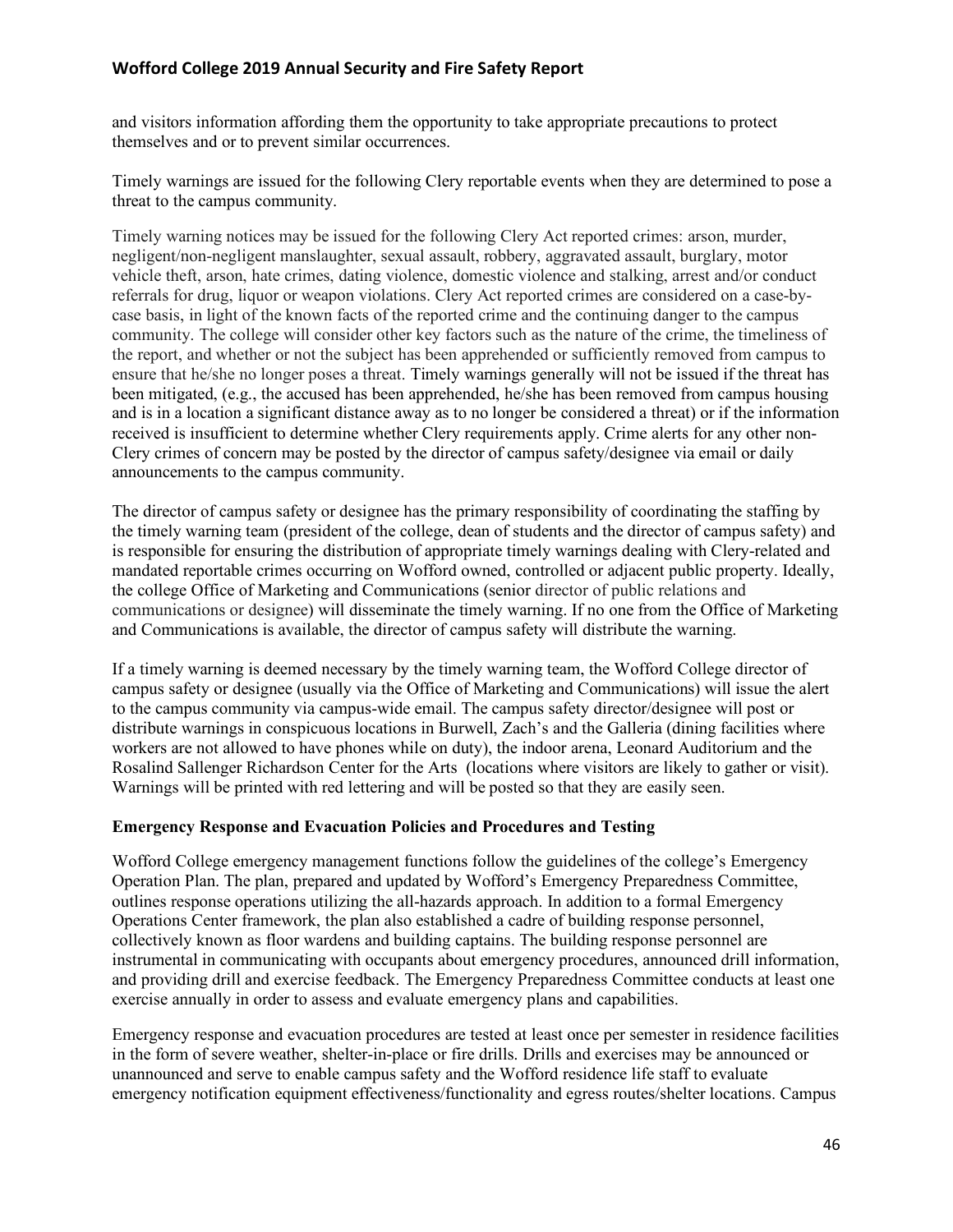safety submits results indicating a need for improvement for follow-up corrective actions. RAs provide each student educational evacuation information at hall meetings at the beginning of each school year and written emergency and evacuation information is posted on each hall or residential facilities. Subsequent evacuation training is typically available for students at other times during the year in the form of residence life programs. Campus safety provides residence hall evacuation training, typically in conjunction with fire safety and extinguisher training conducted by the fire marshal. A trained residence life staff is always available to provide assistance and guidance to resident students.

Campus safety conducts and supervises other drills and exercises including but not limited to armed intruder exercises and drills, table top exercises, or severe weather drills for the campus community at least annually. Campus safety will coordinate these exercises and drills and maintains records of each to include the time and date of the exercise, number of participants, an evaluation of the drill or exercise and whether or not the exercise or drill was announced. When possible, campus safety will invite evaluators from other agencies or departments to evaluate the effectiveness of the activity. The college will publish a summary of its evacuation plans and procedures with at least one drill per year.

The college conducted severe weather drills on March 7 and April 10. In addition, fire and evacuation drills were conducted for the entire campus several times during the year. Campus safety conducted active shooter training for the campus community on March 7, April 20 and April 23. In addition, the college conducted a campus-wide active shooter drill on June 13 and an active shooter full-scale exercise on Oct. 3. Fire drills for residence halls are conducted at least once (during the first 10 days of the semester) and typically again during most semesters and during summer school semesters. In total, officers conducted five fire and evacuation drills for residence hall facilities and two for academic and administrative buildings during 2018. Emergency mass notification was tested regularly throughout the semester. campus safety officers test both the outdoor warning system and the Rave electronic mass notifications at least three times a semester, usually on the first Saturday of the month to coincide with county testing.

#### **Emergency Medical Response Procedures**

Students, employees and visitors should report any medical emergency situation to then Department of Campus Safety immediately at 864-597-4911. Campus safety dispatchers will send a Wofford officer to the scene to evaluate the situation and begin basic first aid (if appropriate). If EMS or other assistance is required, officers, through dispatch, can make the call. The campus community may also call 911 directly but the department requests that they call campus safety immediately after the 911 call so that officers can quickly begin life saving measures (if necessary) and guide EMS to the scene.

# **Campus Crime Log**

The director of campus safety maintains a daily campus crime log that records all crimes reported to campus safety. This log contains the incident location, date of occurrence, date report was made, incident report number, disposition or action taken on the case, and description of the incident for each crime reported. The director of campus safety maintains a copy of the crime log for public inspection at the Campus safety office. In addition, the crime log is posted on the campus safety website at http://www.wofford.edu/campusSafety/. A three-year crime synopsis is located on the following pages that represent offenses that have occurred on the main Wofford Campus and the Goodall Environmental Studies Center in Glendale. Data also is provided for offenses that have occurred on public property in the immediate vicinity of Wofford-owned or leased property. For purposes of the report, the section of the Spartanburg Memorial Auditorium parking lot leased for college use is reported as on-campus property as is the former Calvary Baptist Church building and lot that is leased to the college. As such, any offenses reported on an adjacent sidewalk, the public road adjacent to the property and the sidewalk beyond on the other side of the public street will be reported as offenses occurring on public property as long as there is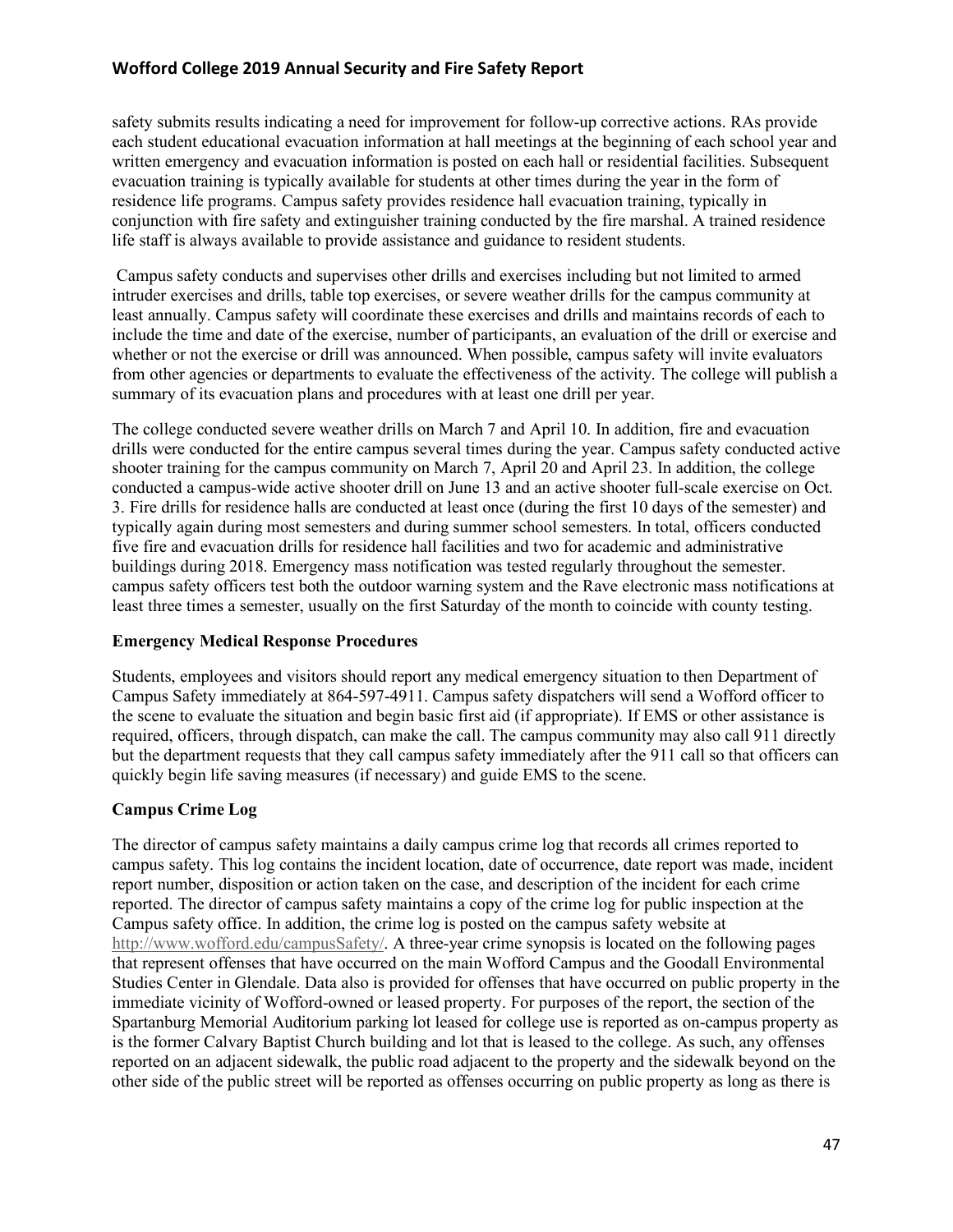no fence that prohibits access to the public property. Any offenses occurring on adjacent property that is private will not be included in the reporting statistics.

The Goodall Environmental Studies Center in Glendale is considered a separate campus for crime reporting because courses taught there count towards a degree, the center has its own budget and program director (although not always on site and has an office on main campus). Offenses occurring in the adjacent post office lot of Goodall Center will be recorded as offenses occurring on public property as will those occurring on the 111-437 block of Glendale Avenue, 341 Broadway Street and Emma Cudd Road adjacent to the Glendale dam.

Wofford College also uses, by written agreement, property on the 100 block of Lake Forest Drive in the county that includes the golf practice facility and the banks and streambed of Lawson Fork Creek that is used by the Department of Environmental Studies. The college equestrian team leases a stable facility for practice and competition in Campobello (10035 New Cut Road). These locations are also considered to be non-campus property.

#### **Three-Year Campus Crime Report**

Public law and the federal government require the college to maintain and publish a three-year crime log listing certain crimes. Crimes are reported based on location. For Wofford, all crimes occurring on the geographical limits of main campus are reported as "on campus" This also includes the leased lot spaces at the Spartanburg Memorial Auditorium, Calvary Baptist Church building and lot on Osage Street, Terrier Plaza apartments located at 544 N. Church St., and the leased adjunct faculty housing at Magnolia Lofts located at 249 Magnolia St. because of the contiguous proximity to campus, the standard of use and because the college leases these areas. Any crime occurring in "residential facilities" are those in the residence halls, the Village apartments, the Michael S. Brown Village Center and leased residential spaces listed above that are within proximity (one mile) of the college. Crimes reported during the 2019 fall semester for Andrews Hall located at Converse College at 200 North Fairview Avenue will be counted on the 2020 Annual Security Report. Crimes occurring on "public property" are those crimes occurring on public property that is within the campus such as on city streets (Evins to Osage Street, Cumming Street from McDowell to Pinewood Place and East Cleveland loop at the end of Memorial Drive) and any public property that borders and is accessible from campus. This includes Memorial Drive from East Cleveland Street to the area just beyond the leased parking area in the Spartanburg Memorial Auditorium lot, both sidewalks and road surface of North Church Street from the Church Street Memorial Auditorium entrance to Evins Street, Pearl Street from Edgewood Street to 214 East Pearl, and Osage Street from Evins Street to Pearl Street. Public property is not counted in public areas bordering the campus that is enclosed by a fence with a gate that is not usually opened. Crimes occurring at the golf facility on Lake Forest Drive, the easement on Lake Forest used by the environmental studies department, and the Office of Marketing and Communications and green space located at 121 College St. are listed as occurring on "non-campus" property. Crimes committed in locations that are frequently used such as hotels used by a sports team or a group of students annually or locations where students are housed for more than two days (such as on Interim trips in January) are also recorded as occurring on non-campus property since the college leases (controls) a portion of the property for use by students and employees during the trip.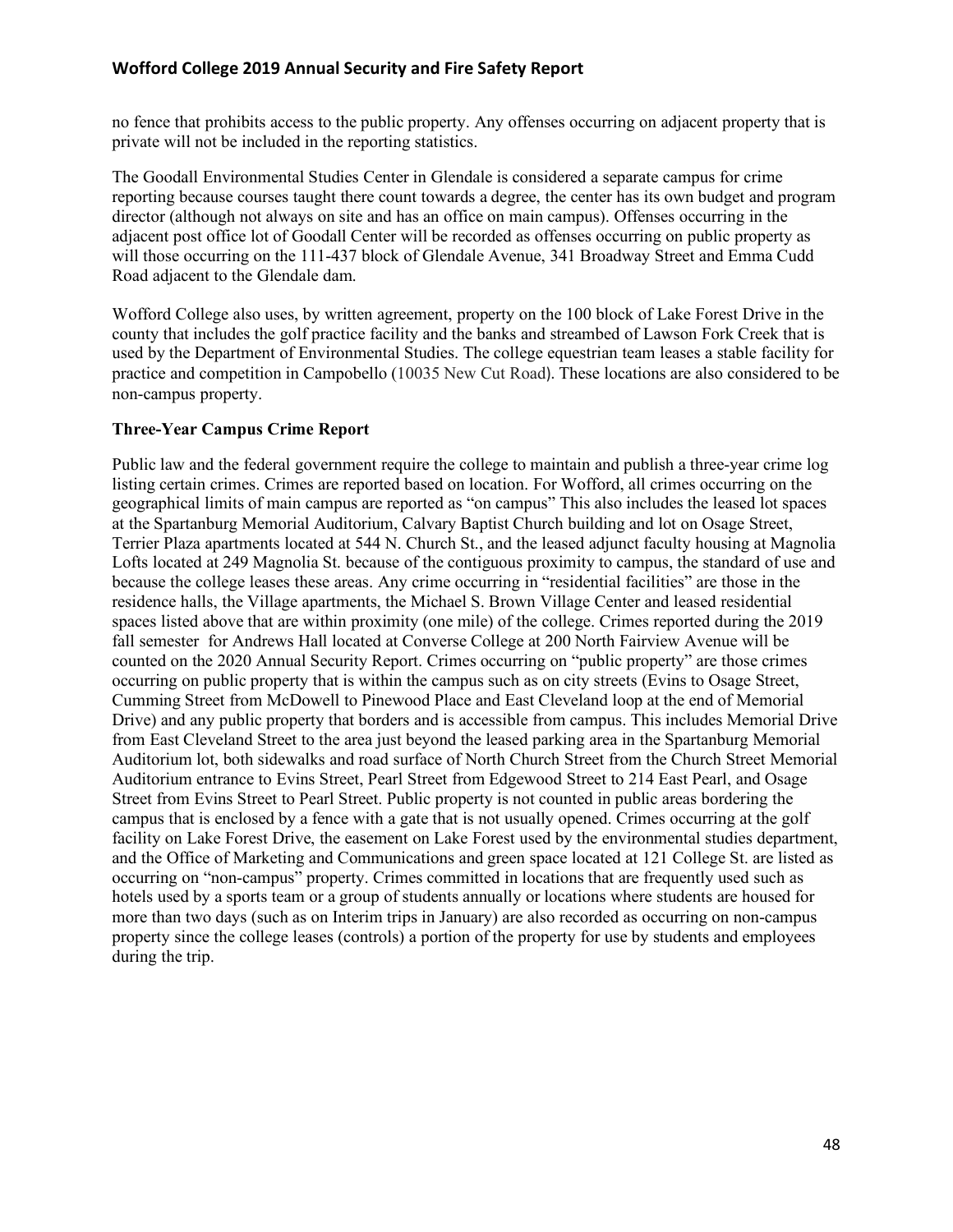**Three-Year Crime Report (Includes reported offenses occurring on main campus from Jan. 1-Dec. 31 of each year)**

| <b>Offense</b>        | Year | <b>On-Campus</b>        | <b>On-Campus</b> | <b>Non-Campus</b>   | <b>Public Property</b> |
|-----------------------|------|-------------------------|------------------|---------------------|------------------------|
|                       |      | Property                | <b>Student</b>   |                     |                        |
|                       |      |                         | <b>Housing</b>   |                     |                        |
| Murder/Non-           | 2018 | $\mathbf 0$             | 0                | 0                   | $\mathbf 0$            |
| <b>Negligent</b>      | 2017 | $\mathbf 0$             | 0                | $\mathsf 0$         | $\mathbf 0$            |
| Manslaughter          | 2016 | $\pmb{0}$               | 0                | $\pmb{0}$           | $\mathbf 0$            |
| Manslaughter          | 2018 | $\pmb{0}$               | 0                | $\pmb{0}$           | $\mathbf 0$            |
| by Negligence         | 2017 | $\mathbf 0$             | 0                | $\mathbf 0$         | 0                      |
|                       | 2016 | 0                       | 0                | $\mathbf 0$         | $\mathbf 0$            |
| Rape                  | 2018 | $\overline{\mathbf{4}}$ | 4                | 0                   | 0                      |
|                       | 2017 | $\overline{7}$          | 4                | $\mathbf 0$         | $\mathsf 0$            |
|                       | 2016 | $\mathbf{1}$            | 1                | 0                   | 0                      |
| <b>Fondling</b>       | 2018 | $\mathbf{1}$            | 0                | $\mathsf 0$         | $\mathbf 0$            |
|                       | 2017 | 11                      | 3                | 0                   | $\mathbf 0$            |
|                       | 2016 | $\overline{2}$          | $\mathbf{1}$     | $\pmb{0}$           | $\mathbf 0$            |
| Incest                | 2018 | $\pmb{0}$               | 0                | $\pmb{0}$           | $\mathbf 0$            |
|                       | 2017 | $\mathbf 0$             | 0                | 0                   | 0                      |
|                       | 2016 | 0                       | 0                | $\mathbf 0$         | $\mathbf 0$            |
| <b>Statutory Rape</b> | 2018 | $\mathbf 0$             | 0                | $\mathsf 0$         | 0                      |
|                       | 2017 | $\pmb{0}$               | 0                | $\mathbf 0$         | $\mathbf 0$            |
|                       | 2016 | 0                       | 0                | 0                   | $\pmb{0}$              |
| Robbery               | 2018 | 0                       | $\pmb{0}$        | $\mathsf 0$         | 0                      |
|                       | 2017 | $\mathbf{1}$            | 0                | 0                   | $\mathbf 0$            |
|                       | 2016 | $\mathbf{1}$            | $\mathbf{1}$     | $\mathbf 0$         | 0                      |
|                       |      |                         |                  |                     |                        |
| Aggravated            | 2018 | $\mathbf{1}$            | $\pmb{0}$        | $\pmb{0}$           | $\pmb{0}$              |
| <b>Assault</b>        | 2017 | $\overline{2}$          | 0                | $\mathbf 0$         | $\mathbf 0$            |
|                       | 2016 | $\pmb{0}$               | 0                | $\mathsf 0$         | $\mathsf 0$            |
| <b>Burglary</b>       | 2018 | 6                       | 4                | 0                   | $\mathsf 0$            |
|                       | 2017 | 6                       | 4                | 0                   | $\mathbf 0$            |
|                       | 2016 | 4                       | 3                | $\mathsf 0$         | 0                      |
| <b>Motor Vehicle</b>  | 2018 | $\overline{2}$          | 0                | $\mathsf{O}\xspace$ | $\mathbf 0$            |
| <b>Theft</b>          | 2017 | $\overline{2}$          | 0                | $\mathbf 1$         | 0                      |
|                       | 2016 | $\overline{3}$          | 0                | 0                   | 1                      |
| Arson                 | 2018 | $\mathbf{1}$            | $\pmb{0}$        | 0                   | 0                      |
|                       | 2017 | 0                       | 0                | 0                   | $\mathbf 0$            |
|                       | 2016 | $\mathbf{1}$            | 0                | 0                   | 0                      |
| <b>Unfounded</b>      | 2018 | $\mathbf{1}$            |                  |                     |                        |
| <b>Crimes</b>         | 2017 | 0                       |                  |                     |                        |
|                       | 2016 | 0                       |                  |                     |                        |

| <b>Offense</b>              | Year | <b>Goodall Environmental</b><br><b>Studies Center</b> |
|-----------------------------|------|-------------------------------------------------------|
| <b>Murder/Non-Negligent</b> | 2018 |                                                       |
| Manslaughter                | 2017 |                                                       |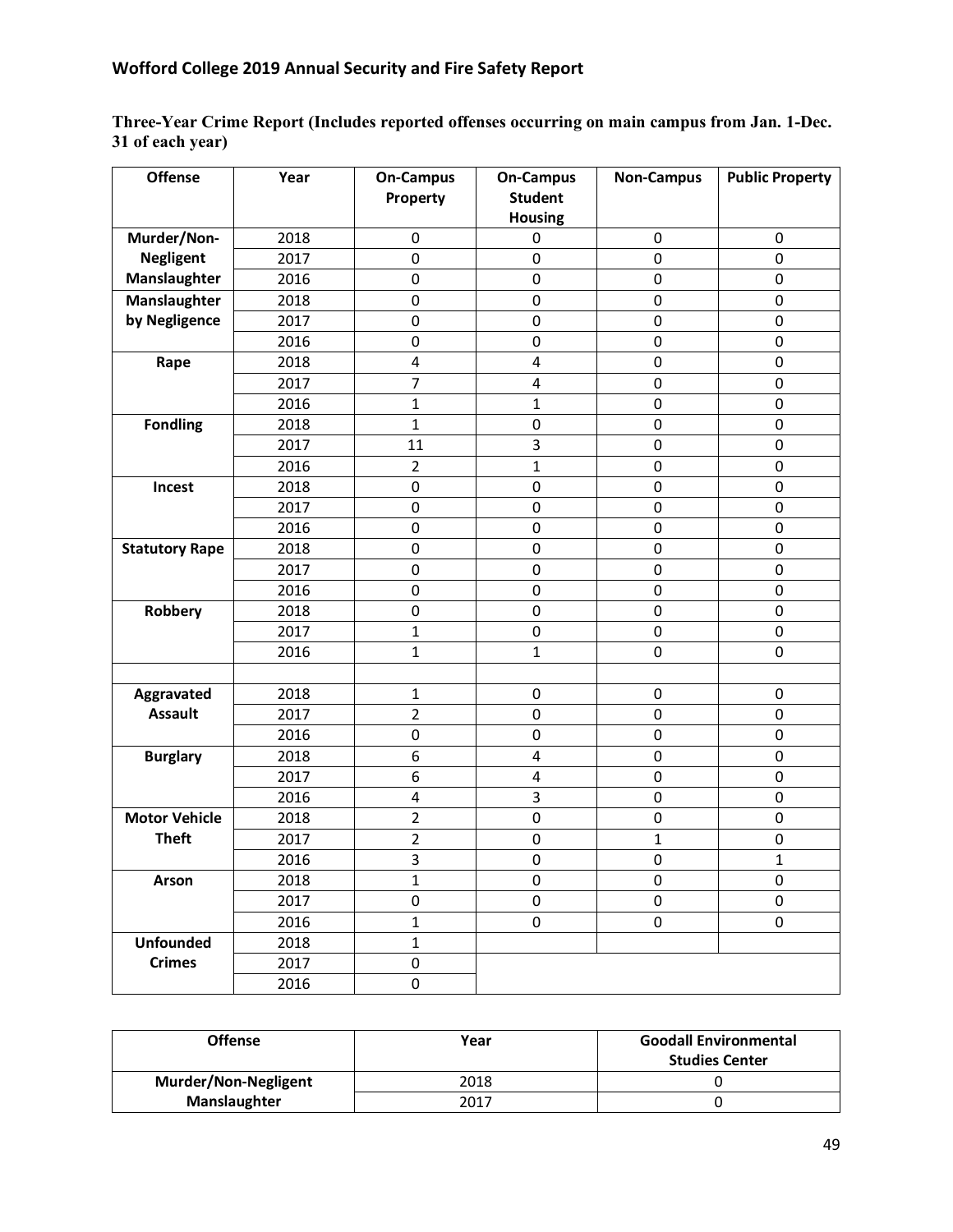| Wofford College 2019 Annual Security and Fire Safety Report |  |
|-------------------------------------------------------------|--|
|-------------------------------------------------------------|--|

|                                   | 2016 | $\mathbf 0$ |
|-----------------------------------|------|-------------|
| <b>Manslaughter by Negligence</b> | 2018 | $\pmb{0}$   |
|                                   | 2017 | $\pmb{0}$   |
|                                   | 2016 | $\pmb{0}$   |
| Rape                              | 2018 | $\mathsf 0$ |
|                                   | 2017 | $\pmb{0}$   |
|                                   | 2016 | $\pmb{0}$   |
| <b>Fondling</b>                   | 2018 | $\pmb{0}$   |
|                                   | 2017 | $\mathsf 0$ |
|                                   | 2016 | $\mathsf 0$ |
| Incest                            | 2018 | $\pmb{0}$   |
|                                   | 2017 | 0           |
|                                   | 2016 | $\pmb{0}$   |
| <b>Statutory Rape</b>             | 2018 | $\pmb{0}$   |
|                                   | 2017 | $\mathsf 0$ |
|                                   | 2016 | $\mathsf 0$ |
| Robbery                           | 2018 | 0           |
|                                   | 2017 | 0           |
|                                   | 2016 | $\pmb{0}$   |
| <b>Aggravated Assault</b>         | 2018 | $\pmb{0}$   |
|                                   | 2017 | $\pmb{0}$   |
|                                   | 2016 | 0           |
| <b>Burglary</b>                   | 2018 | $\pmb{0}$   |
|                                   | 2017 | $\pmb{0}$   |
|                                   | 2016 | $\pmb{0}$   |
| <b>Motor Vehicle Theft</b>        | 2018 | $\pmb{0}$   |
|                                   | 2017 | $\pmb{0}$   |
|                                   | 2016 | 0           |
|                                   |      |             |
| <b>Arson</b>                      | 2018 | $\pmb{0}$   |
|                                   | 2017 | $\pmb{0}$   |
|                                   | 2016 | $\pmb{0}$   |
| <b>Unfounded Crimes</b>           | 2018 | 0           |
|                                   | 2017 | $\pmb{0}$   |
|                                   | 2016 | $\pmb{0}$   |
|                                   |      |             |

# **Violence Against Women Act Violations Reported on Main Campus**

| <b>Offense</b>  | Year | <b>On-Campus</b><br>Property | <b>On-Campus</b><br><b>Student</b><br><b>Housing</b> | <b>Non-Campus</b> | <b>Public Property</b> |
|-----------------|------|------------------------------|------------------------------------------------------|-------------------|------------------------|
| <b>Domestic</b> | 2018 |                              |                                                      |                   |                        |
| <b>Violence</b> | 2017 |                              |                                                      |                   |                        |
|                 | 2016 |                              |                                                      |                   |                        |
| <b>Dating</b>   | 2018 |                              |                                                      |                   |                        |
| <b>Violence</b> | 2017 |                              |                                                      |                   |                        |
|                 | 2016 |                              |                                                      |                   |                        |
| <b>Stalking</b> | 2018 |                              |                                                      |                   |                        |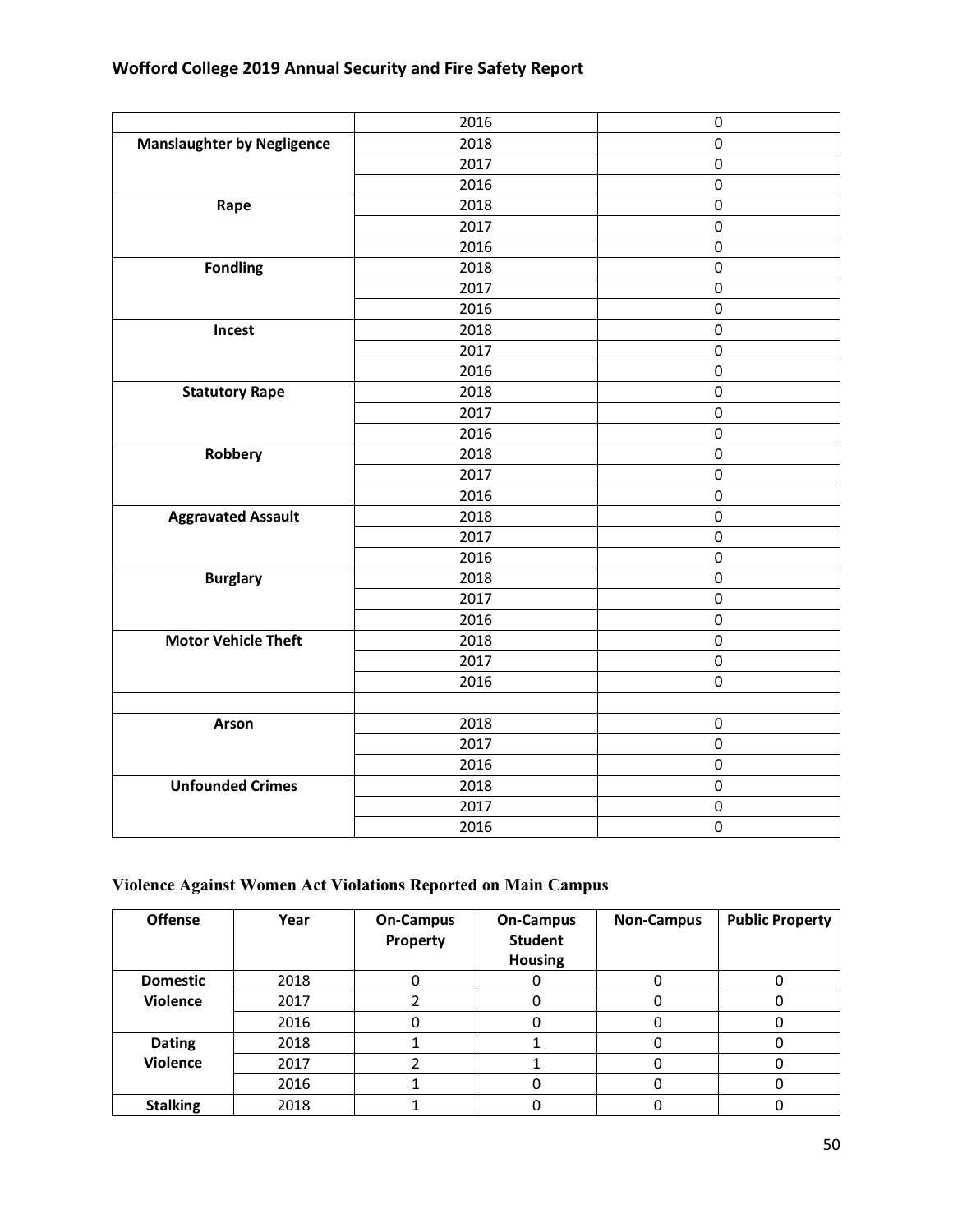| <b>Offense</b>           | Year | <b>Goodall Environmental</b><br><b>Studies Center</b> |
|--------------------------|------|-------------------------------------------------------|
| <b>Domestic Violence</b> | 2018 |                                                       |
|                          | 2017 |                                                       |
|                          | 2016 |                                                       |
| <b>Dating Violence</b>   | 2018 |                                                       |
|                          | 2017 |                                                       |
|                          | 2016 |                                                       |
| <b>Stalking</b>          | 2018 | 0                                                     |
|                          | 2017 |                                                       |
|                          | 2016 |                                                       |

# **Arrest and Disciplinary Referrals Reported on Main Campus**

| <b>Offense</b>                 | Year | <b>On-Campus</b> | <b>On-Campus</b> | <b>Non-Campus</b> | <b>Public</b>   |
|--------------------------------|------|------------------|------------------|-------------------|-----------------|
|                                |      | <b>Property</b>  | <b>Student</b>   |                   | <b>Property</b> |
|                                |      |                  | <b>Housing</b>   |                   |                 |
| <b>Arrests: Weapons:</b>       | 2018 | 0                | 0                | 0                 | 0               |
| <b>Carrying/Possessing</b>     | 2017 | $\Omega$         | $\Omega$         | $\Omega$          | 0               |
|                                | 2016 | 1                | 1                | 0                 | 0               |
| <b>Disciplinary Referrals:</b> | 2018 | 1                | 0                | $\Omega$          | 0               |
| <b>Weapons:</b>                | 2017 | 1                | 1                | 0                 | 0               |
| <b>Carrying/Possessing</b>     | 2016 | 0                | $\Omega$         | 0                 | 0               |
| <b>Arrests: Drug Abuse</b>     | 2018 | 3                | $\mathbf{1}$     | 0                 | $\overline{2}$  |
| <b>Violations</b>              | 2017 | 1                | 0                | 0                 | 0               |
|                                | 2016 | 1                | 1                | $\Omega$          | $\overline{2}$  |
| <b>Disciplinary Referrals:</b> | 2018 | 31               | 26               | 0                 | 1               |
| <b>Drug Abuse</b>              | 2017 | 25               | 13               | $\Omega$          | 0               |
| <b>Violations</b>              | 2016 | 13               | 8                | 2                 | 0               |
| <b>Arrests: Liquor Law</b>     | 2018 | 0                | 0                | 0                 | 0               |
| <b>Violations</b>              | 2017 | 0                | 0                | 0                 | 0               |
|                                | 2016 | $\Omega$         | 0                | 0                 | 0               |
| <b>Disciplinary Referrals:</b> | 2018 | 216              | 157              | $\Omega$          | $\Omega$        |
| <b>Liquor Law Violations</b>   | 2017 | 194              | 106              | 0                 | 0               |
|                                | 2016 | 171              | 128              | 0                 | 0               |

| <b>Offense</b>                          | Year | <b>Goodall Environmental</b><br><b>Studies Center</b> |
|-----------------------------------------|------|-------------------------------------------------------|
| <b>Arrests: Weapons:</b>                | 2018 |                                                       |
| <b>Carrying/Possession</b>              | 2017 |                                                       |
|                                         | 2016 |                                                       |
| <b>Disciplinary Referrals: Weapons:</b> | 2018 |                                                       |
| <b>Carrying/Possession</b>              | 2017 |                                                       |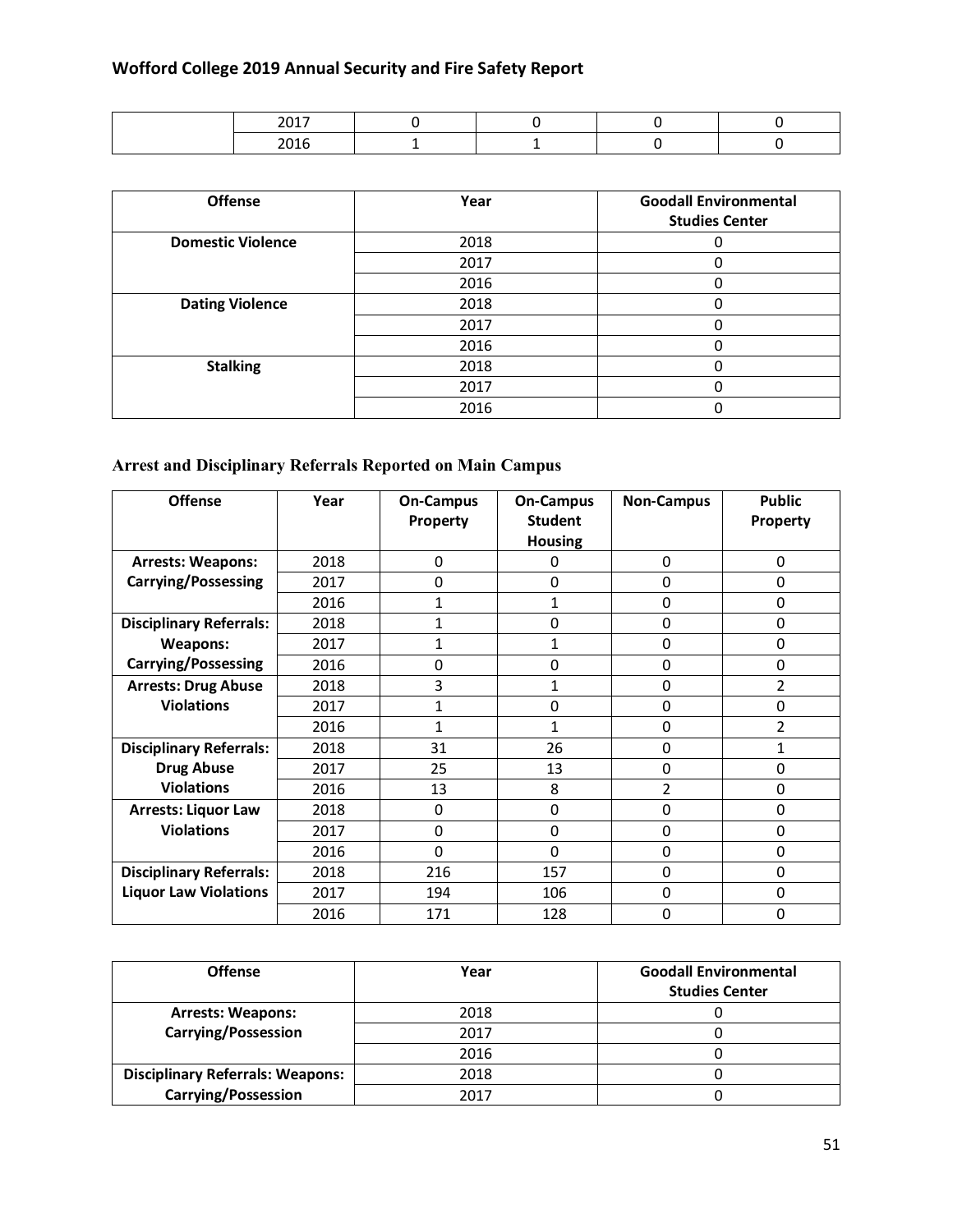|                                       | 2016 |   |
|---------------------------------------|------|---|
| <b>Arrests: Drug Abuse Violations</b> | 2018 |   |
|                                       | 2017 |   |
|                                       | 2016 |   |
| <b>Disciplinary Referrals: Drug</b>   | 2018 |   |
| <b>Abuse Violations</b>               | 2017 | U |
|                                       | 2016 |   |
| <b>Arrests: Liquor Law Violations</b> | 2018 |   |
|                                       | 2017 |   |
|                                       | 2016 |   |
| <b>Disciplinary Referrals: Liquor</b> | 2018 |   |
| <b>Law Violations</b>                 | 2017 |   |
|                                       | 2016 |   |

**HATE CRIME REPORTING:** Hate crimes also include incidents of larceny/theft, simple assault, intimidation or destruction of property that were motivated by bias.

| <b>Hate Crime</b><br><b>Offense</b> | Year | <b>On-Campus</b><br>Property | <b>On-Campus</b><br><b>Student</b><br><b>Housing</b> | <b>Non-Campus</b> | <b>Public Property</b> |
|-------------------------------------|------|------------------------------|------------------------------------------------------|-------------------|------------------------|
| Murder/Non-                         | 2018 | $\mathbf 0$                  | 0                                                    | 0                 | 0                      |
| <b>Negligent</b>                    | 2017 | $\overline{0}$               | $\mathbf 0$                                          | 0                 | $\mathbf 0$            |
| Manslaughter                        | 2016 | $\pmb{0}$                    | $\mathbf 0$                                          | $\pmb{0}$         | $\mathbf 0$            |
| Manslaughter                        | 2018 | 0                            | 0                                                    | $\mathbf 0$       | $\mathbf 0$            |
| by Negligence                       | 2017 | $\mathbf 0$                  | $\pmb{0}$                                            | $\pmb{0}$         | $\mathbf 0$            |
|                                     | 2016 | $\mathbf 0$                  | $\mathbf 0$                                          | 0                 | $\mathbf 0$            |
| Rape                                | 2018 | $\mathbf 0$                  | 0                                                    | 0                 | $\mathbf 0$            |
|                                     | 2017 | 0                            | $\mathbf 0$                                          | 0                 | 0                      |
|                                     | 2016 | 0                            | 0                                                    | $\mathbf 0$       | $\mathbf 0$            |
| <b>Fondling</b>                     | 2018 | $\mathbf 0$                  | $\mathbf 0$                                          | $\mathbf 0$       | $\mathbf 0$            |
|                                     | 2017 | $\mathbf 0$                  | $\mathbf 0$                                          | $\pmb{0}$         | $\mathbf 0$            |
|                                     | 2016 | $\mathbf 0$                  | $\pmb{0}$                                            | $\pmb{0}$         | $\mathbf 0$            |
| Incest                              | 2018 | $\mathbf 0$                  | 0                                                    | $\pmb{0}$         | $\mathbf 0$            |
|                                     | 2017 | 0                            | $\mathbf 0$                                          | 0                 | 0                      |
|                                     | 2016 | $\mathbf 0$                  | $\mathbf 0$                                          | 0                 | $\mathbf 0$            |
| <b>Statutory Rape</b>               | 2018 | $\mathbf 0$                  | $\mathbf 0$                                          | 0                 | $\mathbf 0$            |
|                                     | 2017 | 0                            | 0                                                    | 0                 | $\mathbf 0$            |
|                                     | 2016 | $\mathbf 0$                  | $\mathbf 0$                                          | $\pmb{0}$         | $\mathbf 0$            |
| Robbery                             | 2018 | $\mathbf 0$                  | $\mathbf 0$                                          | $\mathbf 0$       | $\mathbf 0$            |
|                                     | 2017 | $\mathbf 0$                  | $\pmb{0}$                                            | $\pmb{0}$         | $\pmb{0}$              |
|                                     | 2016 | $\mathbf 0$                  | $\mathbf 0$                                          | 0                 | $\mathbf 0$            |
| Aggravated                          | 2018 | $\mathbf 0$                  | $\mathbf 0$                                          | $\mathbf 0$       | $\mathbf 0$            |
| <b>Assault</b>                      | 2017 | 0                            | 0                                                    | 0                 | 0                      |
|                                     | 2016 | 0                            | $\mathbf 0$                                          | $\mathbf 0$       | $\mathbf 0$            |
| <b>Burglary</b>                     | 2018 | $\mathbf 0$                  | $\mathbf 0$                                          | $\pmb{0}$         | $\mathbf 0$            |
|                                     | 2017 | $\mathbf 0$                  | $\mathbf 0$                                          | 0                 | 0                      |
|                                     | 2016 | $\mathbf 0$                  | $\mathbf 0$                                          | $\mathbf 0$       | $\mathbf 0$            |
|                                     | 2018 | $\pmb{0}$                    | $\pmb{0}$                                            | $\pmb{0}$         | $\mathbf 0$            |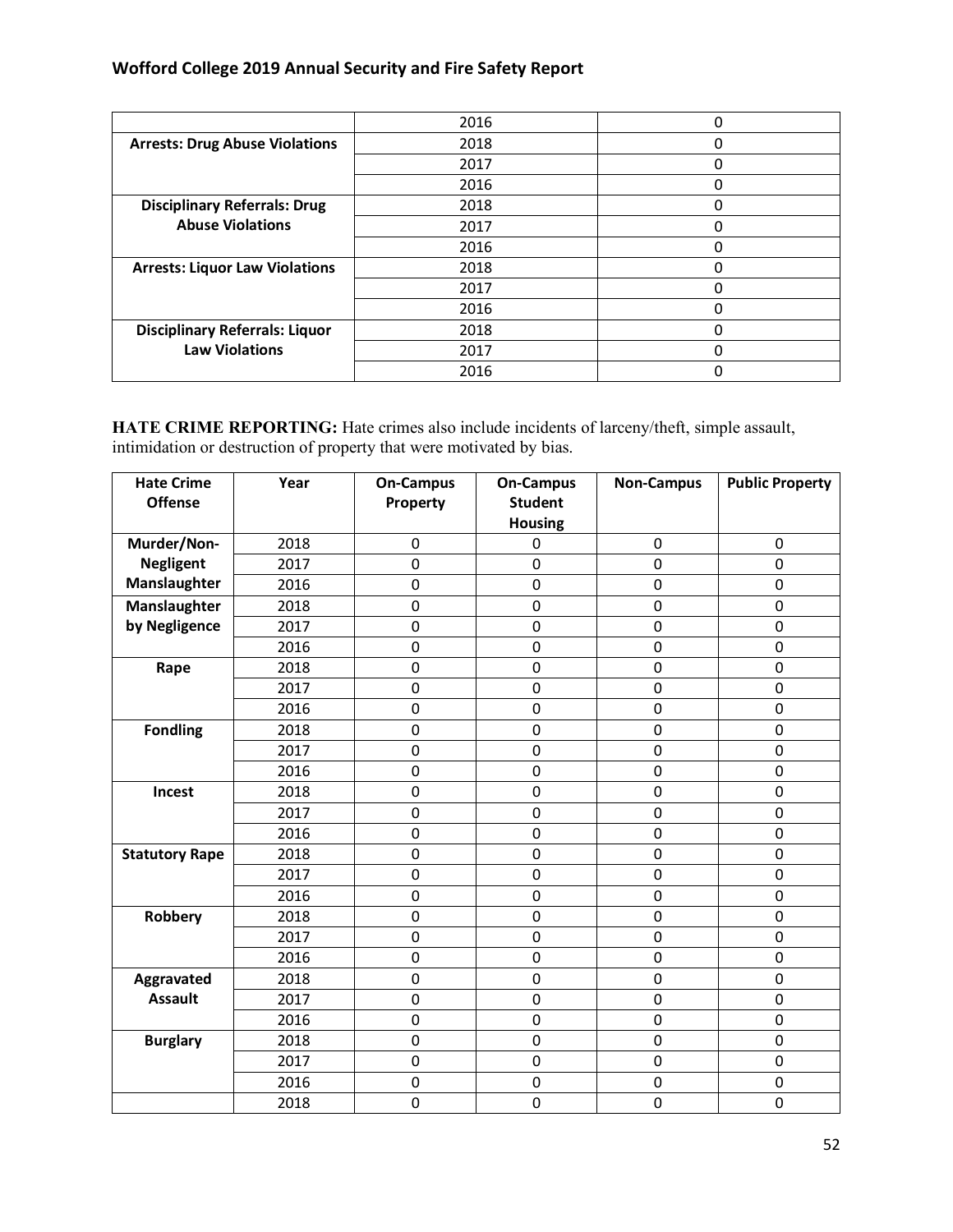| <b>Motor Vehicle</b>  | 2017 | $\mathbf 0$ | $\mathbf 0$ | $\mathbf 0$ | $\pmb{0}$   |
|-----------------------|------|-------------|-------------|-------------|-------------|
| <b>Theft</b>          | 2016 | $\mathbf 0$ | 0           | $\mathbf 0$ | $\mathbf 0$ |
| Arson                 | 2018 | $\mathbf 0$ | $\mathbf 0$ | $\mathbf 0$ | $\mathbf 0$ |
|                       | 2017 | $\pmb{0}$   | $\pmb{0}$   | $\mathbf 0$ | $\mathbf 0$ |
|                       | 2016 | $\pmb{0}$   | 0           | $\mathbf 0$ | $\mathbf 0$ |
| <b>Simple Assault</b> | 2018 | $\mathbf 0$ | $\pmb{0}$   | $\mathbf 0$ | $\mathbf 0$ |
|                       | 2017 | $\mathbf 0$ | $\mathbf 0$ | $\mathbf 0$ | $\mathbf 0$ |
|                       | 2016 | $\mathbf 0$ | $\mathbf 0$ | $\mathbf 0$ | $\mathbf 0$ |
| Larceny/Theft         | 2018 | $\mathbf 0$ | $\mathbf 0$ | $\mathbf 0$ | $\mathbf 0$ |
|                       | 2017 | $\mathbf 0$ | 0           | $\mathbf 0$ | $\mathbf 0$ |
|                       | 2016 | $\pmb{0}$   | $\pmb{0}$   | $\mathbf 0$ | $\mathbf 0$ |
| Intimidation          | 2018 | $\mathbf 0$ | 0           | $\mathbf 0$ | $\mathbf 0$ |
|                       | 2017 | $\mathbf 0$ | $\mathbf 0$ | $\mathbf 0$ | $\mathbf 0$ |
|                       | 2016 | $\mathbf 0$ | $\mathbf 0$ | $\mathbf 0$ | $\mathbf 0$ |
| Vandalism             | 2018 | 0           | 0           | $\mathbf 0$ | $\mathbf 0$ |
|                       | 2017 | 2 (Race)    | 1 (Race)    | $\mathbf 0$ | $\mathbf 0$ |
|                       | 2016 | 0           | 0           | $\mathbf 0$ | $\mathbf 0$ |
| <b>Domestic</b>       | 2018 | $\mathbf 0$ | 0           | $\mathbf 0$ | $\mathbf 0$ |
| <b>Violence</b>       | 2017 | $\mathbf 0$ | $\mathbf 0$ | $\mathbf 0$ | $\mathbf 0$ |
|                       | 2016 | $\pmb{0}$   | $\pmb{0}$   | $\mathbf 0$ | $\mathbf 0$ |
| <b>Dating</b>         | 2018 | $\mathbf 0$ | $\mathbf 0$ | $\mathbf 0$ | $\mathbf 0$ |
| Violence              | 2017 | $\pmb{0}$   | 0           | 0           | $\mathbf 0$ |
|                       | 2016 | $\mathbf 0$ | $\mathbf 0$ | $\mathbf 0$ | $\mathbf 0$ |
| <b>Stalking</b>       | 2018 | $\pmb{0}$   | $\pmb{0}$   | $\mathbf 0$ | $\mathbf 0$ |
|                       | 2017 | $\mathbf 0$ | $\mathbf 0$ | $\mathbf 0$ | $\mathbf 0$ |
|                       | 2016 | 0           | 0           | $\mathbf 0$ | $\mathbf 0$ |

| <b>Hate Crime Offense</b>         | Year | <b>Goodall Environmental</b> |
|-----------------------------------|------|------------------------------|
|                                   |      | <b>Studies Center</b>        |
| Murder/Non-Negligent              | 2018 | 0                            |
| Manslaughter                      | 2017 | $\mathbf 0$                  |
|                                   | 2016 | $\mathbf 0$                  |
| <b>Manslaughter by Negligence</b> | 2018 | $\mathbf 0$                  |
|                                   | 2017 | 0                            |
|                                   | 2016 | $\mathbf 0$                  |
| Rape                              | 2018 | $\mathbf 0$                  |
|                                   | 2017 | $\mathbf 0$                  |
|                                   | 2016 | $\mathbf 0$                  |
| <b>Fondling</b>                   | 2018 | $\mathbf 0$                  |
|                                   | 2017 | $\mathbf 0$                  |
|                                   | 2016 | $\mathbf 0$                  |
| Incest                            | 2018 | $\mathbf 0$                  |
|                                   | 2017 | $\mathbf 0$                  |
|                                   | 2016 | $\mathbf 0$                  |
| <b>Statutory Rape</b>             | 2018 | $\mathbf 0$                  |
|                                   | 2017 | $\mathbf 0$                  |
|                                   | 2016 | $\mathbf 0$                  |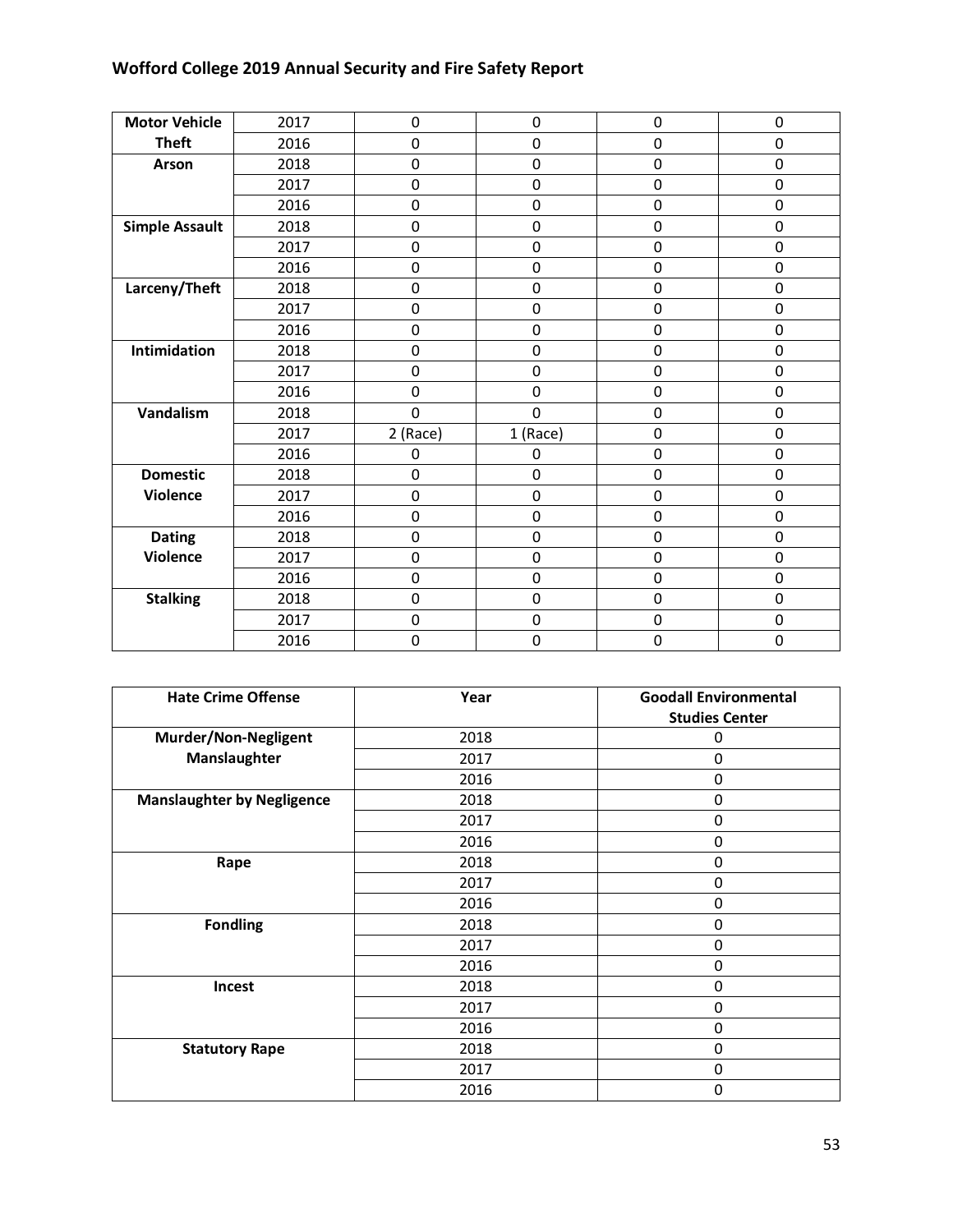| Robbery                    | 2018 | 0                |
|----------------------------|------|------------------|
|                            | 2017 | $\mathbf 0$      |
|                            | 2016 | $\pmb{0}$        |
| <b>Aggravated Assault</b>  | 2018 | $\pmb{0}$        |
|                            | 2017 | $\pmb{0}$        |
|                            | 2016 | $\boldsymbol{0}$ |
| <b>Burglary</b>            | 2018 | $\pmb{0}$        |
|                            | 2017 | $\pmb{0}$        |
|                            | 2016 | $\pmb{0}$        |
| <b>Motor Vehicle Theft</b> | 2018 | $\boldsymbol{0}$ |
|                            | 2017 | $\pmb{0}$        |
|                            | 2016 | $\pmb{0}$        |
| Arson                      | 2018 | $\pmb{0}$        |
|                            | 2017 | $\boldsymbol{0}$ |
|                            | 2016 | $\pmb{0}$        |
| <b>Simple Assault</b>      | 2018 | $\pmb{0}$        |
|                            | 2017 | $\pmb{0}$        |
|                            | 2016 | $\pmb{0}$        |
| Larceny/Theft              | 2018 | $\boldsymbol{0}$ |
|                            | 2017 | $\pmb{0}$        |
|                            | 2016 | $\mathbf 0$      |
| Intimidation               | 2018 | $\boldsymbol{0}$ |
|                            | 2017 | $\boldsymbol{0}$ |
|                            | 2016 | $\pmb{0}$        |
| <b>Domestic Violence</b>   | 2018 | $\boldsymbol{0}$ |
|                            | 2017 | $\mathbf 0$      |
|                            | 2016 | $\pmb{0}$        |
| <b>Dating Violence</b>     | 2018 | $\pmb{0}$        |
|                            | 2017 | $\mathbf 0$      |
|                            | 2016 | $\pmb{0}$        |
| <b>Stalking</b>            | 2018 | $\pmb{0}$        |
|                            | 2017 | $\pmb{0}$        |
|                            | 2016 | $\mathbf 0$      |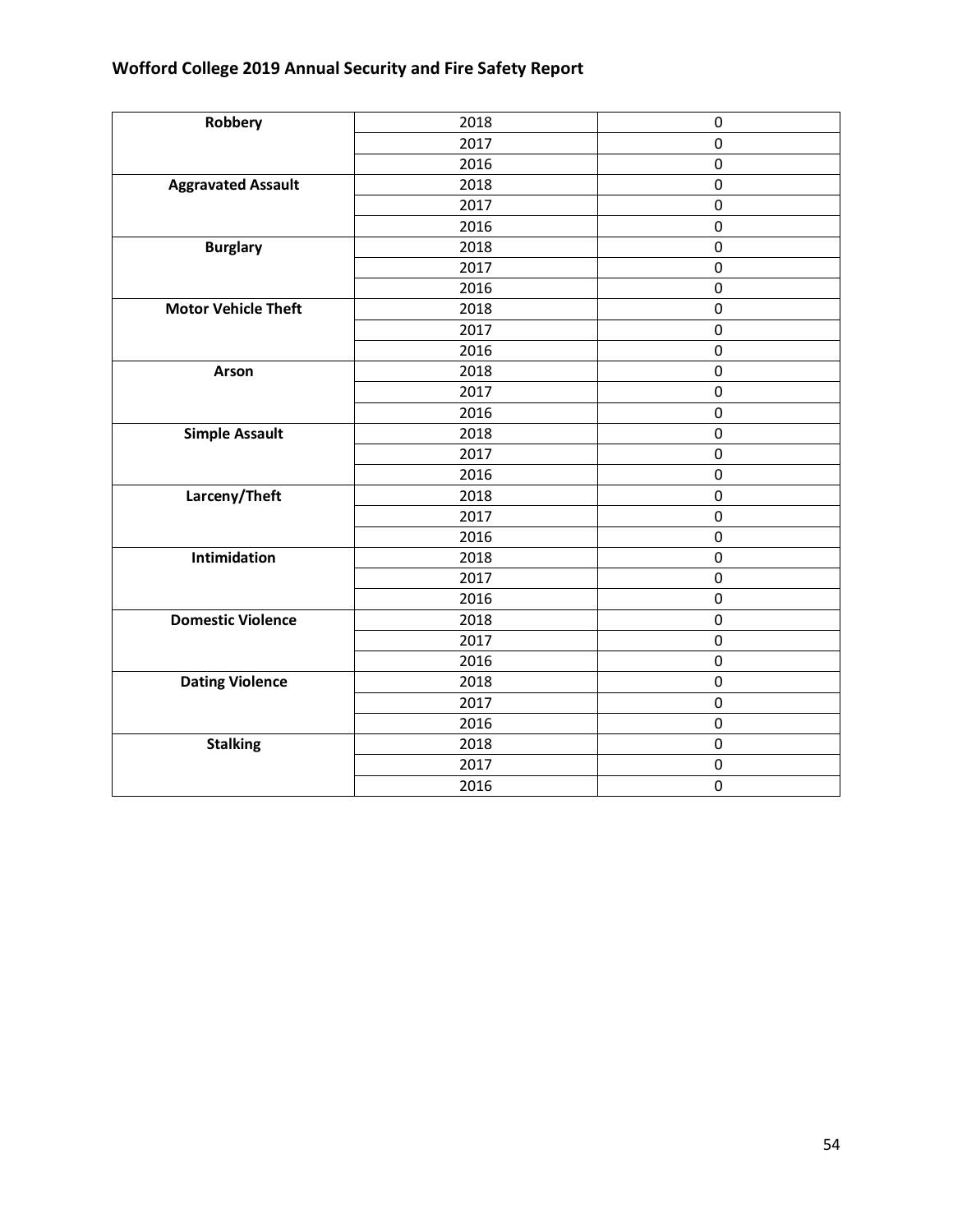### **Annual Fire Safety Report**

The Annual Fire Report will be completed at the same time as the Annual Security Fire Safety Report. The report will contain statistics on fires on campus and in any residence halls and the cause of each, any deaths or injuries caused by fire and any property damage that resulted from a fire. The report will outline fire evacuation procedures for each residence facility, policies on contraband items that could cause fires, fire safety equipment on campus and residence halls, policies on fire safety training, fire reporting procedures and plans for future improvements in fire safety. The report also includes a fire log that records record each fire, the time and date it occurred, and the nature of the fire.

#### **2018 Fire Statistics**

There were two fires in residence facilities in 2018. One consisted of a dryer catching on fire. Clothing inside the dryer and the unit itself sustained considerable damage. There was also a very small grease fire in a pan caused by burning grease in a Village apartment. There were no damages as a result of this fire.

#### **Fire Safety Equipment and Systems on Campus**

Residence Hall Fire Safety Systems Status

- Marsh: Hardwired detectors tied to monitoring station throughout the building; the building has sprinklers throughout.
- Greene: Hardwired detectors tied to monitoring station throughout the building; the building has sprinklers throughout.
- Carlisle: Hardwired detectors tied to monitoring station throughout the building; the building has sprinklers throughout.
- Shipp: Hardwired detectors tied to monitoring station throughout the building; the building has sprinklers throughout.
- DuPré: Hardwired detectors tied to monitoring station throughout the building; the building has sprinklers throughout.
- Wightman: Detectors are hard-wired in hallways. Battery operated detectors in rooms (except in designated handicap rooms) do not go to alarms; fully sprinkled.
- Lesesne: Detectors hard-wired and 100% tied to monitored alarms; fully sprinkled.
- Village Apartments (Considered to be 30 separate residence hall facilities since each unit has its own fire safety system): Detectors hard-wired and 100% tied to monitored alarms; fully sprinkled. Each unit has smoke and heat detectors.
- Michael S. Brown Village Center: Detectors hard-wired and 100% tied to monitored alarms; fully sprinkled. Each unit has smoke and heat detectors.

Administration/Educational Buildings

- Burwell: Alarms tied to detectors and monitored; no sprinklers.
- College Street Annex: No alarms or sprinklers
- Cumming Street Facility: Alarms tied to detectors and monitored; no sprinklers.
- Campus Life Building: Detectors tied to alarms and are monitored: no sprinklers.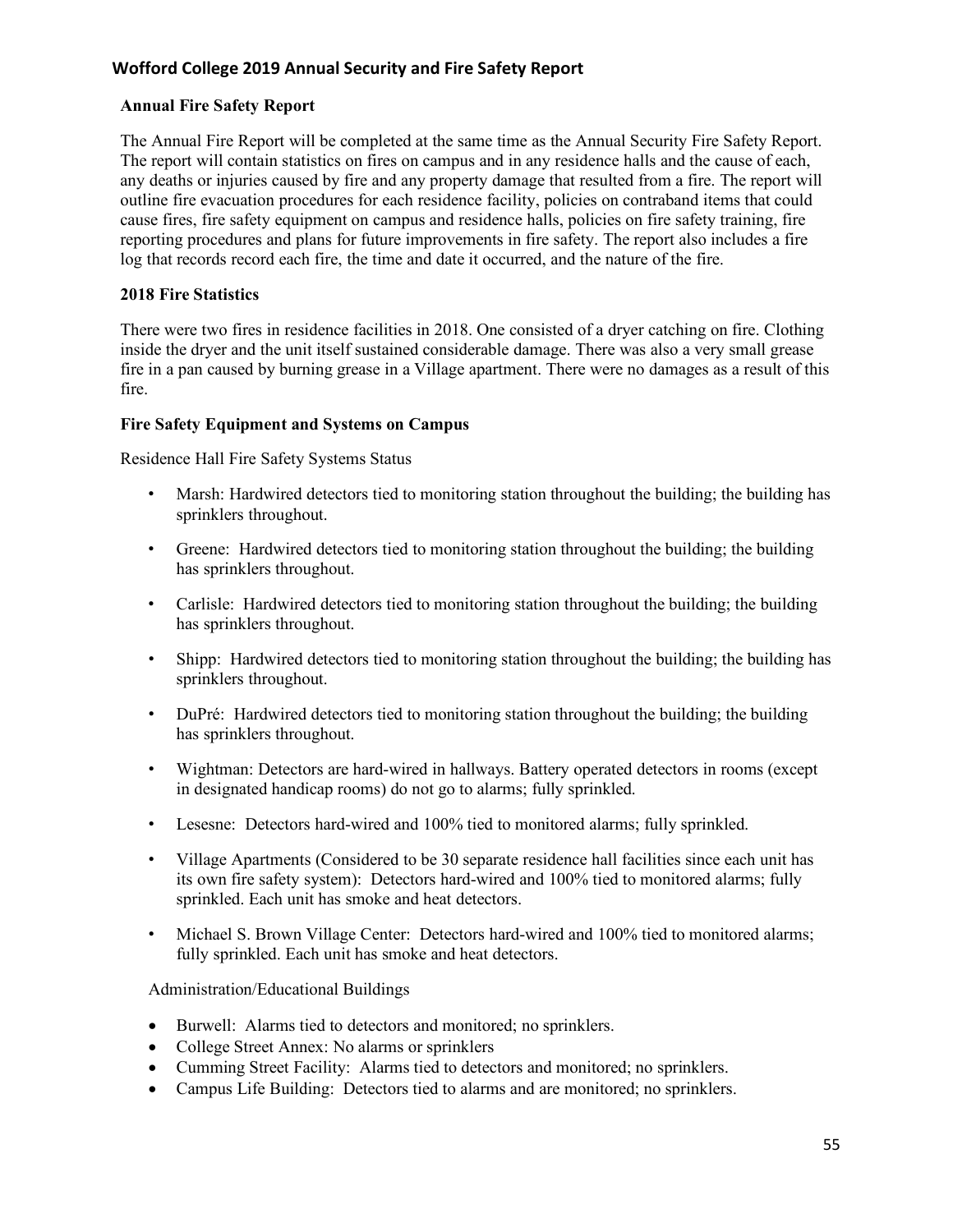- Daniel Building: No detectors; must pull alarm
- DuPré Administration Building: Alarm not monitored, building has no sprinklers.
- Gibbs Stadium: Alarms monitored; no sprinklers.
- Goodall Environmental Studies Center: Alarms monitored; no sprinklers.
- Main Building: Alarms monitored and has sprinklers
- Roger Milliken Science Center: Alarms monitored and has sprinklers on west side addition.
- Franklin W. Olin Building: Alarms monitored with sprinklers.
- Papadopoulos/Hugh Black Buildings: Alarms monitored; no sprinklers.
- Richardson Physical Activities Building: Alarms monitored; sprinklers only in weight room.
- Richardson Indoor Stadium: Alarms monitored and has sprinklers.
- Rosalind Sallenger Richardson Center for the Arts: Alarms monitored and has sprinklers
- Sandor Teszler Library: Alarm monitored. Portion of building sprinkled.
- Snyder House: Alarms not tied to detectors or monitored, no sprinklers; evacuees must pull alarm at sign of fire/smoke.
- Joe E. Taylor Athletic Center: Alarms monitored with sprinklers.

Note: All buildings have fire extinguishers in addition to alarms and or sprinkler systems.

#### **Fire Drills**

Campus safety conducts fire drills for each residence facility. Fire drills are observed and monitored by campus safety officers and residence life staff. Each drill concludes with an after-action review conducted by the officer and other staff present. At least one fire drill per semester will be conducted at night. Campus safety also conducts fire drills during the year for administrative and classroom buildings during business hours. All fire drills are recorded on a fire drill log. Campus safety conducted fire drills on each occupied residence hall and apartment building a total of five times in 2018. Campus Safety also conducted fire drills for academic and administrative buildings during the year.

#### **Institutional Policies on Prohibited Items**

The college outlines specific rules for materials and items that are considered dangerous or that could cause fires. The current policy is located in the Wofford College Student Handbook, located at http://www.wofford.edu/uploadedfiles/studentlife/Student%20Handbook.pdf on the college website. In addition, incoming students and their parents are presented a list of prohibited items during the residence life/campus safety presentation at orientation. The Student Handbook includes the following rules:

#### Open Flames:

No open flames, such as candles, oil lamps or incense are allowed in residence hall rooms. If observed, staff members of the residence life, Division of Campus Life and Student Development or campus safety staff will confiscate these items. Students found in violation of this policy will be fined \$20 plus \$5 per item and will be subject to disciplinary actions.

# Prohibited Appliances:

The following appliances have been deemed a fire hazard and are not allowed in the residence halls: hot plates, Bunsen burners, toasters, toaster ovens, George Foreman grills and halogen lamps. Additionally, microwave/toaster combination appliances are not permitted. Any student found in possession of these items will be subject to disciplinary action, and the items will be confiscated.

# **Procedures for Residence Facility Evacuation**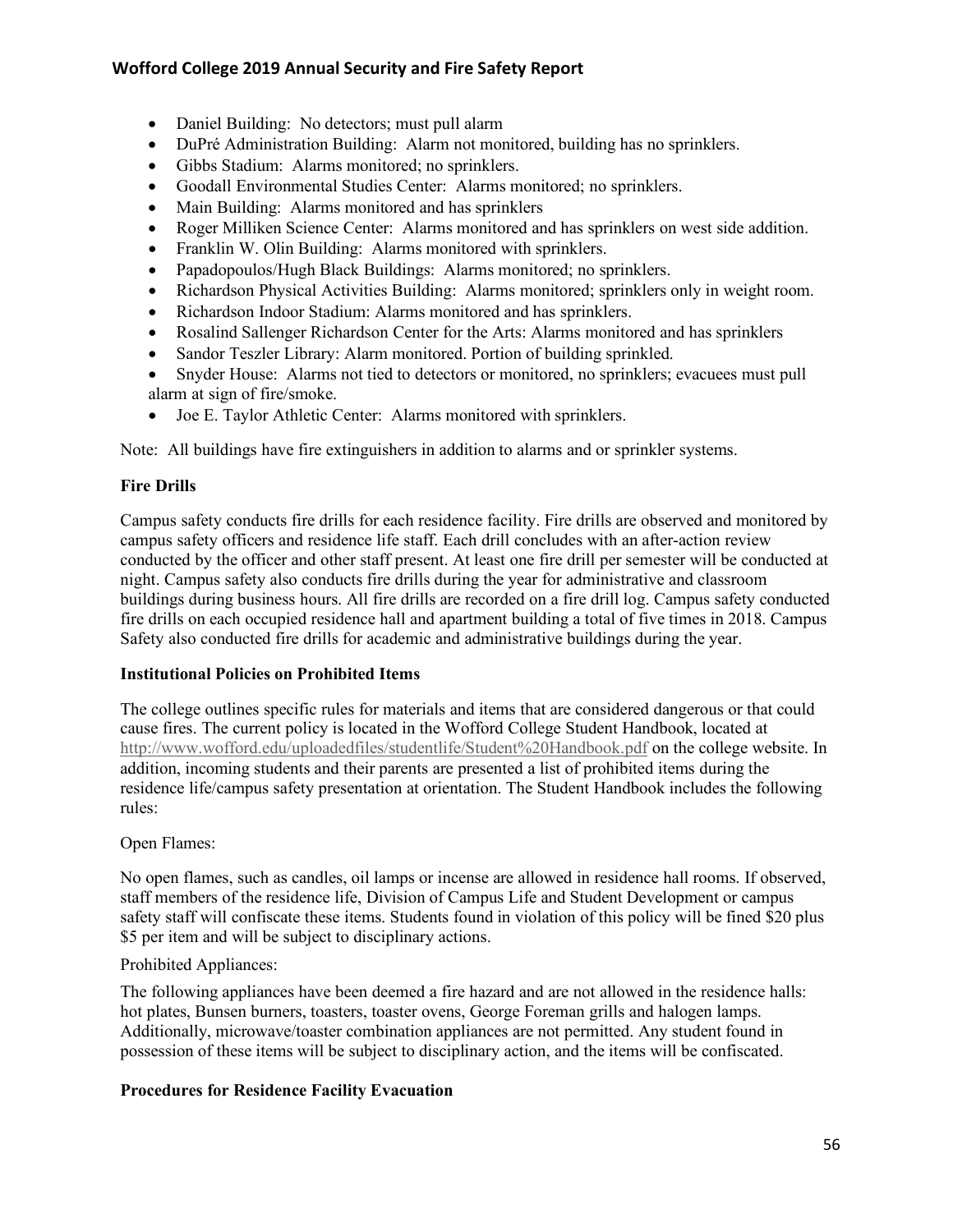Every resident advisor (RA) and director (RD) complete fire safety training conducted by campus safety and the fire marshal in August before students arrive on campus. This training consists of evacuation assembly areas, primary and alternate routes and exits, fire safety equipment and systems for each residence facility, and hands-on extinguisher deployment training. When students arrive on campus, RAs conduct evacuation procedures and route training for residents of their halls. Every resident is given a copy of both fire and severe weather evacuation locations. Evacuation areas are:

| <b>BUILDING</b>                                        | <b>SAFE LOCATION</b>                                                                                                               |
|--------------------------------------------------------|------------------------------------------------------------------------------------------------------------------------------------|
|                                                        |                                                                                                                                    |
| <b>Carlisle Hall</b><br>1.                             | Lawn at west end of Daniel Building between Daniel and<br>Milliken                                                                 |
| 2. DuPre Hall                                          | Lawn of mall behind Main Building                                                                                                  |
| <b>Greene Hall</b><br>3.                               | Lawn in front of building on south side of Daniel Building                                                                         |
| 4. Lesesne Hall                                        | Lawn beside Olin Building (stay away from curb and FDC at<br>east end of bldg.).                                                   |
| <b>Marsh Hall</b><br>5 <sub>1</sub>                    | Lawn in front of Greene Hall (to right of central sidewalk)                                                                        |
| <b>Michael S. Brown</b><br>6.<br><b>Village Center</b> | Lawn vicinity of House 110                                                                                                         |
| <b>Shipp Hall</b><br>7.                                | Mall area behind Main (do not go to parking lots or paved roads)                                                                   |
| <b>Village Units 110-</b><br>8.<br>140; 210&220        | Central lawn area vicinity the trees (stay away from hydrants<br>vicinity 170 and Osage St.)                                       |
| Village Units 150-170<br>9.                            | Same as above                                                                                                                      |
| 10. Village Units 230-250                              | Grass between 150/390 vicinity of emergency pole                                                                                   |
| 11. Village Units 270 &<br>280                         | Lawn in front of House 310                                                                                                         |
| 12. Village 300 Series<br>Units                        | Gravel lot behind units; stay away from fire lanes                                                                                 |
| 14. Wightman Hall                                      | Level grassy area between Pavilion and Papadopoulos Bldg.<br>(stay away from hydrant at Butler Circle and FDA on front of<br>dorm) |

In the event of a fire, persons must pull an alarm if alarm has not yet sounded and get out the nearest exit. People should never attempt to use an elevator. If in a class, students and their professor should move directly to the assembly area. The faculty member will get accountability. Students and staff must try to stay out of parking lots because that is a likely place for emergency vehicles to gather. Persons should never assemble near a hydrant or fire department connection (FDC). Persons should never gather along curbs or fire lanes. These will be used by the emergency vehicles and crews. Despite that some of the assembly areas seem a long distance from the residence halls, the assembly areas are clear of hydrants and FDCs.

# **Reporting Fires on Campus**

Students, faculty and staff should report fires, alarms or annunciator horn activation immediately to campus safety at 864-597-4911. Notification of campus safety ensures that officers can immediately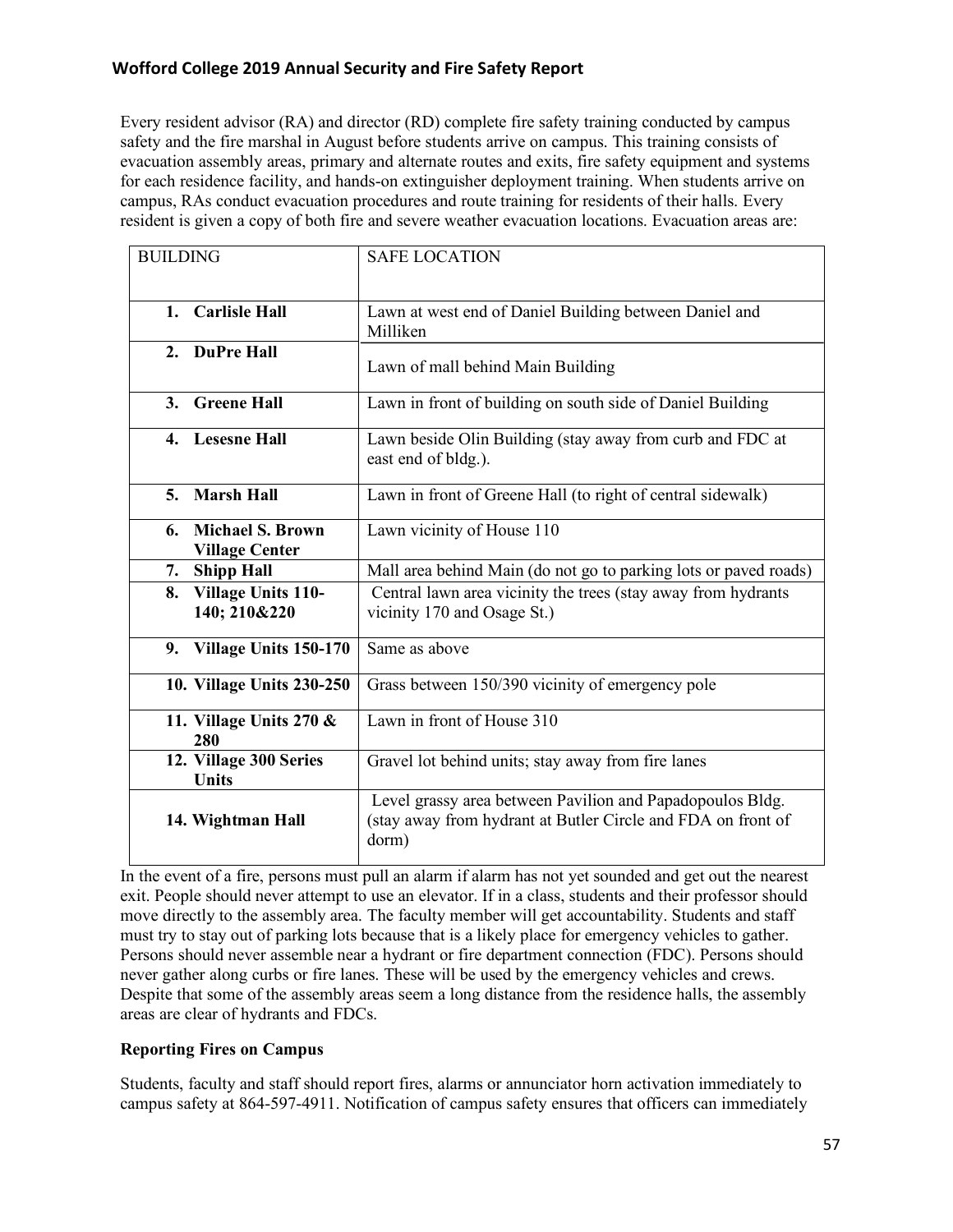respond, often before the alarm monitoring company can call the office (always after local fire departments are called and dispatched). In addition to campus safety, anyone observing an actual fire on campus may also call 911 but always with a follow-up call to campus safety. If a fire is seen but no alarms are present, persons should attempt to activate a pull station if they can get to one safely and follow evacuation plans.

## **Fire Safety Training and Programming**

Campus safety and the fire marshal's office conducted comprehensive fire safety and evacuation training for Ras during their training and orientation prior to the arrival of students. Besides evacuation training, RAs were given hands on fire extinguisher deployment training and a review of prohibited, unsafe items during the session. In addition, campus safety provided each RA large safety postures with evacuation locations for building common areas as well as smaller, individual sized posters for occupant rooms. For incoming students, RAs went over evacuation locations and procedures during the first hall meeting on the day that new students arrive on campus. RAs for returning students also had safety and evacuation posters for returning students and evacuation locations and routes reviewed during hall meetings for those students. Every student participated in fire evacuation drills during the first ten days on campus. Campus safety and residence life worked together on a realistic fire evacuation training program which was open to all resident students where a residence hall was completely fogged out with smoke machines and students were trained by the fire marshal's office to evacuate in smoke and no visibility. Officers conducted fire evacuation and emergency preparedness training programs at three department staff meetings.

#### **Residence Hall Fire Log**

Campus safety will maintain a fire log similar to the daily crime log. This log will be available for review in the campus safety office or in printed form by request by calling 864-597-4352. The log will contain:

- The nature of the fire.
- The date and time of the fire.
- Location of the fire.
- Damages, injuries and cost of fire.

| 2018               |                           |                |               |        |                              |                 |                 |
|--------------------|---------------------------|----------------|---------------|--------|------------------------------|-----------------|-----------------|
| Date               | Location                  | Injuries/Death | Damage        | Cost   | Cause                        | Reported        | Time of<br>Fire |
| Mar<br>20<br>2018  | Greene<br>Hall<br>Laundry | None           | Dryer/Clothes | \$1000 | Dryer<br>electrical<br>fault | Mar 20 2018     | 1803            |
| June<br>20<br>2018 | Apt 270                   | None           | None          | \$0    | Grease<br>fire in<br>pan     | June 20<br>2018 | 2212            |

Three-Year Residence Hall Fire Log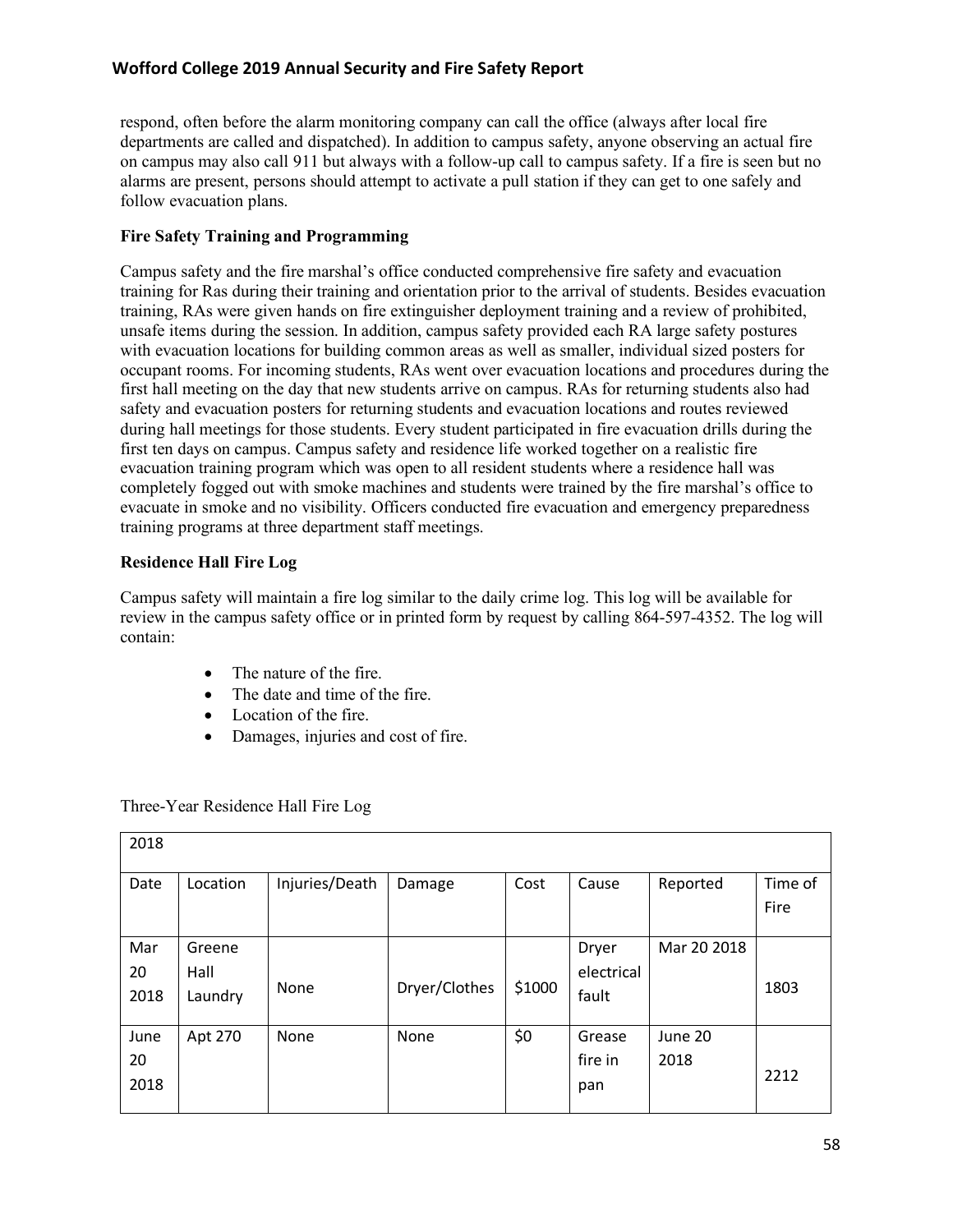| 2017             |          |            |                     |       |            |             |                |
|------------------|----------|------------|---------------------|-------|------------|-------------|----------------|
| Jan<br>15        | Wightman | None       | Bathroom<br>Counter | \$200 | Candle     | Jan 15/1510 | Jan<br>15/1420 |
| 2017             |          |            |                     |       |            |             |                |
|                  |          |            |                     |       |            |             |                |
| 2016             |          |            |                     |       |            |             |                |
| Dec <sub>7</sub> | Marsh    | Slight (no | <b>Burned</b>       | \$200 | Electrical | Dec 7/2230  | Dec            |
| 2016             |          | med        | Bedding/Outlet      |       | fire at    |             | 6/2300         |
|                  |          | treatment) |                     |       | outlet     |             |                |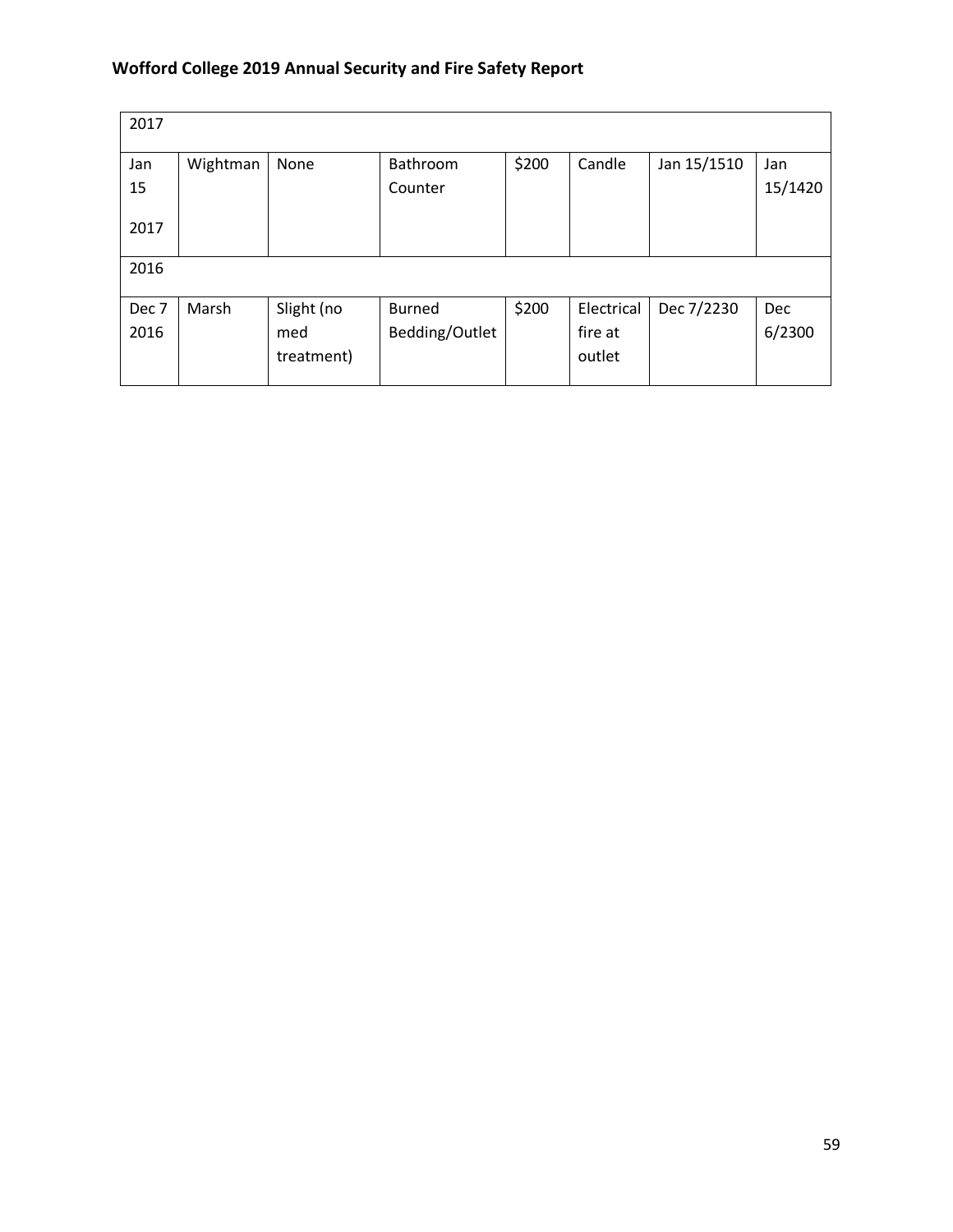| <b>Residence Hall Facility</b>            | <b>Address</b>            | <b>Number of Fires</b> |          |          |
|-------------------------------------------|---------------------------|------------------------|----------|----------|
|                                           |                           | 2016                   | 2017     | 2018     |
| <b>Michael S. Brown Village</b><br>Center | <b>160 Evins Street</b>   | $\bf{0}$               | 0        | $\bf{0}$ |
| <b>Carlisle Hall</b>                      | 275 Wofford Campus Drive  | $\bf{0}$               | $\bf{0}$ | $\bf{0}$ |
| <b>DuPre Hall</b>                         | 235 Evins Street          | 0                      | $\bf{0}$ | 0        |
| <b>Greene Hall</b>                        | 273 Wofford Campus        | 0                      | $\bf{0}$ | 1        |
| <b>Lesesne Hall</b>                       | <b>121 Evins Street</b>   | 0                      | $\bf{0}$ | $\bf{0}$ |
| <b>Marsh Hall</b>                         | 229 Wofford Campus Drive  | 1                      | $\bf{0}$ | $\bf{0}$ |
| <b>Shipp Hall</b>                         | <b>229 Evins Street</b>   | 0                      | $\bf{0}$ | $\bf{0}$ |
| <b>The Village</b>                        |                           |                        |          |          |
| Unit $110$                                | 180 Evins Street Unit 110 | $\bf{0}$               | $\bf{0}$ | $\bf{0}$ |
| 120                                       | 180 Evins Street Unit 120 | $\bf{0}$               | $\bf{0}$ | $\bf{0}$ |
| 130                                       | 180 Evins Street Unit 130 | 0                      | 0        | 0        |
| 140                                       | 180 Evins Street Unit 140 | $\bf{0}$               | $\bf{0}$ | $\bf{0}$ |
| 150                                       | 180 Evins Street Unit 150 | $\bf{0}$               | $\bf{0}$ | 0        |
| 160                                       | 180 Evins Street Unit 160 | $\bf{0}$               | $\bf{0}$ | $\bf{0}$ |
| 170                                       | 180 Evins Street Unit 170 | $\bf{0}$               | $\bf{0}$ | 0        |
| 210                                       | 180 Evins Street Unit 210 | $\bf{0}$               | 0        | 0        |
| 220                                       | 180 Evins Street Unit 220 | 0                      | 0        | 0        |
| 230                                       | 180 Evins Street Unit 230 | 0                      | $\bf{0}$ | 0        |
| 240                                       | 180 Evins Street Unit 240 | 0                      | $\bf{0}$ | 0        |
| 250                                       | 180 Evins Street Unit 250 | 0                      | $\bf{0}$ | 0        |
| 260                                       | 180 Evins Street Unit 260 | 0                      | $\bf{0}$ | 0        |
| 270                                       | 180 Evins Street Unit 270 | 0                      | $\bf{0}$ | 1        |

# Fires - On-campus Student Housing Facilities Three-Year Report